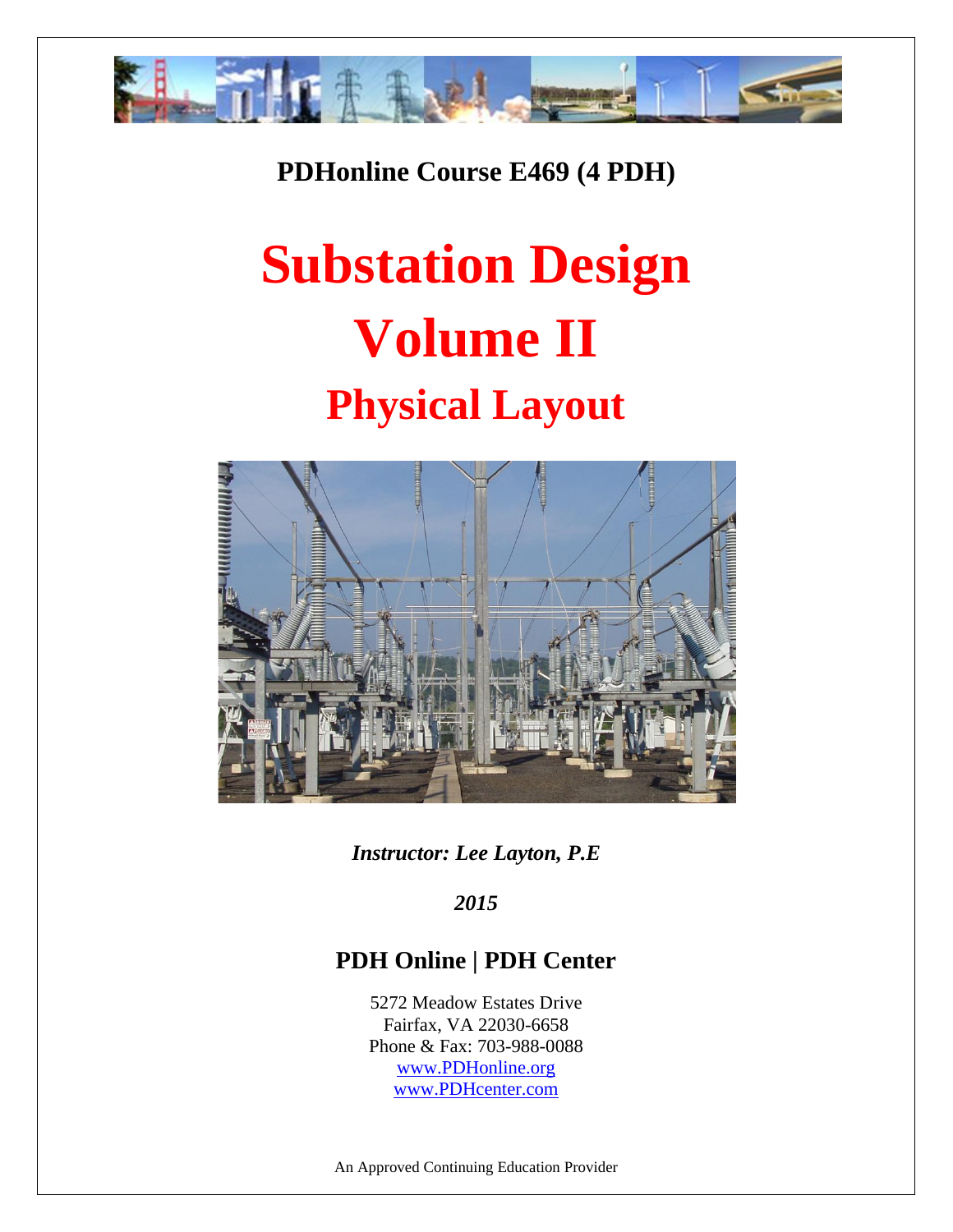## **Substation Design Volume II Physical Layout**

## **Table of Contents**

| <b>Section</b><br>Page                    |  |
|-------------------------------------------|--|
|                                           |  |
| 3                                         |  |
|                                           |  |
| Chapter 2, Typical Bus Configurations  16 |  |
| Chapter 3, Insulation Protection  33      |  |
| Chapter 4, Substation Insulators  39      |  |
| Chapter 5, Electrical Clearances  46      |  |
|                                           |  |

This series of courses are based on the "Design Guide for Rural Substations", published by the Rural Utilities Service of the United States Department of Agriculture, RUS Bulletin 1724E-300, June 2001.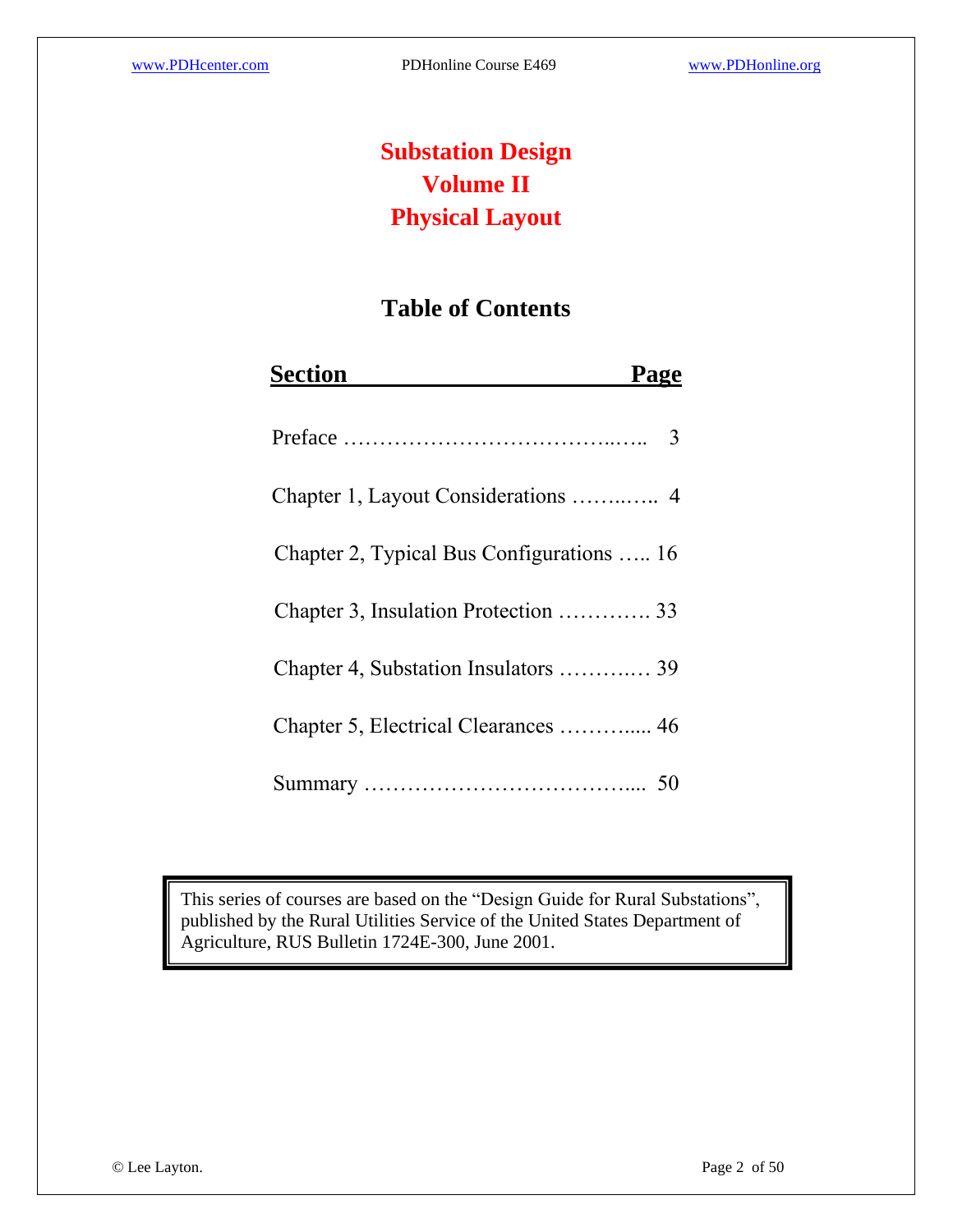## **Preface**

This course is one of a series of thirteen courses on the design of electrical substations. The courses do not necessarily have to be taken in order and, for the most part, are stand-alone courses. The following is a brief description of each course.

**Volume I, Design Parameters**. Covers the general design considerations, documents and drawings related to designing a substation.

**Volume II, Physical Layout**. Covers the layout considerations, bus configurations, and electrical clearances.

**Volume III, Conductors and Bus Design**. Covers bare conductors, rigid and strain bus design.

**Volume IV, Power Transformers**. Covers the application and relevant specifications related to power transformers and mobile transformers.

**Volume V, Circuit Interrupting Devices**. Covers the specifications and application of power circuit breakers, metal-clad switchgear and electronic reclosers.

**Volume VI, Voltage Regulators and Capacitors**. Covers the general operation and specification of voltage regulators and capacitors.

**Volume VII, Other Major Equipment**. Covers switch, arrestor, and instrument transformer specification and application.

**Volume VIII, Site and Foundation Design**. Covers general issues related to site design, foundation design and control house design.

**Volume IX, Substation Structures**. Covers the design of bus support structures and connectors.

**Volume X, Grounding**. Covers the design of the ground grid for safety and proper operation.

**Volume XI, Protective Relaying**. Covers relay types, schemes, and instrumentation.

**Volume XII, Auxiliary Systems**. Covers AC & DC systems, automation, and communications.

**Volume XIII, Insulated Cable and Raceways**. Covers the specifications and application of electrical cable.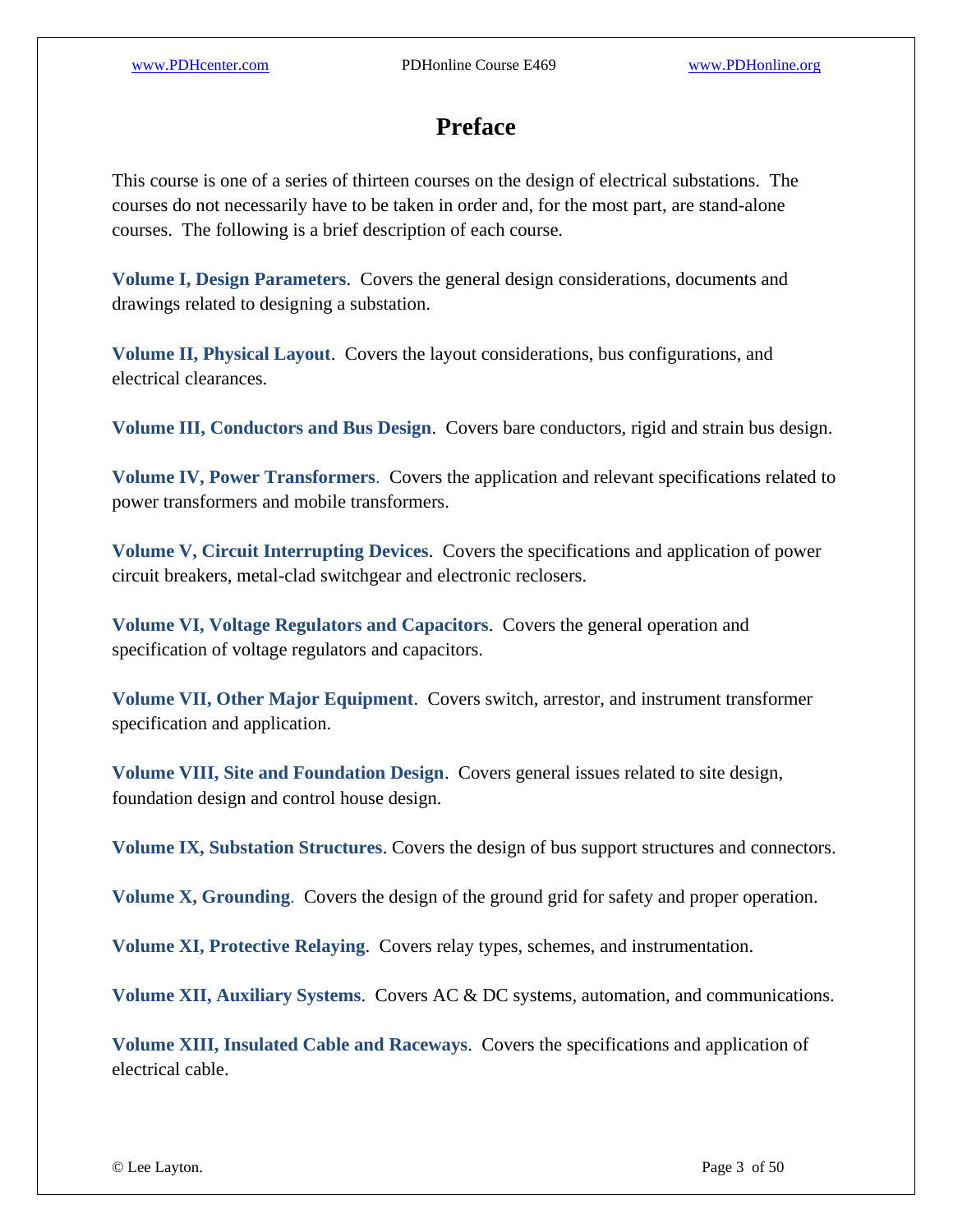## **Chapter 1 Layout Considerations**

This chapter presents general information concerning the design of the substation physical arrangement. It describes various types of substations, illustrates typical layouts, and presents guidelines to be used during detailed design. Information concerning insulation and electrical clearances are reviewed in the following chapters.

A careful analysis of basic parameters establishing the purposes and design criteria for the substation has to precede the detailed design. In addition, circuit quantities, configurations, and ratings; system and equipment protective relay schemes; the necessity for specialized equipment details of surge protection equipment; and requirements for direct stroke protection should be considered.

The power system as a whole has to be considered when deciding the substation switching scheme. Future system growth based on long-range forecasts may indicate the necessity for an economical, basic arrangement initially with possible future conversion to a more sophisticated scheme as the number of circuits increases. Important circuits may require additional protection or redundant supply. Equipment maintenance requirements may necessitate bypassing facilities to enable circuit operation during maintenance periods. Since the equipment that can be out of service for maintenance or during faults without sacrificing system operation depends on alternative supplies and duplication of circuits, the flexibility of the switching scheme is often one of the most important selection criteria. Large substations with many circuits handling great amounts of power need to have high degrees of both flexibility and reliability to continue service without interruption during the most undesirable conditions. Since flexibility and reliability are directly proportional to cost, the ultimate configuration has to be the result of a compromise.

Frequently, after initial substation construction, requirements change, and plans for the ultimate capabilities of the substation are altered. As a result, expansion of the substation facilities may deviate from the anticipated initial plan. To accommodate unforeseen future system modifications, consider the flexibility of the arrangement. Since a typical substation can be expected to continue in service indefinitely, maintaining maximum flexibility throughout each stage of expansion will ensure the least costly and most efficient use of the facilities during the service period.

To facilitate future expansion, the initial design should be arranged to accommodate long range needs. The site should be as large as practical to allow for future development. Large areas readily allow for changes in the basic substation configuration and switching scheme should future conditions so dictate. Leave at least one and preferably both ends of all major buses open or future expansion. When a basic initial arrangement is planned, placement of equipment should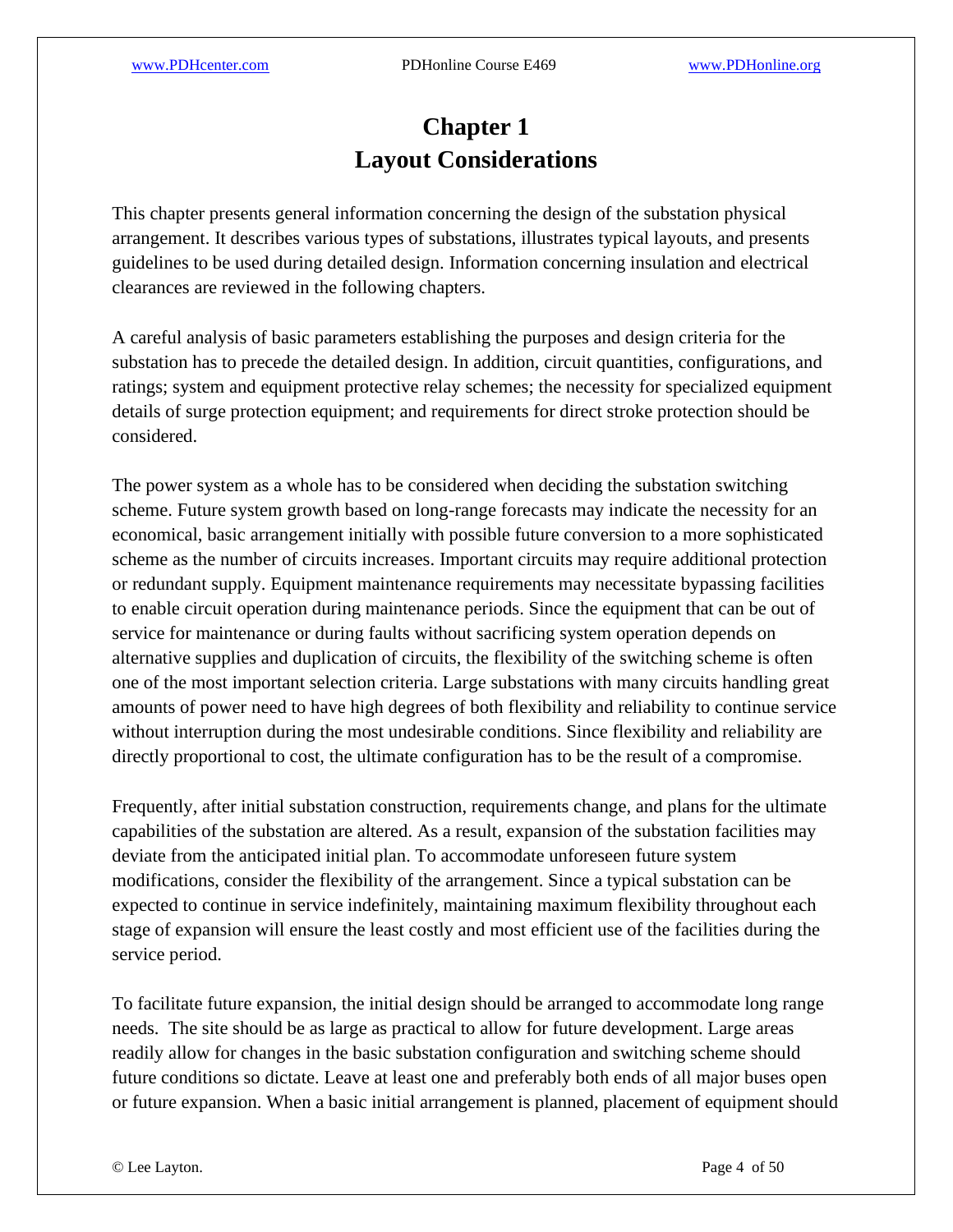take into account future expansion of the substation into a more complex, reliable, and flexible configuration. Frequently, additional switches, switch stands, and bus supports are installed initially to facilitate future expansion.

The profile of substation structures and equipment has become an increasingly important aspect to consider in substation layout. In the past, large lattice and box-type structures supporting overhead strain buses were commonly used. Most substations currently being designed and constructed use low-profile structures and rigid buswork, particularly for low-voltage distribution substations or in areas with natural environmental screening.

Low-profile construction generally uses lower structures with a minimum number of members for support. Larger pieces of equipment, such as power transformers and power circuit breakers, have become smaller over the years. Consequently, substations are considered less obtrusive overall. The height limitations causing the use of low-profile construction sometimes result in arrangements of increased area, particularly for the lower voltage levels. Generally, the advantages of easier equipment operation and maintenance as a result of reduced equipment sizes and effective locations make up for the expense of purchasing somewhat larger sites.

An effective method to improve substation appearance is to install circuits underground as they leave the substation. Low-profile construction using lower structures with fewer support members lends itself to the use of underground circuits. Installing underground circuits can similarly improve the appearance of substations with larger structures by reducing the size of some of the large supporting structures or eliminating them altogether.

Substation arrangements have to include adequate space for the installation and possible removal of large pieces of equipment such as power transformers and power circuit breakers. Buses, particularly in low-profile arrangements, even when at acceptable operating elevations, can block the removal of equipment. Consequently, it is important to consider equipment removal routes during the structure layout. Often the most desirable arrangement has the main buses at higher elevations than the buses and equipment in the substation bays. In this way, the main buses will not block the removal of equipment located in the substation interior. Removable bus sections can also be provided to permit movement of large equipment. This, however, requires bus deenergization during the procedure.

Bay spacing has to be carefully evaluated during layout to allow for removal of equipment. In multi-bay configurations, it is common to limit the number of bays to two before increasing the bay center-to-center spacing. This allows equipment to be removed from a bay to the side and provides additional space for moving the equipment between a bay and an adjacent bay.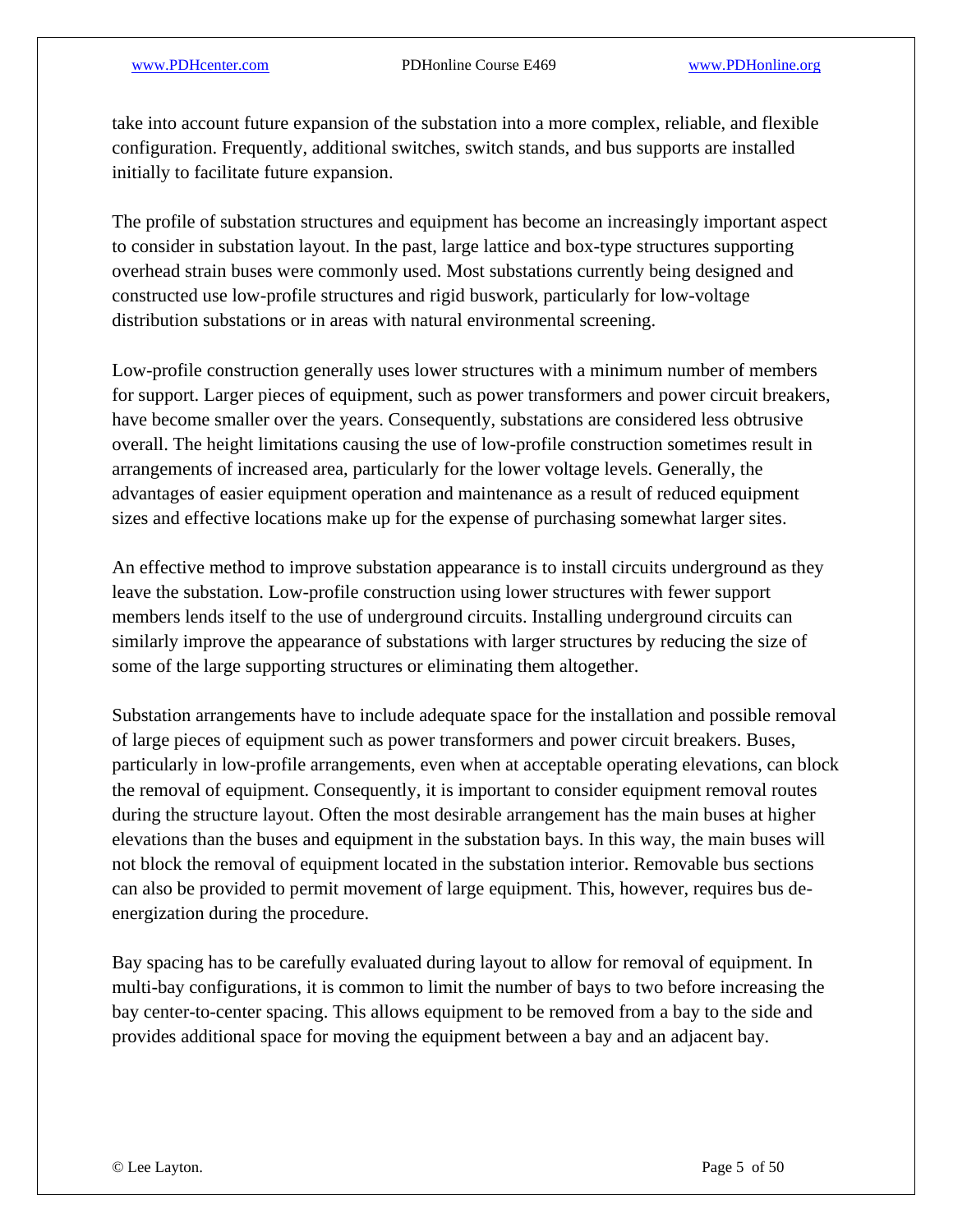#### **Distribution Substations**

Distribution substations are usually characterized by voltages up to 230 kV on the primary side and on the low side the voltages are typically,

- ❖ 12.5Y/7.2 kV
- ❖ 13.2Y/7.6 kV
- ❖ 13.8Y/8.0 kV
- ❖ 24.9Y/14.4 kV
- ❖ 34.5Y/19.9 kV

In recent years, the trend has been toward increasing system voltages. It is becoming more common to eliminate the intermediate transmission substations and directly reduce the transmission voltages to primary distribution levels. The distribution substations discussed are generally limited to the traditional type characterized by simple bus arrangements and minimal equipment. However, the arrangements can be expanded for use in larger distribution substations with higher voltages.

#### Basic Distribution Substation

Figure 1 is a one-line diagram for a simple distribution substation. Depending on the load being served, it is possible that initial construction may be limited to one distribution circuit. The subtransmission circuit enters the substation through a primary disconnect switch used principally to isolate the substation from the sub-transmission system for maintenance or when replacement of substation equipment is required. It is usually of the three-pole, single-throw, group-operated type.

## **Basic Distribution Substation**



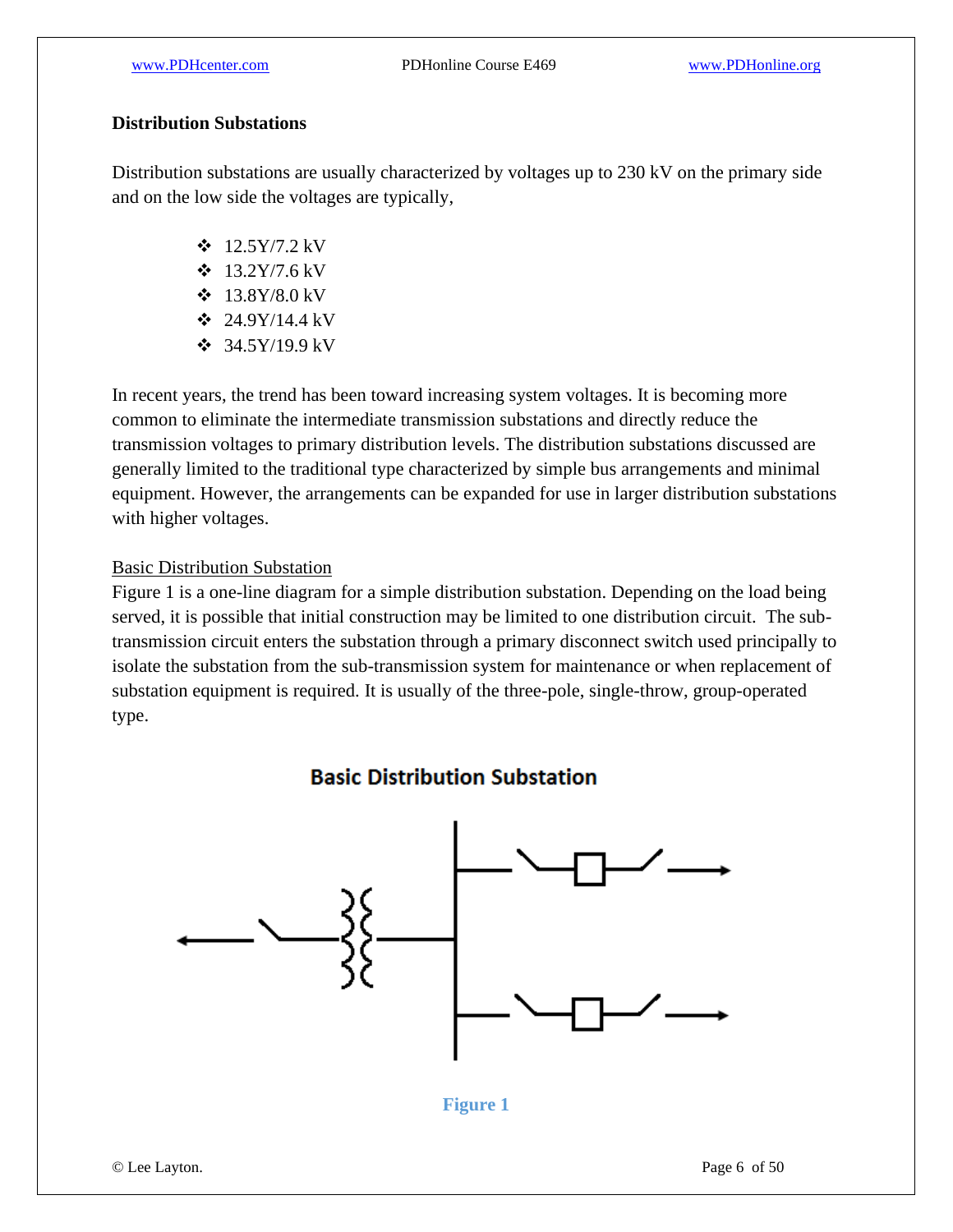The power transformers commonly used in this application are two-winding type and may be single- or three-phase units. In new substations and when replacing transformers or increasing transformer capacity, the trend has been toward using three-phase transformers. In configurations using single-phase transformers, a fourth transformer may be added as a spare. Use of threephase transformers results in a neater and less cluttered arrangement. However, since failure of a three-phase transformer means loss of the substation, the overall design layout should provide facilities for the rapid installation of a mobile transformer or a mobile substation.

The two primary distribution feeders of the substation illustrated in Figure 1 are protected by either power circuit breakers or automatic circuit reclosers. Disconnect switches on both the source and load sides permit isolation during maintenance or other periods when complete deenergization is required. The switches can be either single-pole, single-throw, hook stickoperated or three-pole, single-throw, group-operated, depending on the arrangement.

#### Transformer Primary Protective Devices

To prevent equipment damage from transformer or low-voltage bus faults, protective devices are generally provided on the primary side of the transformer. These devices may also serve as primary disconnects to enable isolation from the transmission system.

Several types of devices are available, including power fuses, circuit breakers, circuit switchers, and vacuum interrupters. Selection of the type of device is based on the voltage; short-circuit conditions, and transformer capacity.

#### Voltage Regulation

To maintain voltage at a uniform level, voltage regulation equipment is usually required in rural distribution substations. The voltage can be regulated by using either feeder or bus regulation. Feeder regulation may be used in multi-circuit distribution substations, where the circuits are very diverse in load characteristics. With feeder regulation, the voltage of each distribution circuit can be individually maintained to conform to the load characteristics. Bus regulation may be used in rural distribution substations where the distribution feeders have similar load characteristics. Bus voltage may be controlled by using power transformers with load tap changing mechanisms, single- or three-phase voltage regulators, or switched capacitor banks. To permit voltage regulator maintenance without feeder or bus de-energization, bypass facilities are provided as illustrated in Figure 2.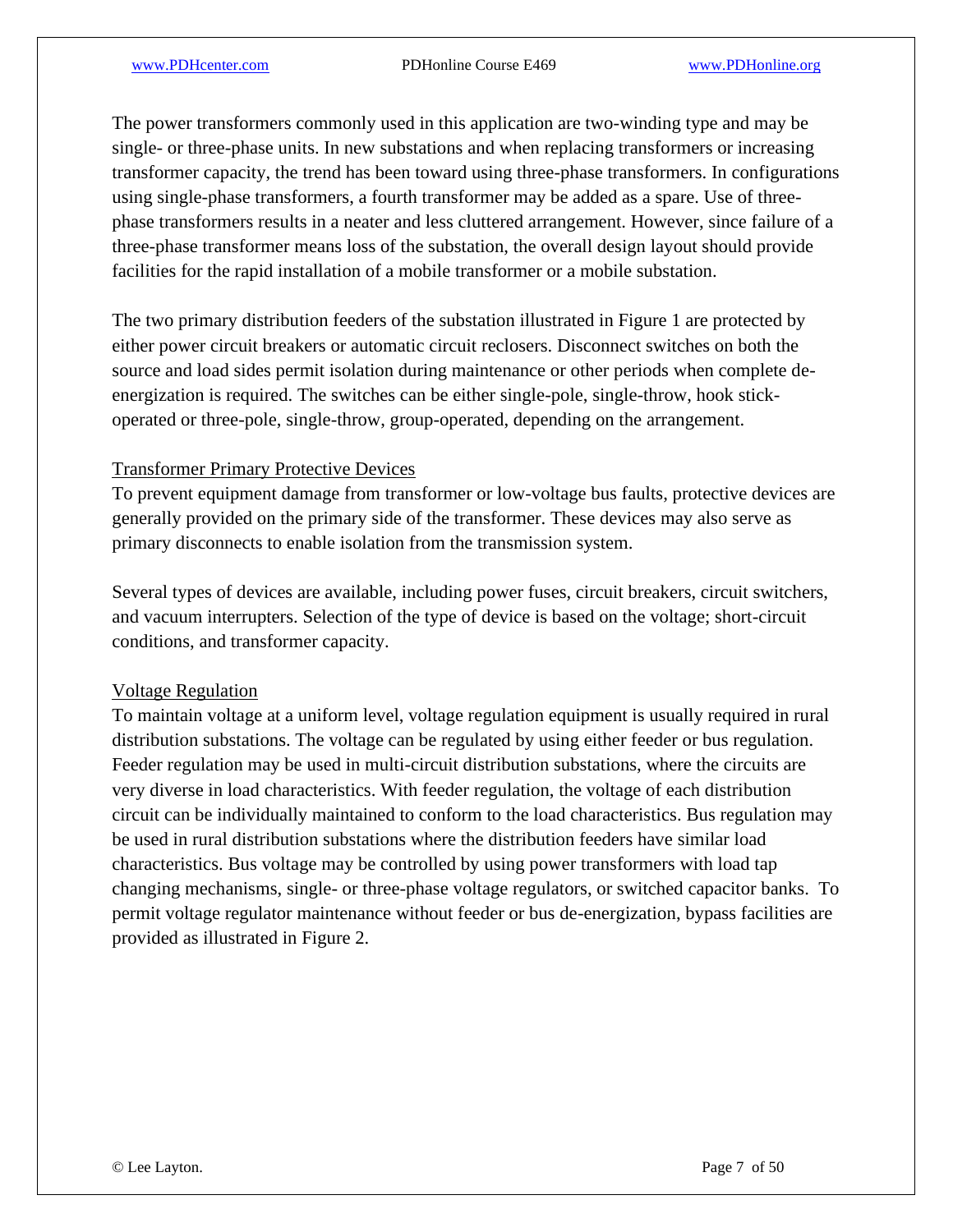#### **Voltage Regulator Bypass Arrangements**



#### **Figure 2**

The switches normally used for regulator bypassing automatically combine all switching operations and perform them in the correct operating sequence. Each combined switch can usually be installed in the same space as one single-pole disconnect switch.

#### Circuit Breaker/Recloser Bypass Facilities

Bypass facilities permit circuit breaker or recloser maintenance or repair without circuit deenergization. The bypass switches usually consist of three independently operated hook stick switches, but a three-pole group-operated switch can also be used. In some applications, it may be desirable to combine some of the switches to facilitate installation. Figure 3 illustrates one possible configuration. This is in contrast to a circuit without a bypass arrangement as shown in Figure 4.

In this configuration, a tandem switch is used to combine the bypass switch and the load side disconnect switch onto a single switch base. The combined switch can be installed in nearly the same space as one single-pole disconnect switch. To provide circuit protection during bypassing, the bypass switch can be replaced by a fuse.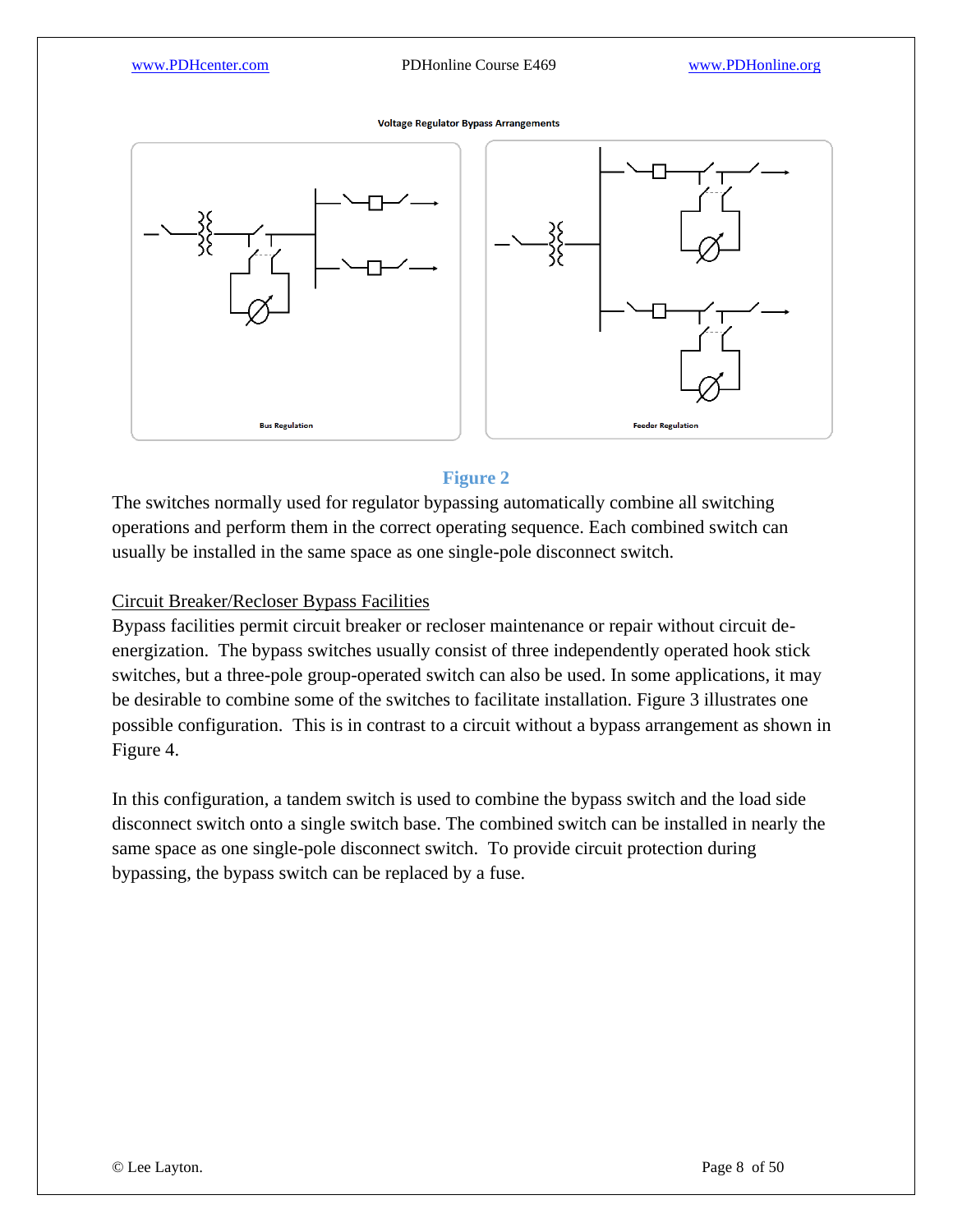## **Basic Distribution Substation**



**Figure 3**

## **Basic Distribution Substation**





#### Surge Arresters

Transformers, regulators, and other substation equipment are particularly sensitive to transient overvoltages. For the highest degree of equipment protection, surge arresters should be installed as close as practical to the equipment being protected. In most instances, power transformers can be furnished with surge arrester mounting brackets to facilitate installation. Separate arrester stands can also be used, or the arresters can be installed on adjacent switching structures. For voltage regulator applications, the surge arresters are normally installed directly on the regulator tanks.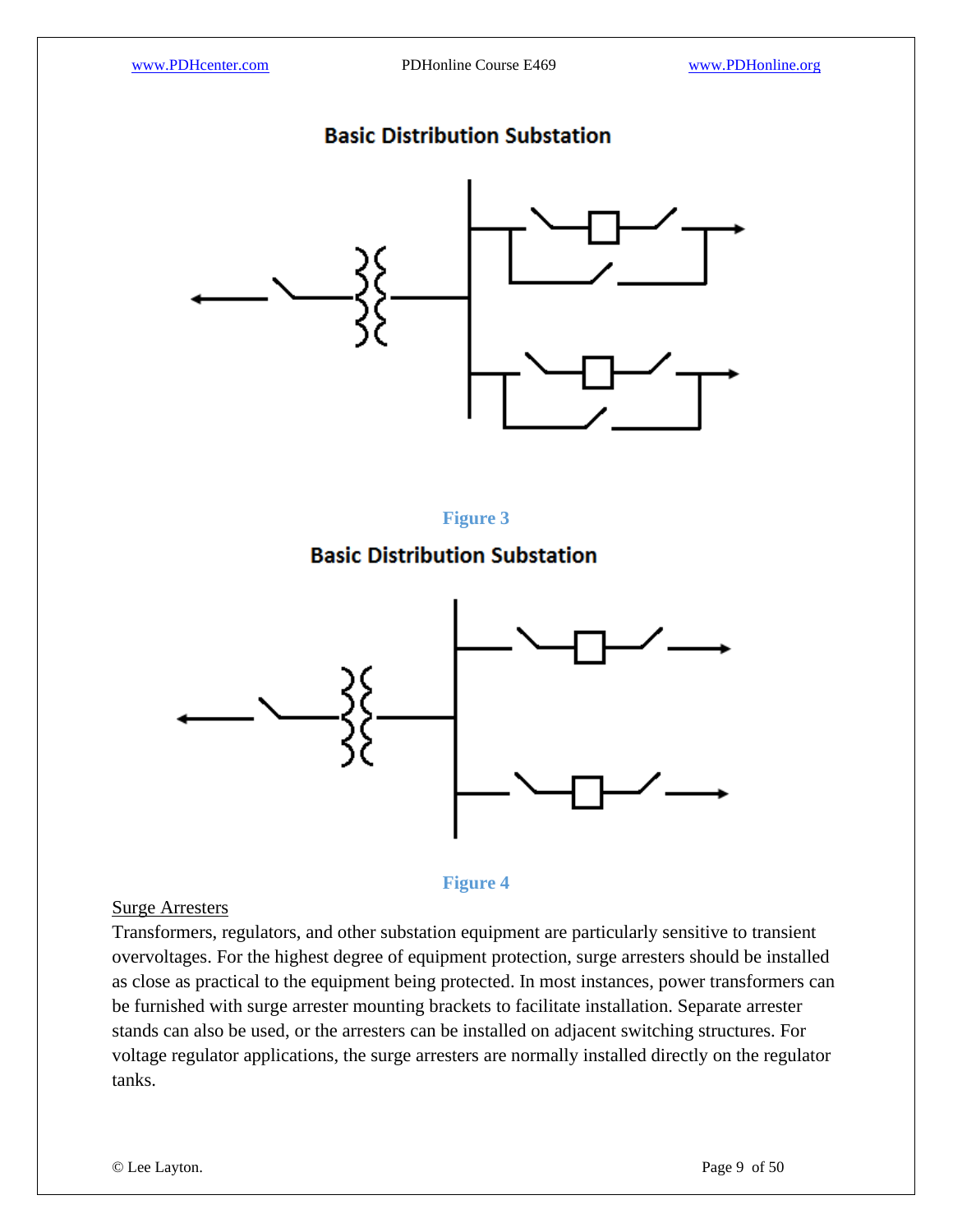When power transformers are protected by fuses, it is recommended that transformer surge arresters be connected on the line side of the fuses, as close as practical to the power transformers. This will minimize the stress on the fuse and help avoid partial melting of the fuse link when the surge arrester responds to a transient overvoltage.

#### Enclosed Equipment

In certain applications, particularly when space is at a premium, consider use of switchgear, unit substations, or partially enclosed equipment. *Switchgear* is a name commonly used in referring to groupings of switching equipment contained in metal enclosures. All circuit breakers, metering and control equipment, and interconnecting buswork are contained inside the enclosures.

A *unit substation* consists of switchgear electrically and mechanically connected to at least one power transformer. Various arrangements of power transformers and switchgear equipment are available to suit individual requirements.

Use of switchgear, unit substations, and other types of enclosed equipment eliminates the need for extensive field construction since most of the equipment is preassembled by the manufacturer or supplier. Depending on the configuration, the equipment may be shipped completely assembled or in sections to be connected together at the job site. Feeders are normally installed underground from the switchgear compartments.

Partial enclosure of some of the low-voltage distribution equipment can be implemented to improve the appearance of the substation. The equipment can be furnished in modular form to facilitate installation. Interconnections between modules are usually underground, although overhead bus duct is occasionally used.

#### **Transmission Substations**

Transmission substations are usually characterized by primary and secondary voltages of 69 kV or higher. Since one transmission substation may supply several distribution substations and large loads, reliability of service and flexibility of operation are extremely important. Facilities normally allow equipment maintenance without circuit interruption. Multiple bus arrangements and extensive use of circuit breakers for switching provide added system flexibility.

#### Basic Transmission Substation

Figure 5 is a one-line diagram for a basic transmission substation. Depending on system requirements, initial substation construction may be limited to one power transformer and one sub-transmission circuit.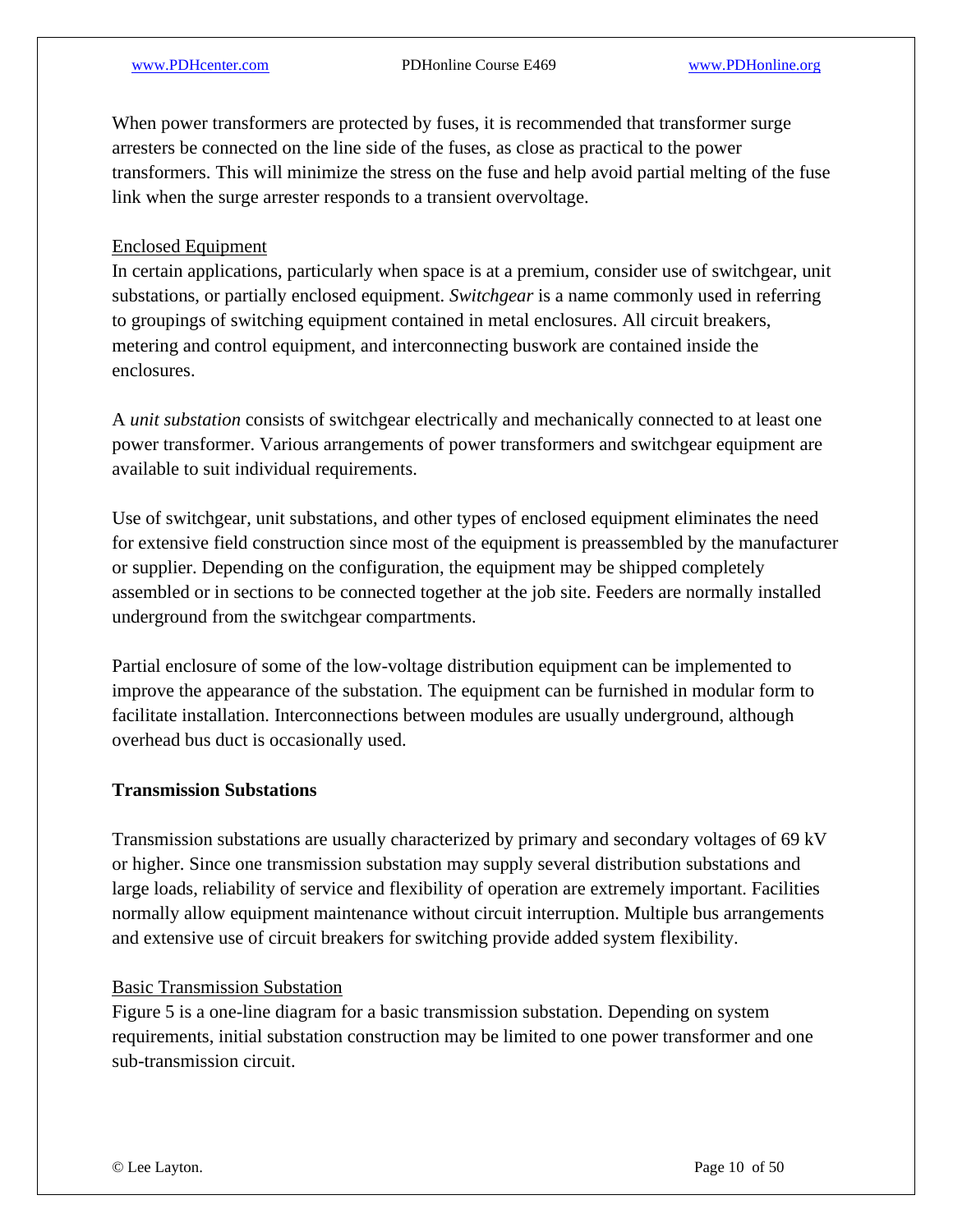

#### **Figure 5**

Power circuit breakers are included in the two transmission circuits to help prevent complete substation shutdown for line faults. The circuit breakers have disconnect switches on both source and load sides to permit isolation during maintenance or other periods requiring complete deenergization. These switches are normally of the three-pole, single-throw, group-operated type, mounted on separate stands.

The power transformers commonly used are three-phase autotransformers, usually with tertiary windings. Three-phase two-winding transformers are used when phase relationships have to be sustained between the primary and the secondary systems. The disconnect switches on the lowvoltage sides of the power transformers allow de-energization of one transformer while maintaining service to both low-voltage circuits from the other transformer.

The low-voltage or secondary section of the substation illustrated in Figure 5 consists of two sub-transmission feeders protected by power circuit breakers. Disconnect switches on both the source and load sides permit isolation during maintenance or other periods when complete deenergization is required. The switches are normally of the three-pole, single-throw, groupoperated type, but can be of the single-pole, single-throw, and hook stick-operated type, depending on the voltage and arrangement. Hook stick-operated switches usually are not considered above 69 kV.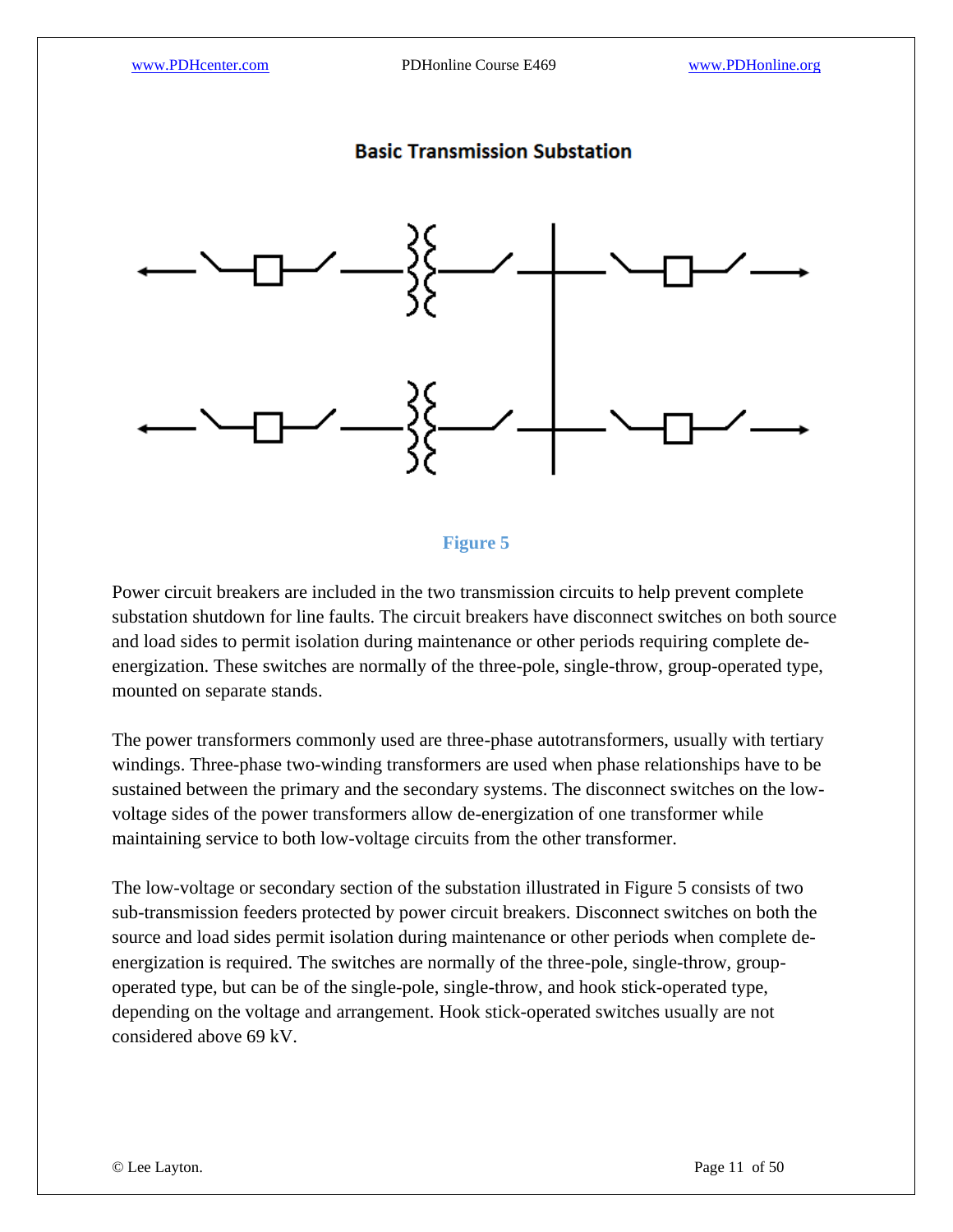#### Circuit Breaker Bypass Facilities

Bypass facilities can be provided for the power circuit breakers to permit maintenance without circuit de-energization. Figure 6 illustrates a typical arrangement.

## **Typical Circuit Breaker Bypass Arrangement**



#### **Figure 6**

The bypass facilities normally consist of three independent three-pole, single-throw, groupoperated switches. The circuit breaker disconnect switches may be of the single-pole, singlethrow, hook stick-operated type, depending on system voltage and bus configuration.

In most cases bypassing circuit breakers removes normal relay protection since the circuit breaker current transformers are also removed from service. The overall protection scheme, have to be designed to provide for this situation. Fused bypass switches may be used for temporary feeder protection.

#### Surge Arresters

Because of the desire for high reliability and the high cost of equipment replacement, surge arresters are installed in various positions in transmission substations. Since power transformers are particularly sensitive to overvoltages, they normally have arresters on each phase of both the primary and secondary. Also install arresters on each ungrounded phase of the tertiary winding when it is brought out to provide service.

The highest degree of equipment protection occurs with the surge arresters located as close as possible to the equipment to be protected. Power transformers can usually be furnished with arrester mounting brackets adjacent to the transformer bushings.

Occasionally, surge arresters or other surge protective equipment are located at the line entrances and exits. In these instances, it is best to locate the arresters or other protective equipment on the line side of the substation equipment to be protected to limit the lightning and switching surges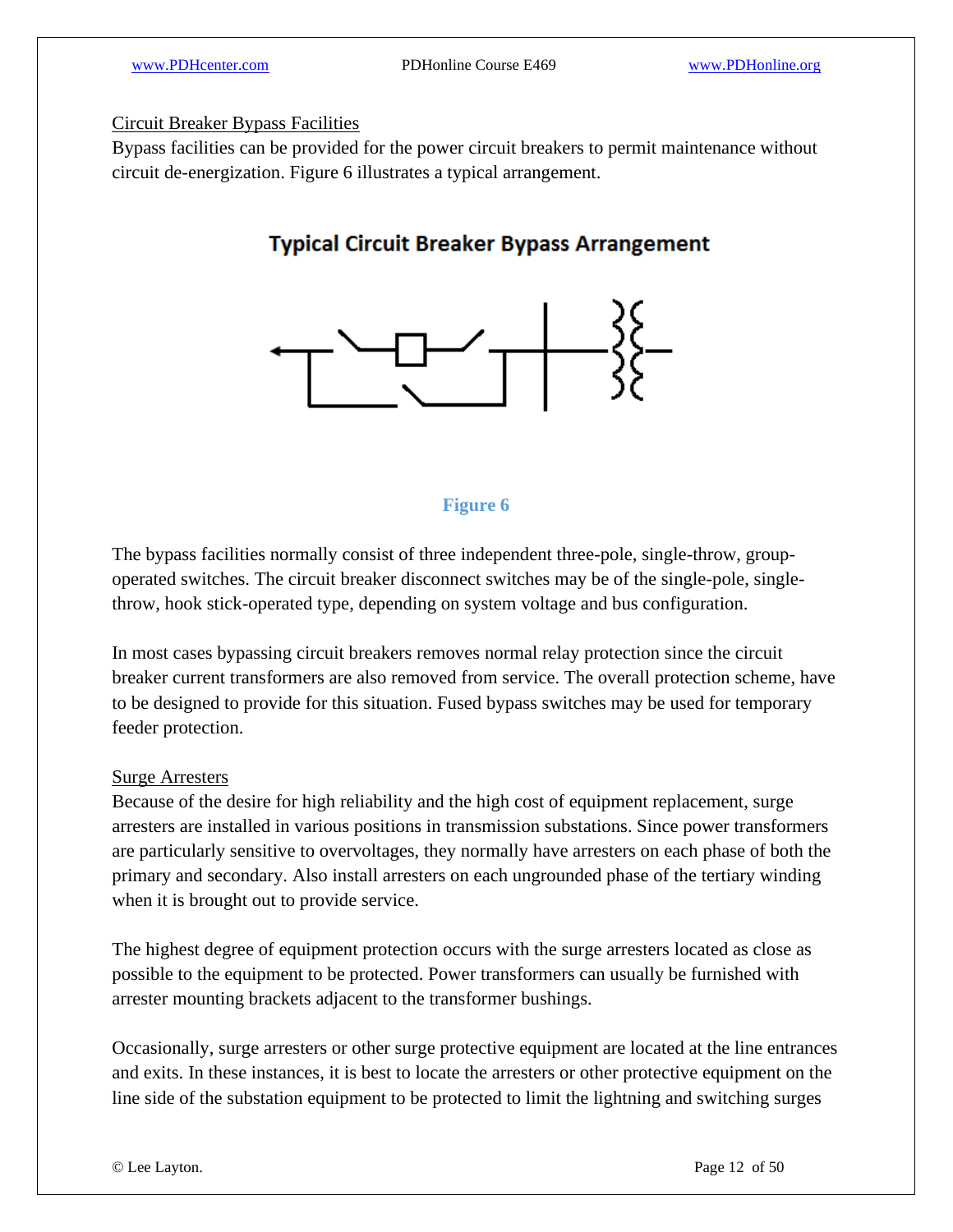to acceptable levels as they enter the substation. Locating the arresters on the line side of the circuit breakers will also protect the gap in the breakers when in the open position.

#### Carrier Equipment

Line traps, coupling capacitor voltage transformers, and associated accessories are used when relaying or communications systems dictate use of carrier equipment for signal transmission to remote terminals. Normally, the line traps and coupling capacitor voltage transformers are installed on separate stands located near the circuit entrance positions in the substations. In some instances, the two pieces of equipment may be mounted on a common structure or stand, depending on the arrangement. The particular relaying and communications schemes being used on the circuit will dictate the number of phases containing line traps and coupling capacitor voltage transformers.

#### Voltage Transformers

Voltage transformers are used in conjunction with the circuit and equipment protection, synchronization, and metering schemes. They are normally mounted on individual or threeposition stands. Depending on the bus configuration and the relaying schemes, the voltage transformers may be positioned near the circuit entrance positions or adjacent to the buses.

It is usually desirable to provide a method for disconnecting the voltage transformers. One possible method is to install the primary connections to the appropriate buses by using disconnectable clamps. In arrangements using voltage transformers at the circuit positions, they can be positioned to allow de-energization by opening the power circuit breaker and the line disconnect switches.

#### Current Transformers

Current transformers used in both relaying and metering schemes can usually be located inside major equipment such as power circuit breakers and power transformers. These current transformers are normally multi-ratio bushing type and therefore do not require special mounting provisions. In some cases, separately mounted current transformers may be required, such as for revenue metering purposes. They are usually installed on individual stands and located as required.

#### Grounding Switches

Manually operated grounding switches are frequently used to ground incoming circuits during maintenance or other out-of-service periods. These switches can be separately mounted or, as is usually the case, can be furnished as part of the circuit disconnect switches. The switches can then be interlocked in such a way as to prevent both from being closed simultaneously.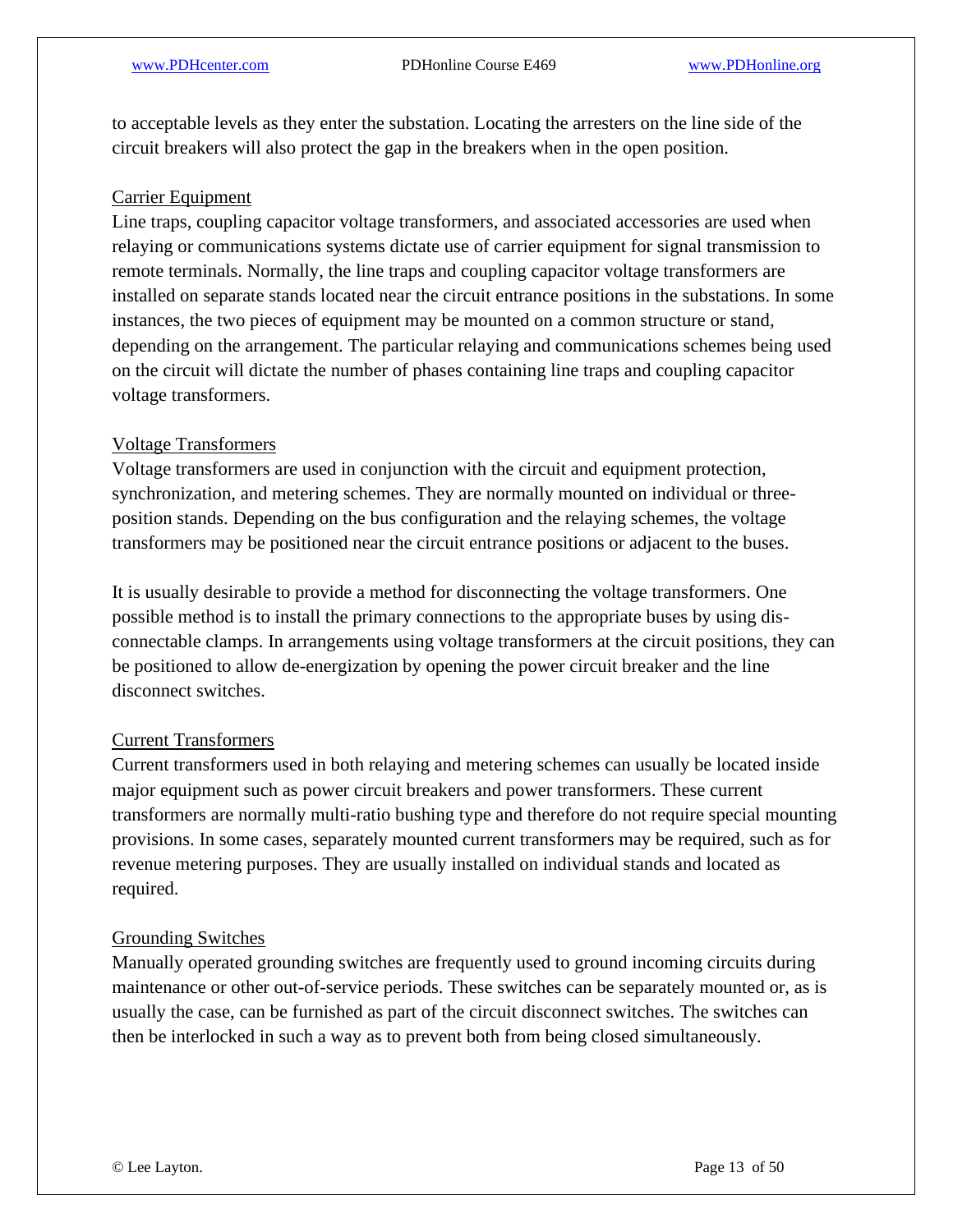High-speed grounding switches are sometimes used in power transformer protection schemes to initiate tripping of remote circuit breakers during transformer faults. As with manually operated grounding switches, high-speed grounding switches can be separately mounted or can be furnished as part of group-operated disconnect switches. High-speed grounding switches are normally installed on one phase only. The use of high-speed grounding switches, while still in practice, is generally not preferred since its use subjects the system to more of a shock and potentially affects more customers on the system.

#### **Switching Stations**

Switching stations do not change system voltage from one level to another and therefore do not contain power transformers. Switching stations usually operate at sub-transmission or transmission voltage levels. Depending on system voltage, the equipment types and characteristics used in switching stations are identical to those used in transmission stations.

#### Basic Switching Substation

Figure 7 is a one-line diagram for a basic switching substation with three terminals.



#### **Basic Switching Substation**



Power circuit breakers in the three circuits help prevent complete substation shutdown for line faults. The circuit breakers have disconnect switches on both source and load sides to permit isolation during maintenance or other periods requiring complete de-energization. Depending on station voltage and bus configuration, the switches may be of the three-pole, single-throw, groupoperated type or of the single-pole, single-throw, hook stick-operated type. Hook stick-operated switches usually are not considered above 69 kV. Bypass facilities can be provided to allow circuit breaker maintenance without de-energizing the circuit.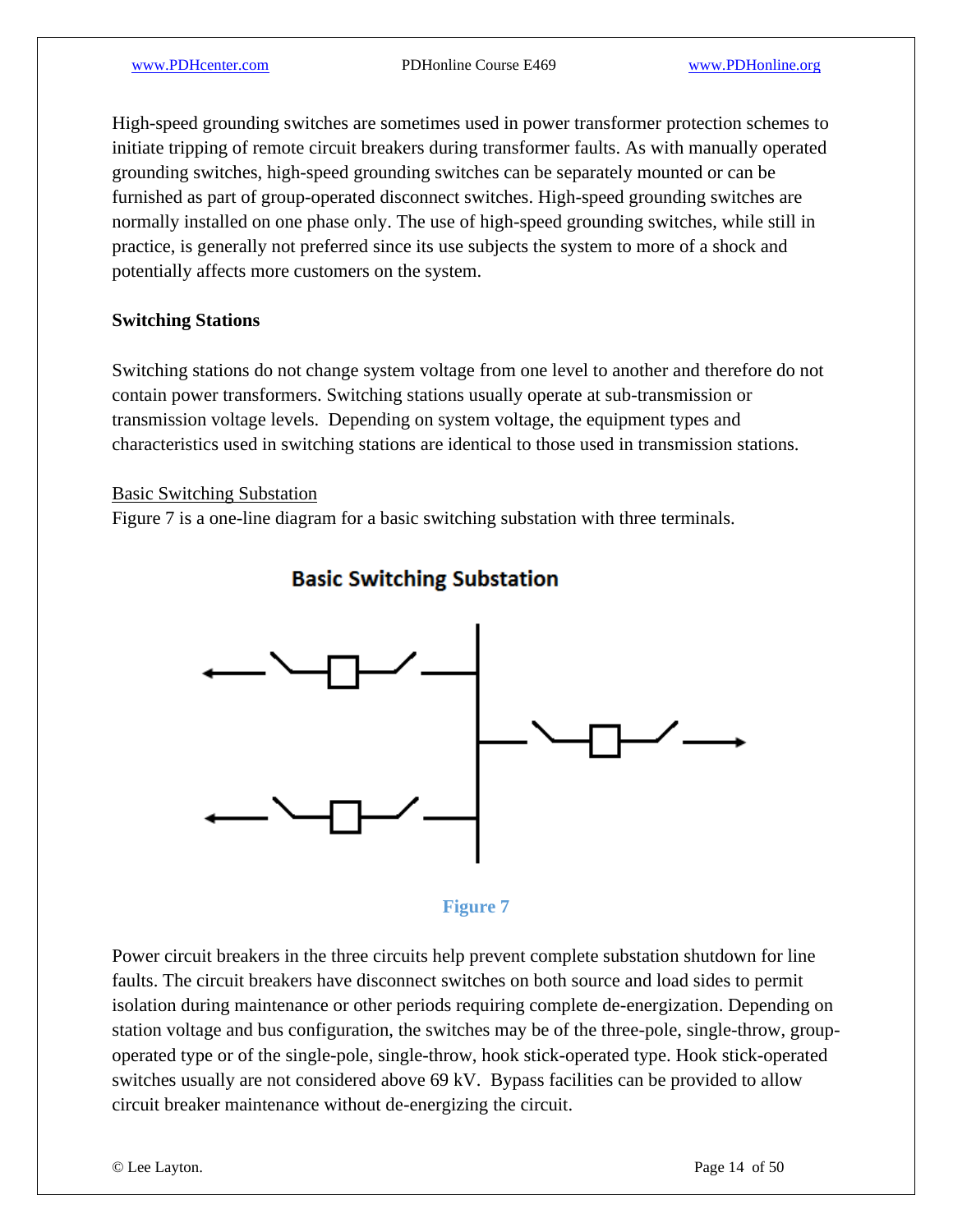#### Surge Arresters

Surge arresters or other surge protection equipment may be installed either on the line positions or on the substation buses to protect against excessive lightning or switching surges.

A comparison of the costs of the surge protection equipment to the frequency and extent of possible equipment damage can be evaluated to determine the desirability of the protective equipment. Possible circuit or substation outages and equipment damage as a result of the unprotected surges should be considered. In general, if there is any question, surge arresters should be installed for equipment and circuit protection.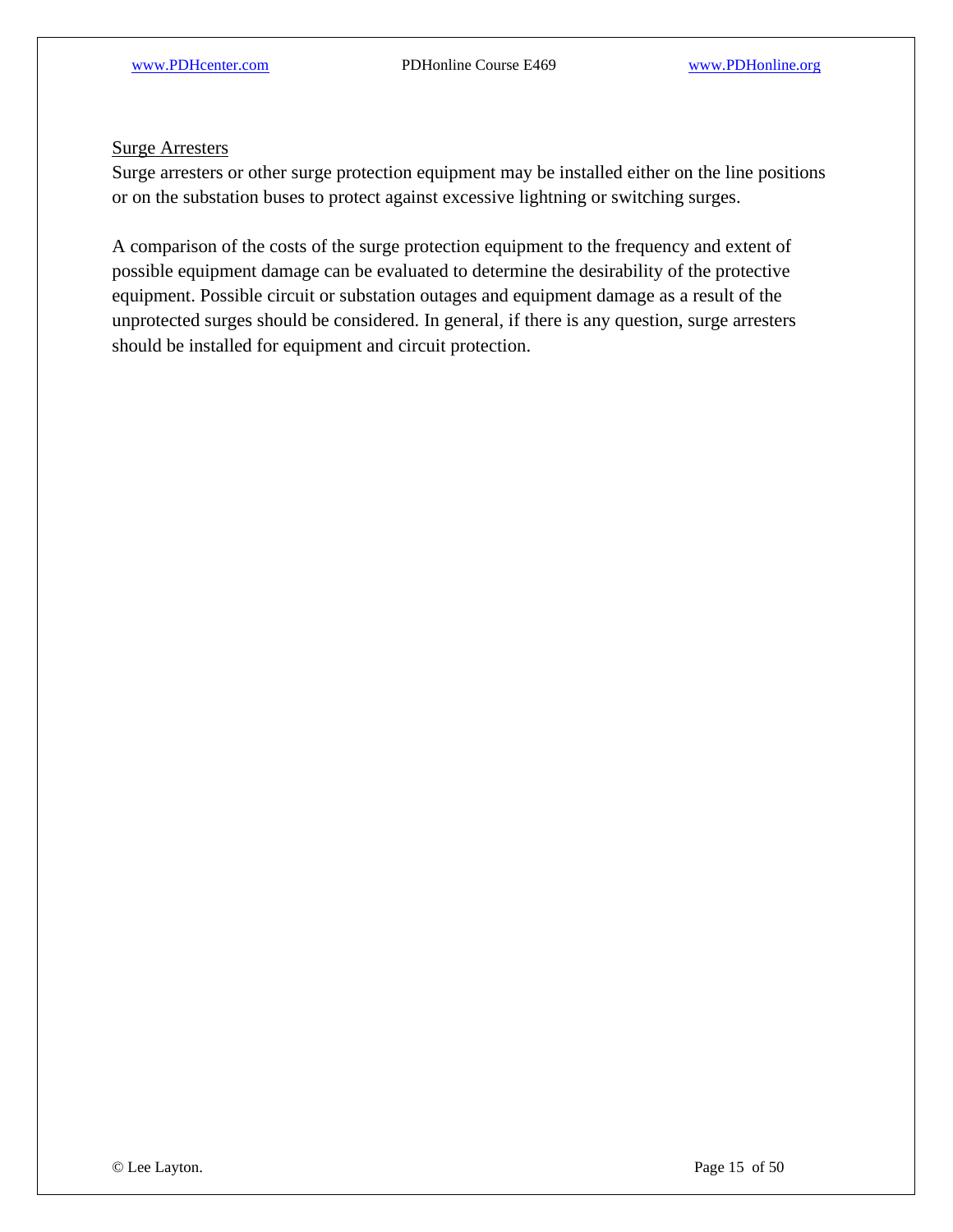## **Chapter 2 Typical Bus Configurations**

The typical bus configurations may be used for distribution, transmission, or switching substations at voltages up to 345 kV. Details will vary depending on the type and voltage of the substations. The physical size, type, and arrangement of major equipment, such as power transformers, power circuit breakers, and switches, may cause variance in the layouts to suit individual requirements. Portions of different layouts may be combined, as required, to achieve desired configurations.

It is important that the engineer's plans remain as flexible as possible during substation layout to allow for unforeseen difficulties as designs progress. Coordinate activities with the equipment manufacturers to ensure that each design detail reflects the actual equipment to be used.

#### **Single Bus**

A *single bus configuration* consists of one main bus that is energized at all times and to which all circuits are connected. This arrangement is the simplest, but provides the least amount of system reliability. Bus faults or failure of circuit breakers to operate under fault conditions results in complete loss of the substation. The single bus configuration can be constructed by using either low- or high-profile structures. Figure 8 illustrates the single bus arrangement with low-profile structures and presents a neat, orderly plan. The high-profile design, shown in Figure 9, accomplishes the same purpose and may not require as large a site for a given system voltage.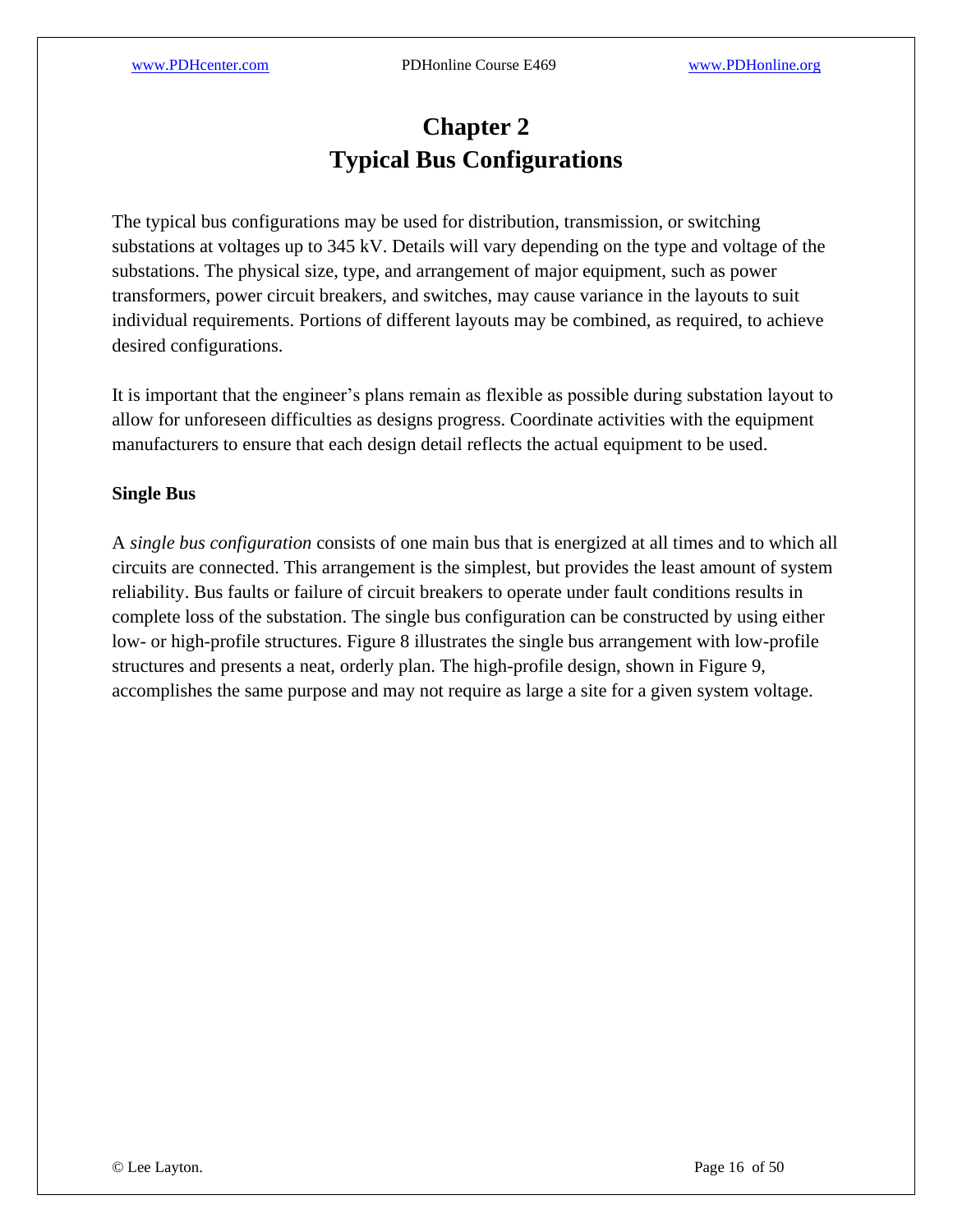**Single Bus - Low Profile** 





#### **Figure 8**

The single bus arrangement is not recommended without circuit breaker bypass facilities that permit circuit breaker maintenance while maintaining circuit operation. The *high-profile configuration* can easily be modified to provide this feature by installing group-operated switches and the associated buswork and connections in the positions shown in Figure 9. This arrangement, however, results in loss of overcurrent protection for the circuit except by remote circuit breakers during the bypassing operations. A fault occurring on the line with the breaker bypassed would result in complete substation shutdown. The low-profile arrangement does not allow for future addition of this type of bypassing equipment. Consequently, in both low-profile and some high-profile substations, the bypass facilities can be installed outside the substation.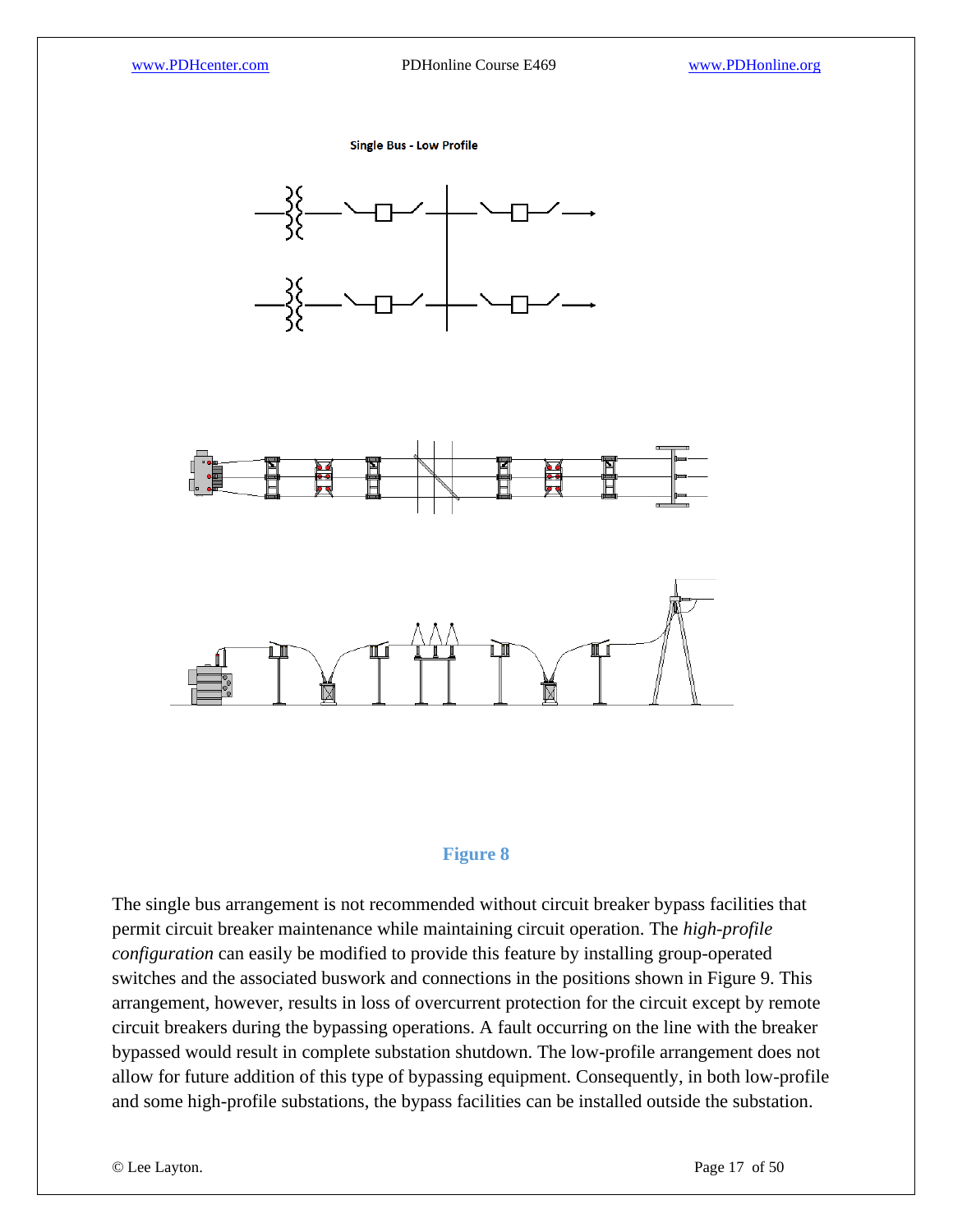Switches can be provided that, when closed, parallel two lines to enable one circuit breaker to be removed from service. The other breaker then protects both circuits. If this bypassing method is used, the equipment associated with both circuits, have to be capable of carrying the total load of both circuits. If the load is greater than the equipment capability, the load should be reduced. This method of circuit breaker bypassing may be more desirable in high-profile arrangements than that shown in Figure 8 for lines where frequent or lengthy equipment maintenance is expected.

The high-profile configuration shown in Figure 9 is generally limited to distribution and subtransmission voltage levels. At transmission voltage levels, independent structures and strain bus interconnections are usually used.

Advantages:

- Lowest cost
- Small land area required
- Easily expandable
- Simple in concept and operation
- Relatively simple for the application of protective relaying

Disadvantages:

- High-profile arrangement equipped with circuit breaker bypass facilities does not provide for circuit protection when bypass facilities are being used inside the substation.
- A single bus arrangement has the lowest reliability.
- Failure of a circuit breaker or a bus fault causes loss of the entire substation.
- Maintenance switching can complicate and disable some of the protective relay scheme and overall relay coordination.
- Maintenance at the upper elevations of high-profile arrangements necessitates deenergization or protection of the lower equipment.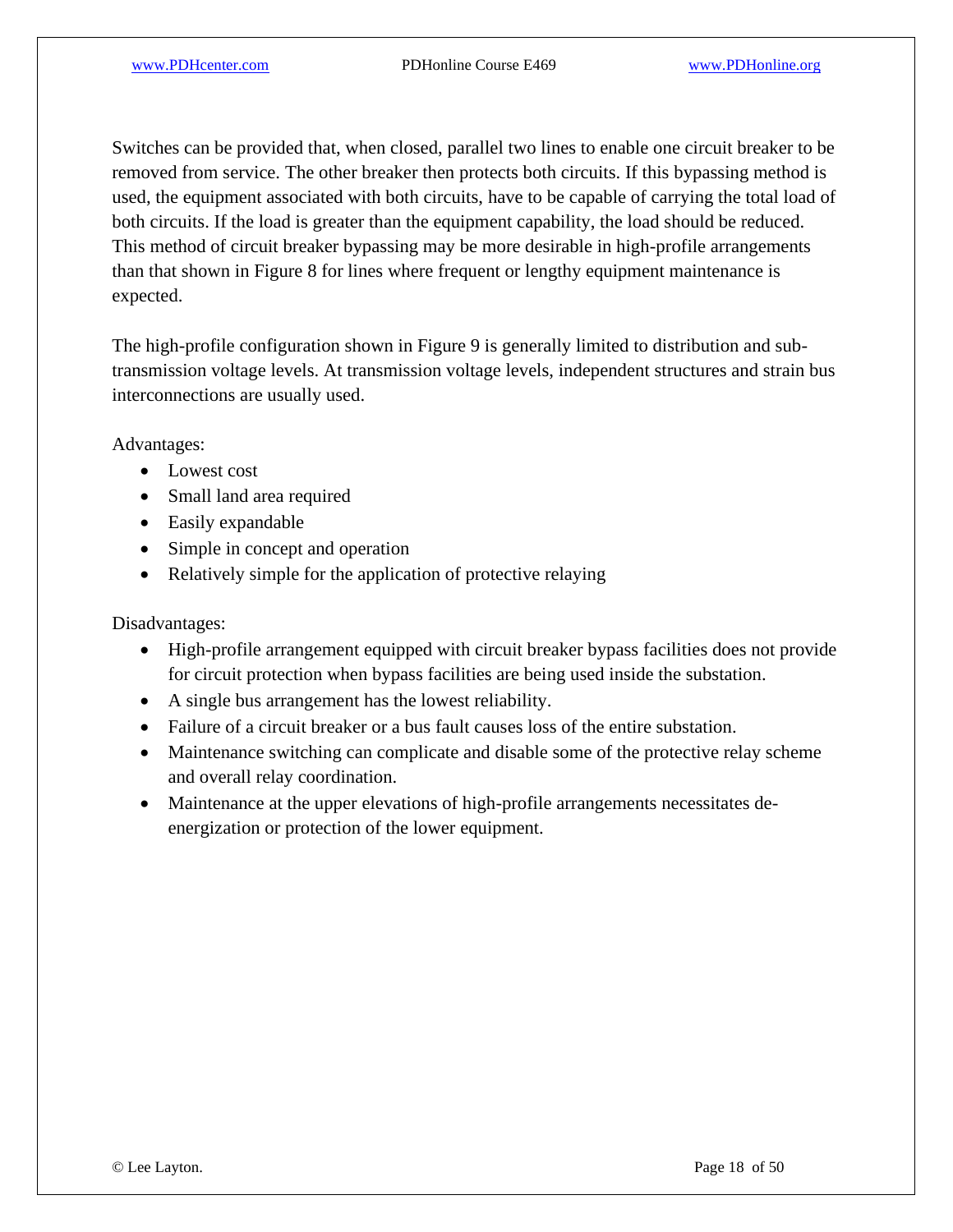**Single Bus - High Profile** 



#### **Sectionalized Bus**

An extension of the single bus configuration is the *sectionalized bus* arrangement shown in Figure 10. This arrangement is basically two or more single bus schemes, each tied together with bus sectionalizing breakers. The sectionalizing breakers may be operated normally open or closed, depending on system requirements. In this arrangement, a bus fault or breaker failure causes only the affected bus section to be removed from service and thus eliminates total substation shutdown. Usually, the fault can be isolated and non-faulted portions of the system restored to service easier and faster because of the increased flexibility of this arrangement.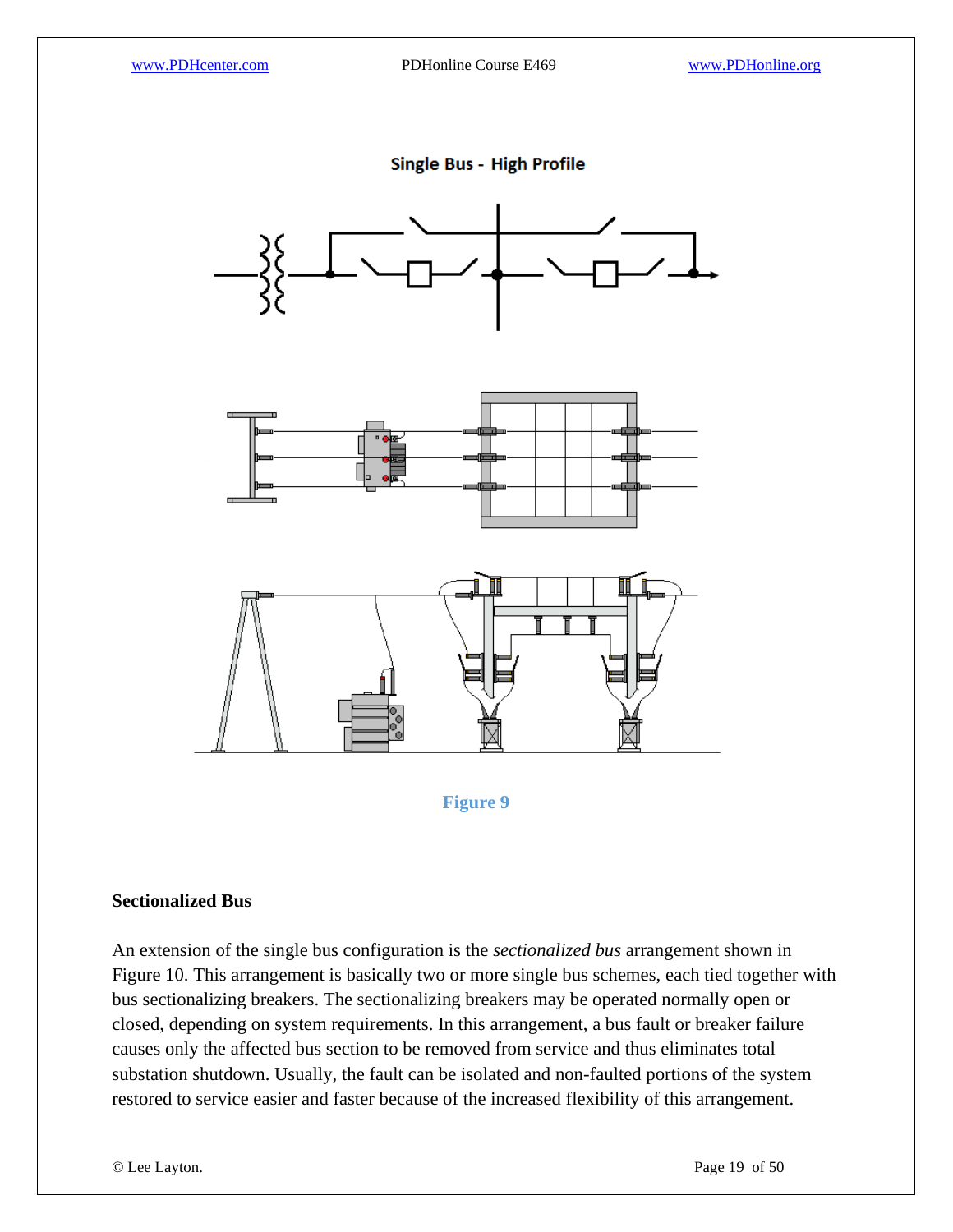**Sectionalized Bus** 



#### **Figure 10**

Physically, the equipment can be organized similar to that shown in Figures 8 and 9 for the single bus arrangement. The sectionalizing breakers and their associated isolation switches are located in line with the main bus. In the high-profile configuration, it is usually desirable to provide a separate bay for the sectionalizing breakers and switches to facilitate maintenance and removal.

The arrangement of lines and transformers in a sectionalized bus arrangement depends on system operating criteria. They should be arranged so as to prevent outage of lines or other circuits dependent on each other. This can be accomplished by positioning the interrelated circuits on different bus sections to eliminate concurrent shutdown. Perform a thorough analysis of all possible operational contingencies identifying any undesirable conditions preceding the final determination of circuit grouping.

Bypassing arrangements for the sectionalized bus configuration can be provided as explained for the single bus scheme.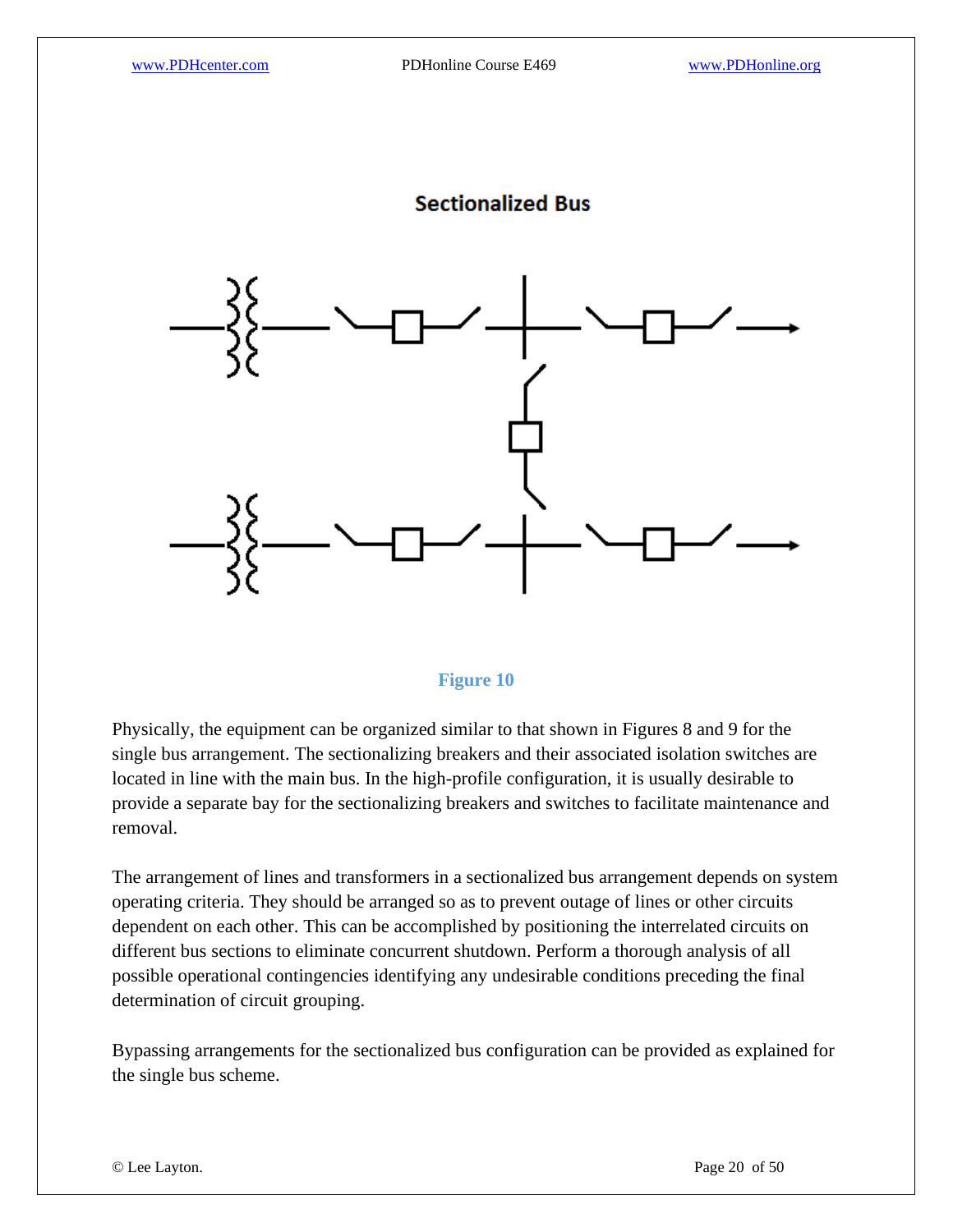Advantages:

- Flexible operation
- Higher reliability than single bus scheme
- Isolation of bus sections for maintenance
- Loss of only part of the substation for a breaker failure or a bus fault

Disadvantages:

- A sectionalized bus arrangement has a higher cost than a single bus scheme.
- Additional circuit breakers are required for sectionalizing.
- Sectionalizing may cause interruption of non-faulted circuits.

#### **Main and Transfer Bus**

A *main and transfer bus configuration* consists of two independent buses, one of which, the main bus, is normally energized. Under normal operating conditions, all incoming and outgoing circuits are fed from the main bus through their associated circuit breakers and switches. If it becomes necessary to remove a circuit breaker from service for maintenance or repairs, the integrity of circuit operation can be bus tie equipment. The bypass switch for the circuit breaker to be isolated is closed, the bus tie breaker and its isolation switches are closed, and the bypassed breaker and its isolation switches are opened to remove the breaker from service. The circuit is then protected by the bus tie breaker.

Figure 11 illustrates a main and transfer bus configuration in a low-profile arrangement. For comparison, Figure 12 shows the same switching scheme with high-profile box-type structures. With the box-type structure arrangement, two circuit positions can be accommodated per equipment bay. However, with the low-profile arrangement, each circuit requires its own bay and, as a result, somewhat more land area may be required. When the low-profile configuration is used, equipment bays should be limited in width to a maximum of two bays before the bay-tobay centerline spacing is increased to accommodate circuit breaker maintenance and removal. Without the additional space these tasks can become very difficult.

The high-profile, box-type structure arrangement shown in Figure 12 can accommodate multiple circuits in a relatively small area. The configuration is particularly suitable in environmentally shielded or otherwise isolated locations, where only a limited substation site is available. This arrangement is generally limited to distribution and sub-transmission voltage levels. At transmission voltage levels, independent structures and strain bus interconnections can be used.

Advantages:

• Accommodation of circuit breaker maintenance while maintaining service and line protection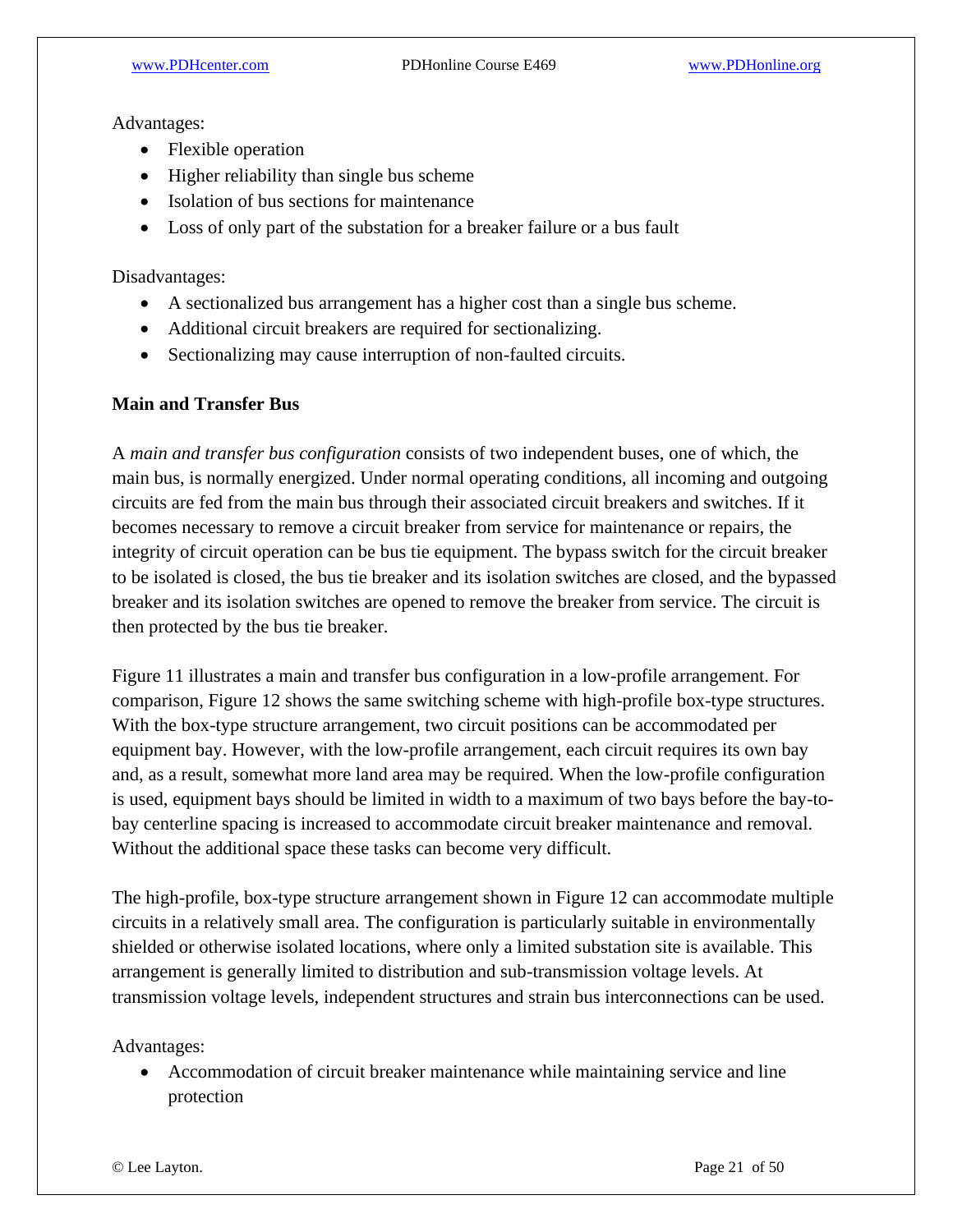- Reasonable in cost
- Fairly small land area
- Easily expandable

Disadvantages:

- An additional circuit breaker is required for bus tie.
- Since the bus tie breaker, have to be able to be substituted for any line breaker, its associated relaying may be somewhat complicated.
- Failure of a circuit breaker or a bus fault causes loss of the entire substation.
- Somewhat complicated switching is required to remove a circuit breaker from service for maintenance.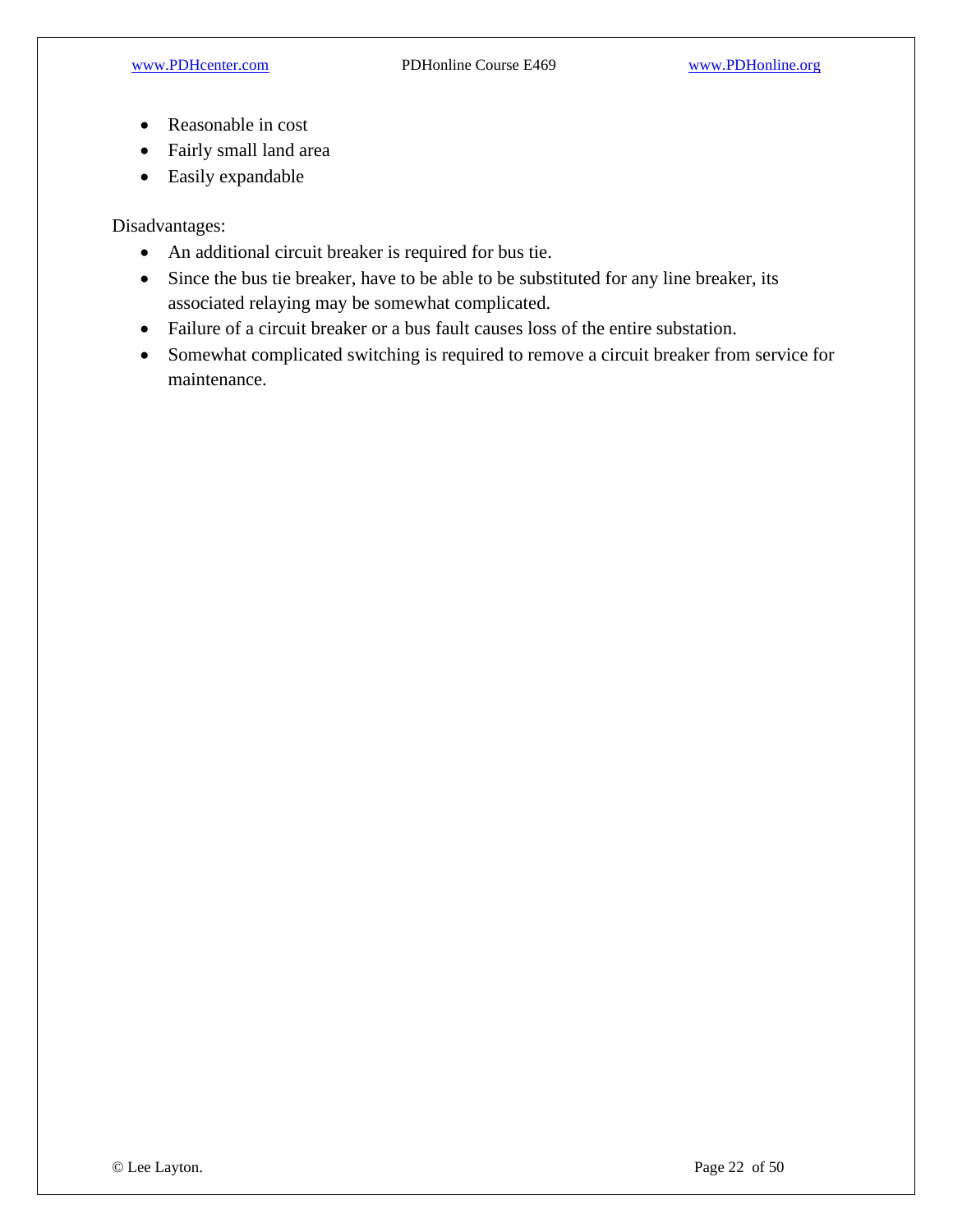÷,

Main & Transfer Bus - Low Profile







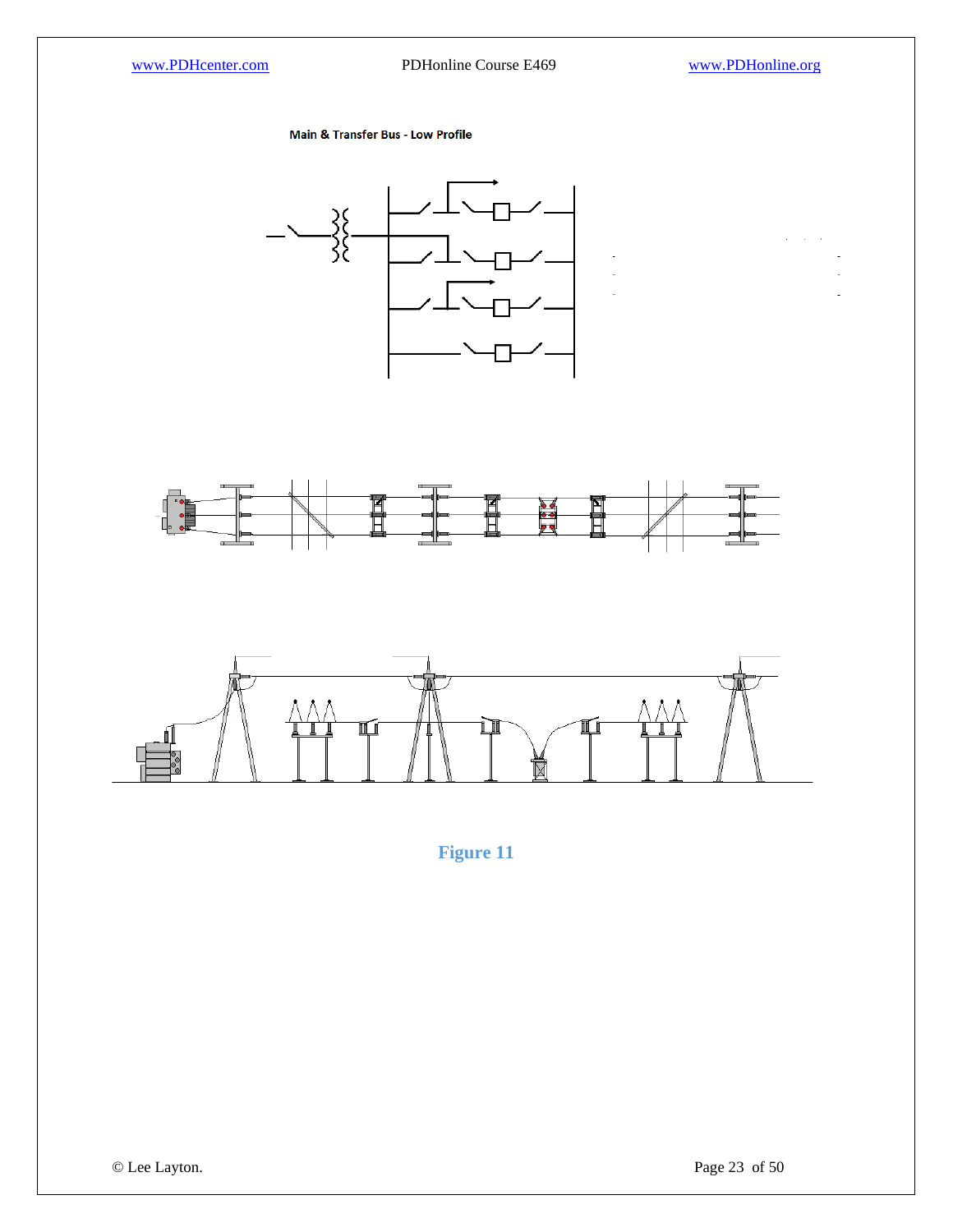### Main & Transfer Bus - High Profile



**Figure 12**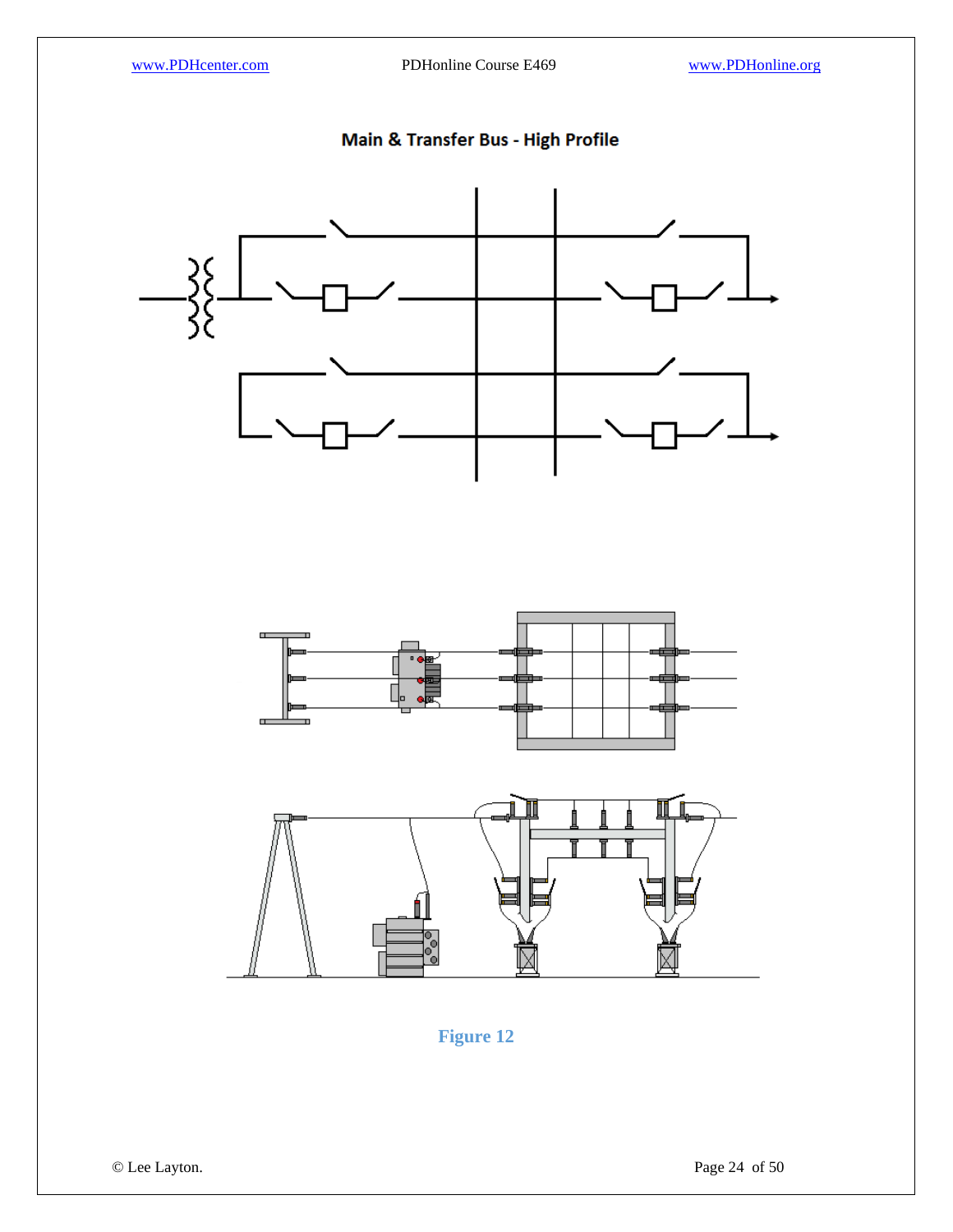#### **Ring Bus**

A *ring bus configuration* is an extension of the sectionalized bus arrangement and is accomplished by interconnecting the two open ends of the buses through another sectionalizing breaker. This results in a closed loop or ring with each bus section separated by a circuit breaker. For maximum reliability and operational flexibility, each section should supply only one circuit.

In this arrangement, as with the sectionalized bus configuration, only limited bus sections and circuits are removed from service because of line or bus faults or circuit breaker failure. For a line or bus fault, the two circuit breakers on the sides of the affected bus section open to isolate the fault. The remaining circuits operate without interruption. For a breaker failure, the two breakers on the sides of the affected breaker open, along with a transfer trip to a remote breaker, to isolate the failed breaker and remove two bus sections from service.

The ring bus arrangement provides for circuit breaker maintenance since any breaker can normally be removed from service without interruption of service to any circuits. As a result, separate circuit breaker bypass facilities are not required.

A number of equipment arrangements may be used to provide a ring bus configuration, depending on anticipated substation expansion and possible system modifications. Figure 13 illustrates a typical ring bus configuration. The arrangement shows four circuit positions, which is a practical maximum for a ring bus configuration. Rather than expanding the ring bus to accommodate additional circuits, other more flexible and reliable configurations, such as the breaker-and-a-half scheme, can be adopted. The ring bus arrangement shown in Figure 13 is readily adaptable in the future to a breaker-and-a-half configuration as shown in Figure 14. However, the relay and control panels have to be carefully planned to be modified later for breaker-and-a-half operation.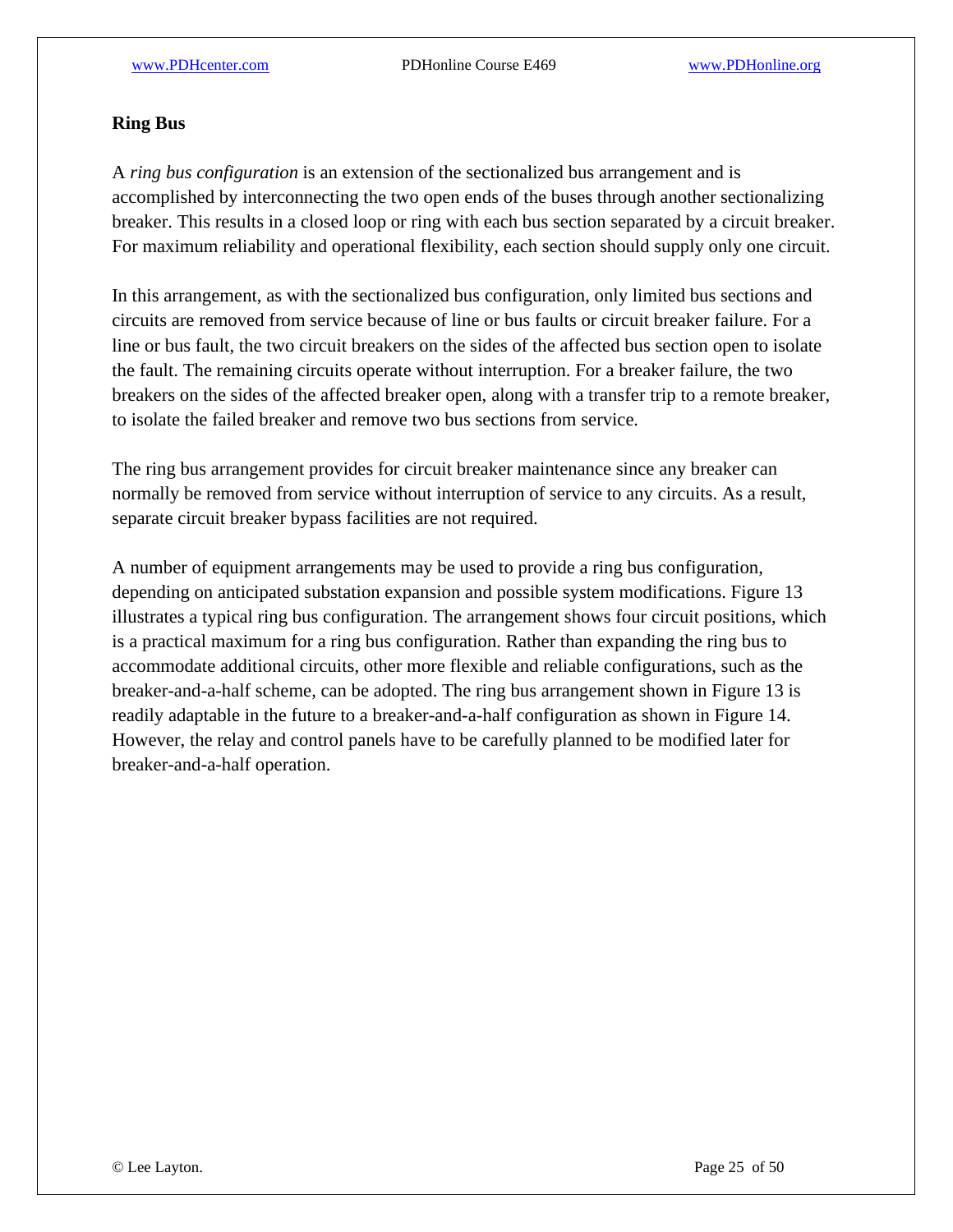



#### **Figure 13**

Bay centerline spacing should be carefully planned to permit equipment maintenance and removal.

Advantages:

- Flexible operation
- High reliability
- Isolation of bus sections and circuit breakers for maintenance without disrupting circuit operation
- Double feed to each circuit
- No main buses
- Expandable to breaker-and-a-half configuration
- Economic design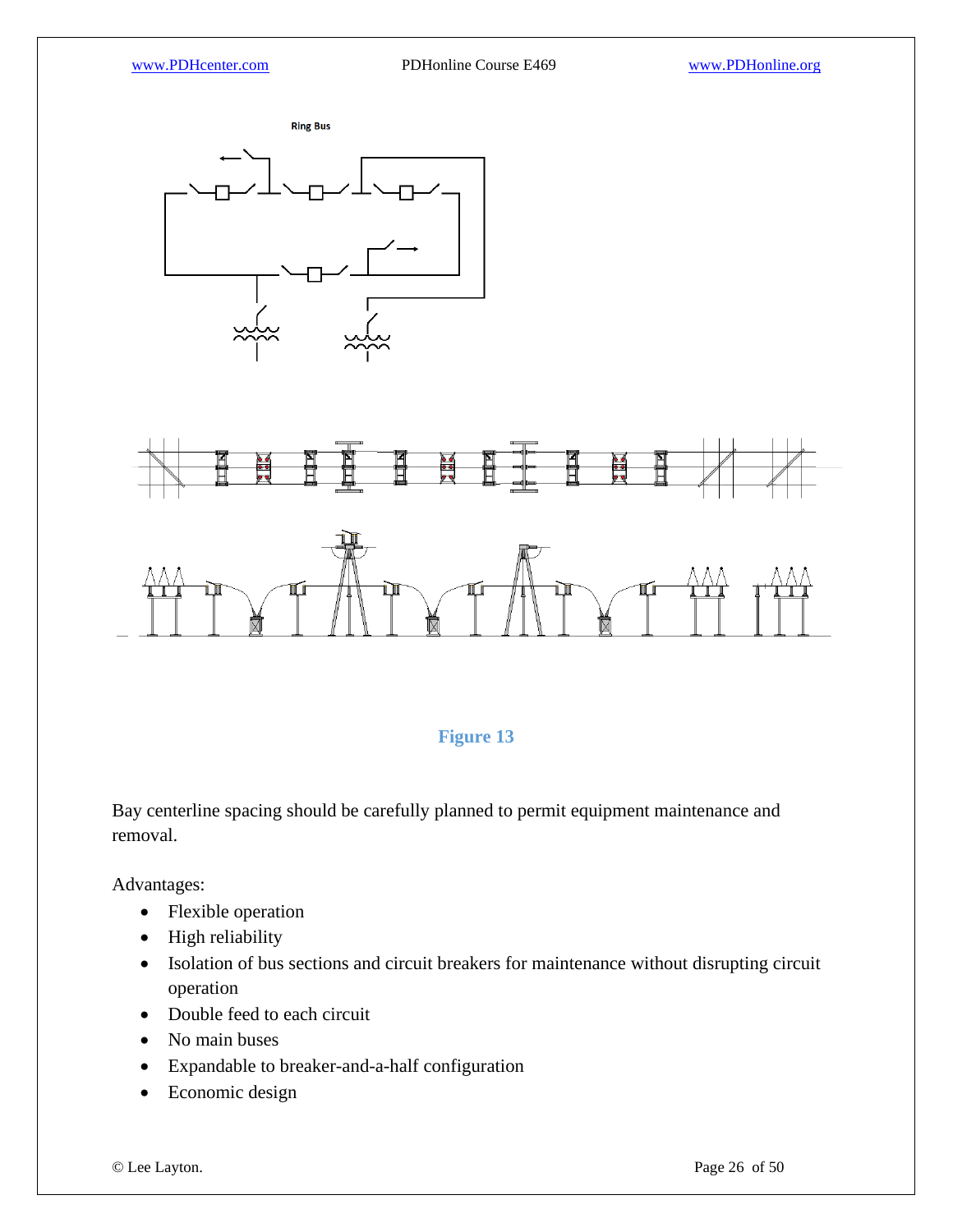Disadvantages:

- Ring may be split by faults on two circuits or a fault during breaker maintenance to leave possibly undesirable circuit combinations (supply/load) on the remaining bus sections. Some consider this, however, to be a second contingency factor.
- Each circuit has to have its own potential source for relaying.
- This configuration is usually limited to four circuit positions, although larger rings are in service, including 10-position ring buses. A 6-position ring bus is usually considered as a maximum limit for the number of terminals in a ring bus.
- This is a more involved relay scheme since each breaker has to respond to faults on two circuits.
- Automatic reclose schemes may be complex.

#### **Breaker-and-a-Half**

The *breaker-and-a-half configuration* consists of two main buses, each normally energized. Electrically connected between the buses are three circuit breakers and, between each two breakers, a circuit as diagrammed in Figure 14. In this arrangement, three circuit breakers are used for two independent circuits; hence, each circuit shares the common center circuit breaker, so there are one-and-a-half circuit breakers per circuit.

The breaker-and-a-half configuration provides for circuit breaker maintenance, since any breaker can be removed from service without interrupting any circuits. Additionally, faults on either of the main buses cause no circuit interruptions. Failure of a circuit breaker results in the loss of two circuits if a common breaker fails and only one circuit if an outside breaker fails. A typical bus configuration for a breaker-and-a-half arrangement is shown in Figure 14. This is the same basic equipment assemblage as described for the ring bus scheme.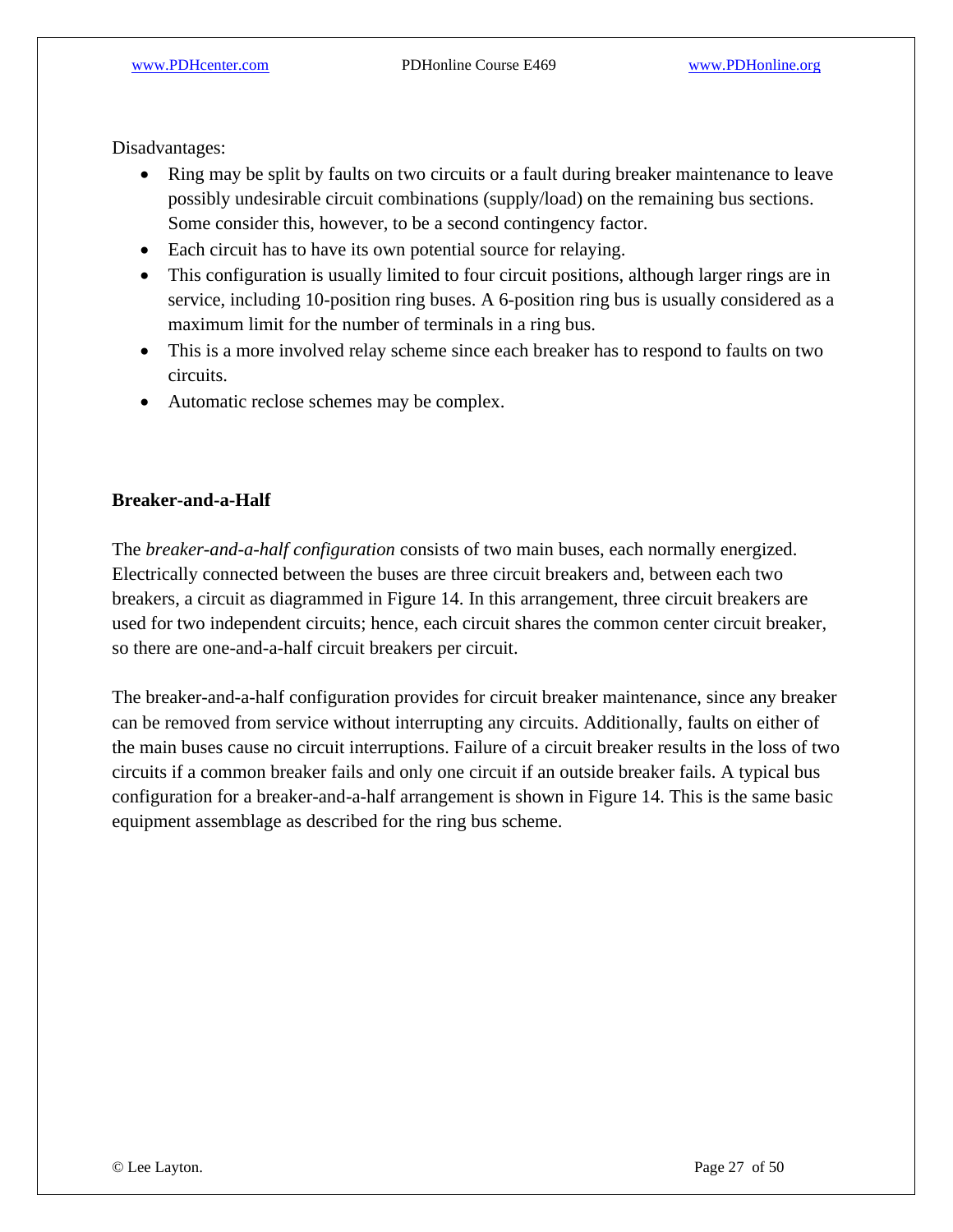**Breaker-and-a-half** 







Frequently, substations are initially constructed with a ring bus arrangement and ultimately expanded into a breaker-and-a-half configuration to obtain the additional flexibility and reliability required with the additional circuits.

Bay centerline spacing should be carefully planned to permit equipment maintenance and removal.

Advantages:

• Flexible operation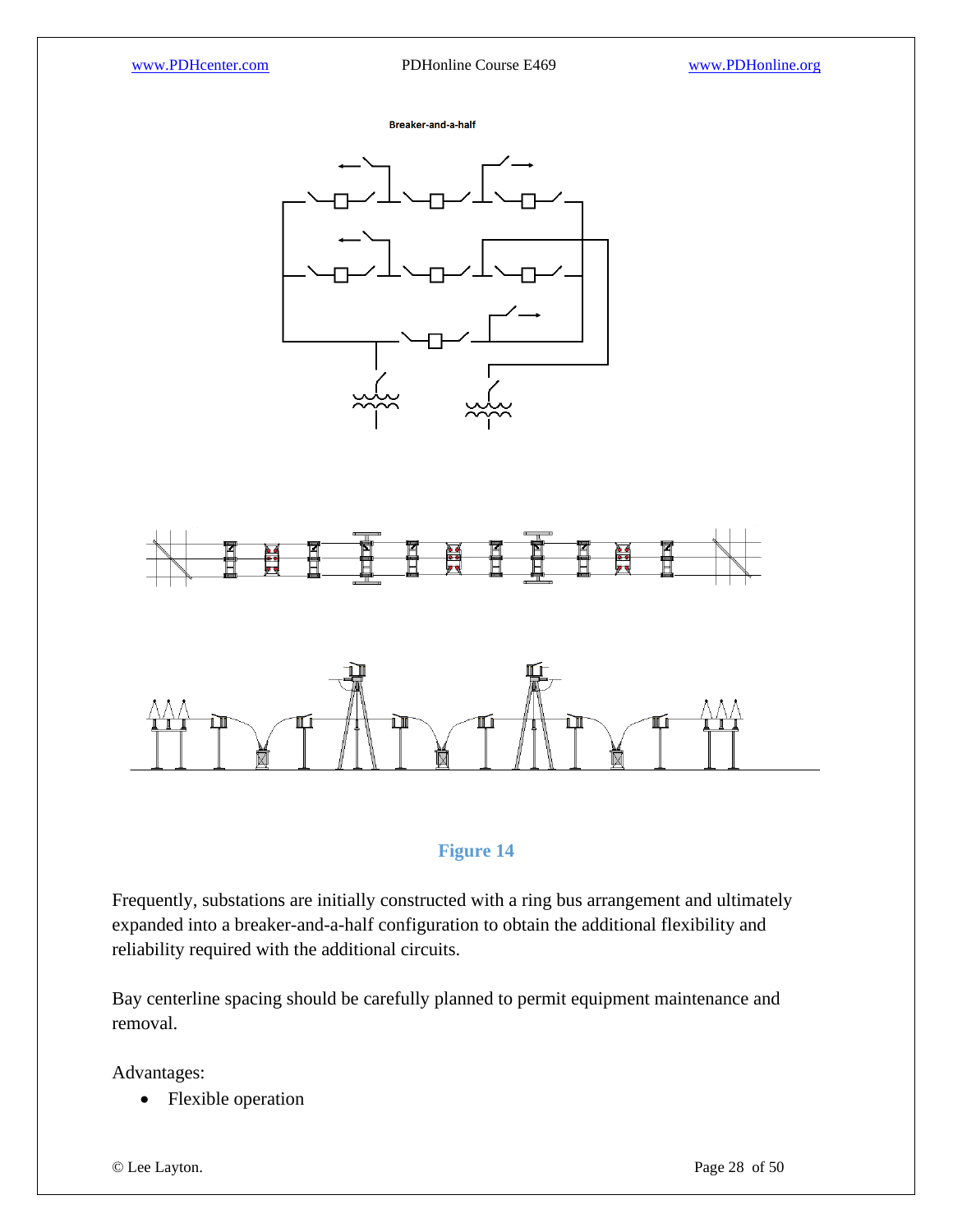- High reliability
- Can isolate either main bus for maintenance without disrupting service
- Can isolate any circuit breaker for maintenance without disrupting service
- Double feed to each circuit
- Bus fault does not interrupt service to any circuits
- All switching done with circuit breakers

Disadvantages:

- One-and-a-half breakers are required per circuit.
- Relaying is involved, since the center breaker has to respond to faults of either of its associated circuits.
- Each circuit should have its own potential source for relaying.

#### **Double Breaker–Double Bus**

The *double breaker–double bus configuration* consists of two main buses, each normally energized. Electrically connected between the buses are two circuit breakers and, between the breakers, one circuit, as diagrammed in Figure 15. Two circuit breakers are required for each circuit.

In the double breaker–double bus configuration, any circuit breaker can be removed from service without interruption of any circuits. Faults on either of the main buses cause no circuit interruptions. Circuit breaker failure results in the loss of only one circuit. A typical bus configuration for a double breaker–double bus arrangement is shown in Figure 15.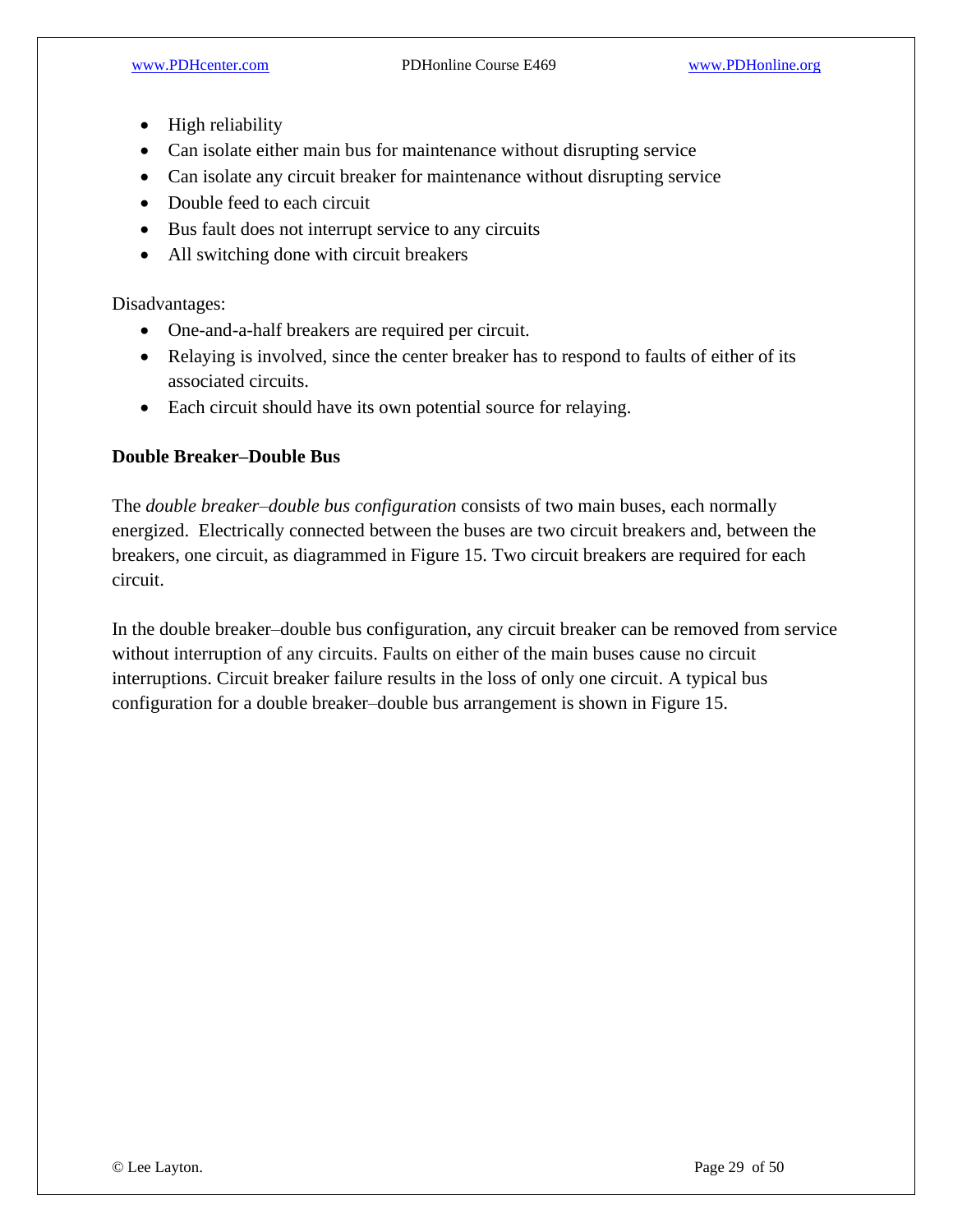Double Breaker - Double Bus









Use of the double breaker–double bus configuration is usually limited to large generating stations because of the high cost. The additional reliability afforded by this arrangement over the breaker-and-a-half scheme usually cannot be justified for conventional transmission or distribution substations.

Occasionally, at a generating station, one bay of a breaker-and-a-half arrangement is used as a double breaker–double bus arrangement for a generator terminal to provide equal access to either main bus.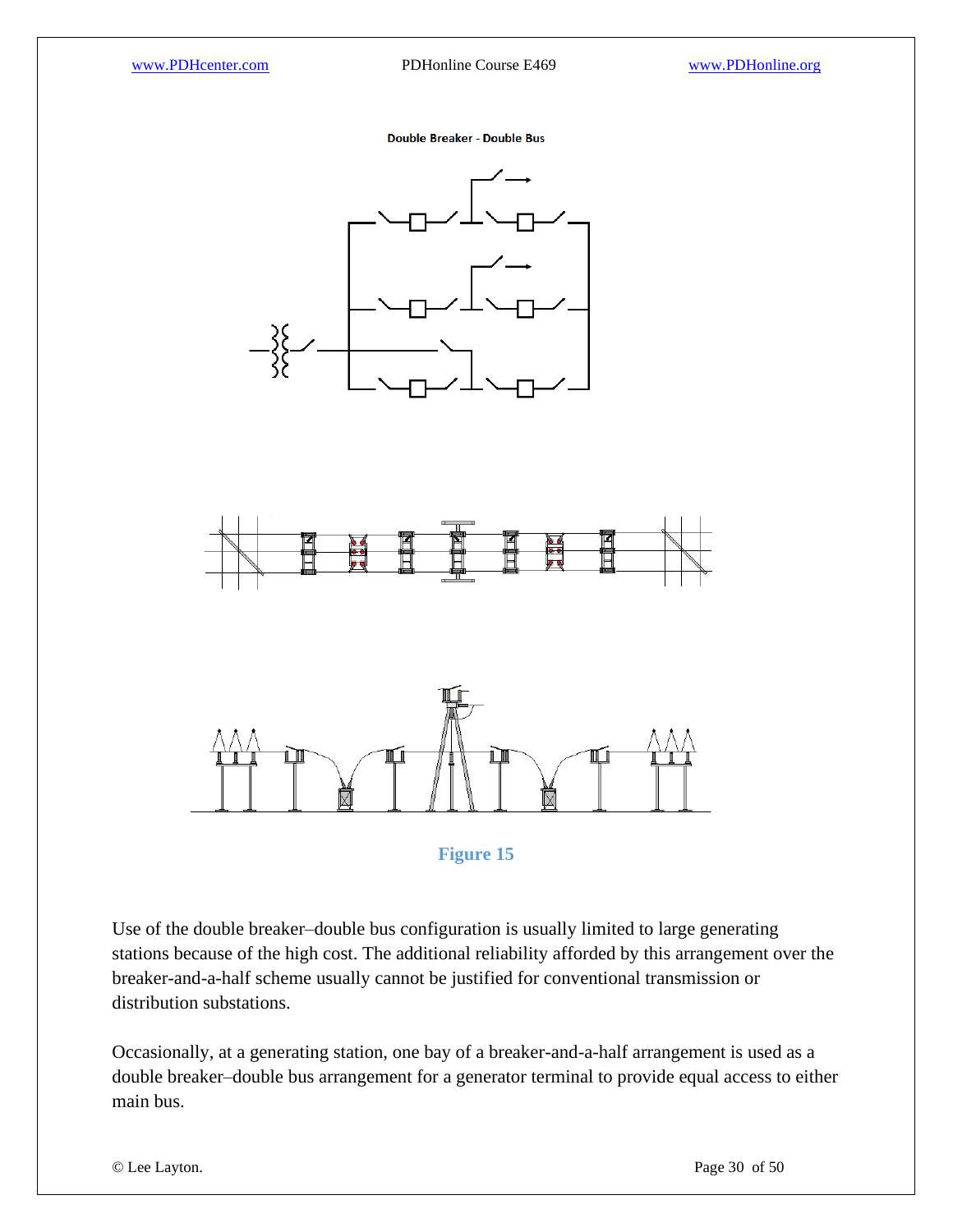Advantages:

- Flexible operation
- Very high reliability
- Isolation of either main bus for maintenance without disrupting service
- Isolation of any circuit breaker for maintenance without disrupting service
- Double feed to each circuit
- No interruption of service to any circuits from bus fault
- Loss of only one circuit for breaker failure
- All switching with circuit breakers

Disadvantages:

- This configuration carries a high cost.
- Two circuit breakers are required for each circuit.

#### **Relative Switching Scheme Costs**

The selection of a station switching scheme is the result of the evaluation of many factors, including such intangibles as personal preference and judgment. Whatever arrangement is finally selected should meet all known or anticipated requirements, such as operating and maintenance criteria, future expansion, and reliability. To assist in the evaluation, Table 1 provides a reasonable measure for the basis of economic comparison.

| Table 1                                 |                      |  |  |  |
|-----------------------------------------|----------------------|--|--|--|
| <b>Switching Scheme Cost Comparison</b> |                      |  |  |  |
| <b>Switching Scheme</b>                 | <b>Relative Cost</b> |  |  |  |
|                                         | Comparison           |  |  |  |
| Single Bus                              | 100%                 |  |  |  |
| <b>Sectionalized Bus</b>                | 122%                 |  |  |  |
| Main & Transfer Bus                     | 143%                 |  |  |  |
| <b>Ring Bus</b>                         | 114%                 |  |  |  |
| Breaker-and-a-Half                      | 158%                 |  |  |  |
| Double Breaker-Double Bus               | 214%                 |  |  |  |

The comparison is based on four-circuit low-profile arrangements with power circuit breakers in all circuits. Power transformer costs are not included. In schemes utilizing other protective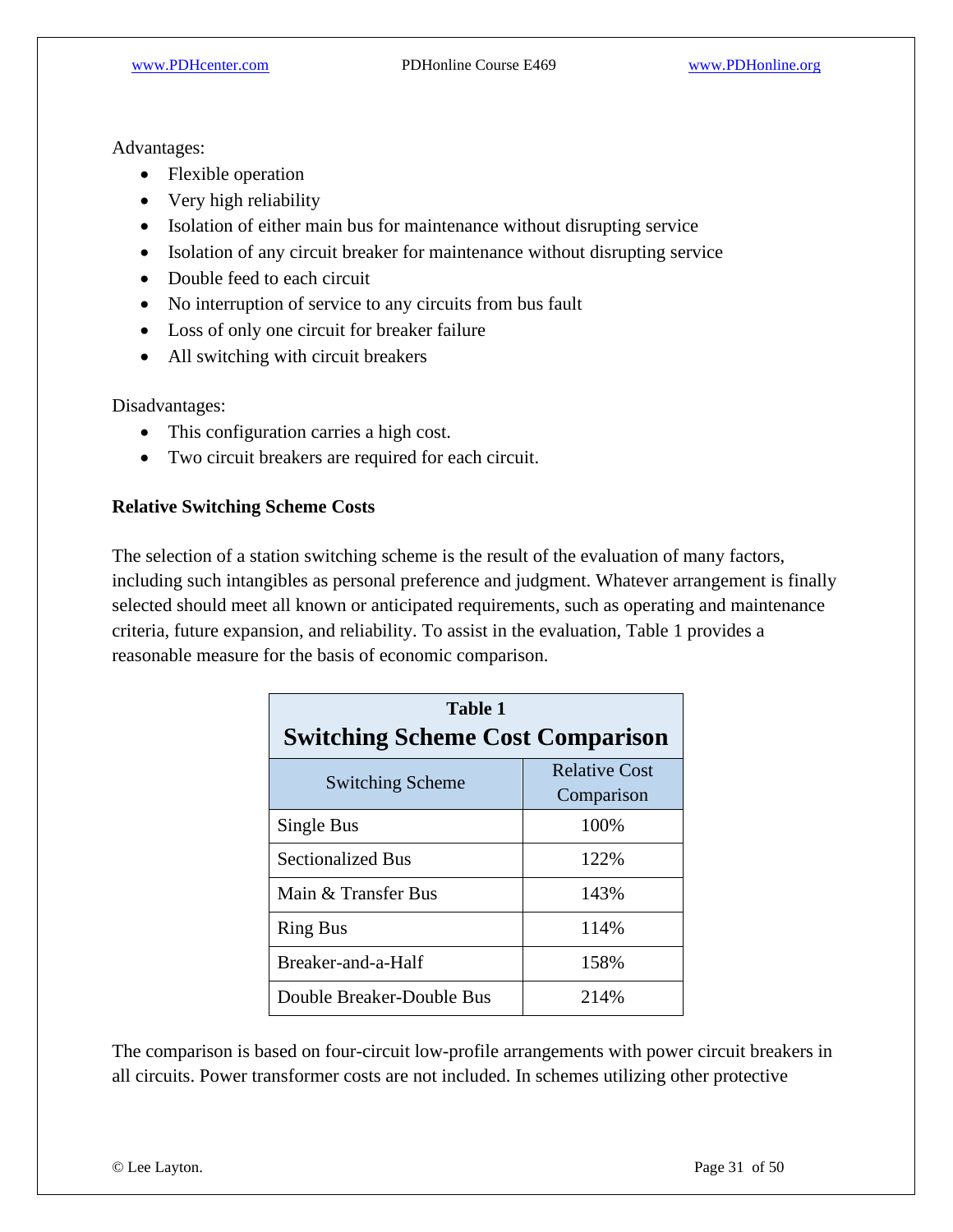devices or different circuit quantities, the relative costs may vary from those listed. Prepare detailed construction estimates for all schemes under consideration.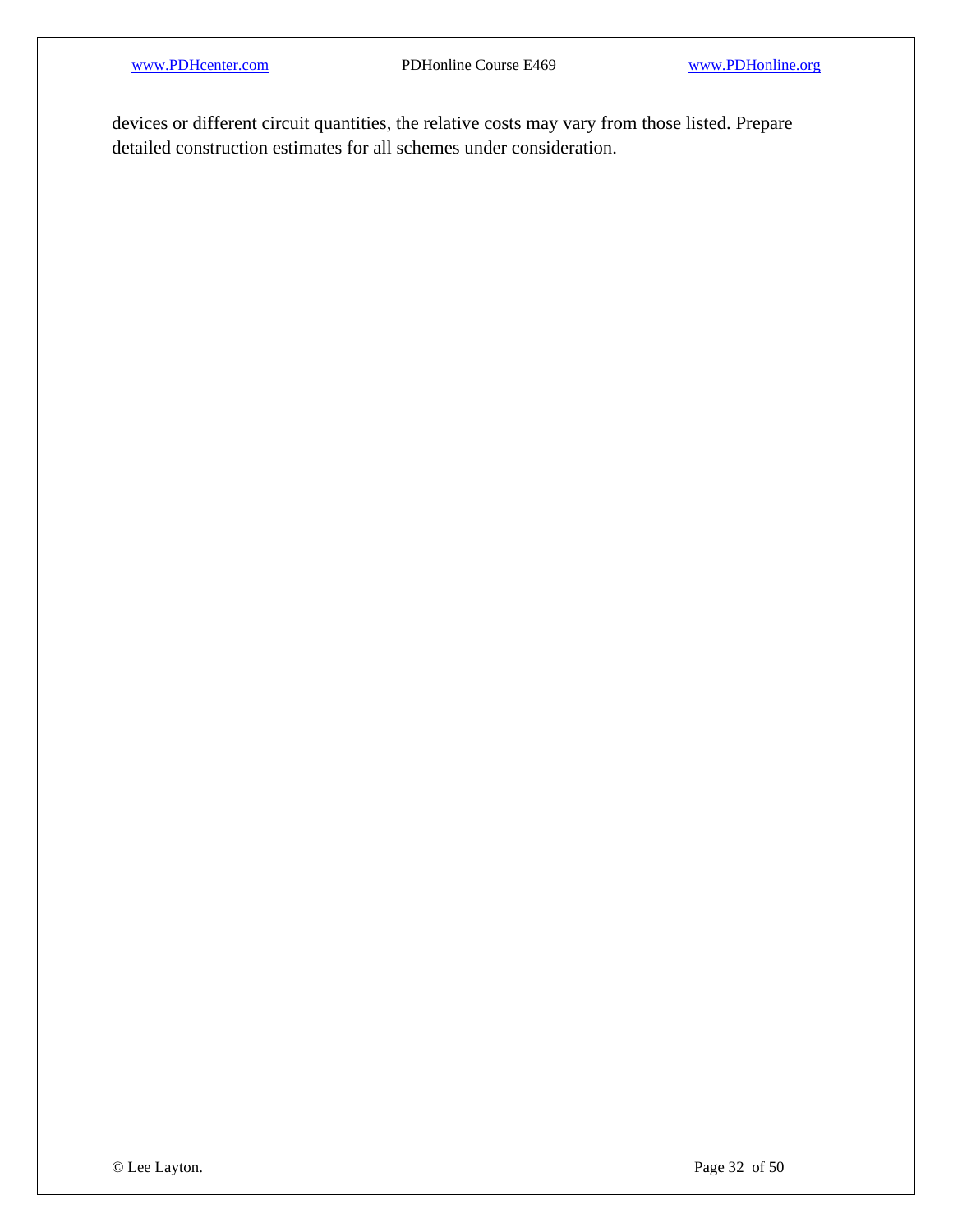## **Chapter 3 Insulation Protection**

Substation electrical equipment is subject to abnormal conditions as a result of direct lightning strokes, lightning surges, switching surges, and faults on the system. These abnormal conditions can cause overvoltages that may result in equipment flashover or insulation failure. To prevent equipment damage and/or system shutdown from overvoltages, protective devices are used to limit the overvoltages to reasonable levels. Application of these devices is usually a compromise between the costs of the devices and the degree of protection desired.

The protection provided for substations and substation equipment can be broken into two main parts:

- 1. Surge protection, employed to protect the equipment from damaging overvoltages caused by lightning surges, switching surges, and system faults
- 2. Direct stroke protection, employed to protect the equipment from direct lightning strokes

#### **Surge Protection**

*Surge arresters* are used to protect equipment against overvoltages caused by incoming surges. The arresters function by discharging surge current to the ground system and then interrupt the current to prevent flow of normal power frequency follow current to ground.

Since the effects of a direct lightning stroke to an unshielded substation can be devastating, it is recommended that some form of direct stroke protection be provided. Direct stroke protection normally consists of shielding the substation equipment by using lightning masts, overhead shield wires, or a combination of these devices. The types and arrangements of protective schemes used are based on the size and configuration of the substation equipment.

Overhead shield wires are often used to provide direct stroke protection. The shield wires can be supported by the circuit pull-off structures, if conveniently located, to extend over the substation. Since these shield wires are located above substation buses and equipment, breakage could result in outage of and/or damage to equipment. To minimize possible breakage, the overhead shield wire systems are constructed from high-quality, high-strength materials. Shield wires should be limited to a maximum design tension of 2,000 pounds per conductor under the appropriate loading conditions as defined in the National Electrical Safety Code. This tension is based only on wire strength and has to be coordinated with support structure design. Lower tensions may be required for certain applications, depending on the capabilities of the support structures. Sag has to be considered to ensure adequate clearance from energized equipment.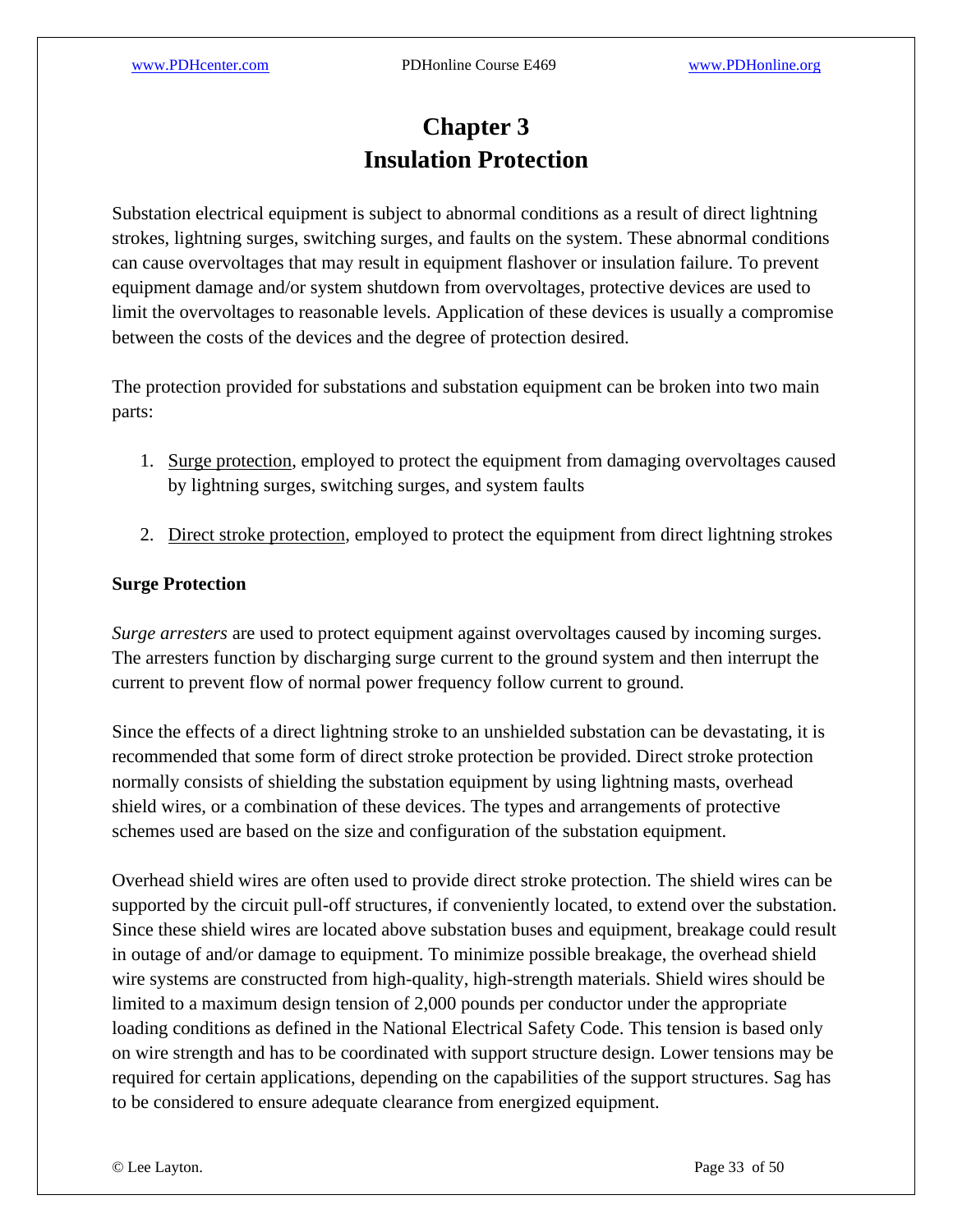A complete overhead shield wire system should include protection for overhead circuits entering or leaving the substation. In areas not employing transmission line shielding, substation shield wire systems should be extended at least one-half mile away from the substation to limit the exposure of the phase conductors to direct strokes near the substation. Strokes occurring on the circuits beyond the shielding will usually be attenuated enough by the time they reach the substation to be discharged successfully by the surge arresters without causing equipment damage. For adequate protection, the circuit wire systems should be directly connected to the substation shield wire system.

Shielding masts can be used for nearly all types of substations to provide protection against direct lightning strokes. They are particularly useful in large substations and those of low-profile design. Shielding masts can be guyed or self-supporting steel poles or lattice-type towers and are usually made of steel. Other materials, such as precast concrete or aluminum, can also be used. In some instances, shielding masts can also be used to provide support for substation lighting equipment.

There are two widely used methods for designing substation lightning protection:

- 1. Fixed angle
- 2. Rolling sphere

The zone of protection of a shielding system is the volume of space inside which equipment is considered adequately protected by the system. A shielding system allowing no more that 0.1 percent of the total predicted number of lightning strokes to terminate on the protected equipment is considered adequate for most situations.

The *fixed angle design* method uses vertical angles to determine the number, position, and height of shielding masts and wires. The shaded areas in Figure 16 illustrate the zones of protection afforded by single- and double-mast or shield wire systems. For a single mast, the zone of protection consists of a cone. For a single shield wire, the zone of protection is a wedge. When two or more masts or shield wires are used, the zones of protection of each overlap to provide complete coverage. Figure 16 also lists the ranges of angles that have been used for various shielding systems.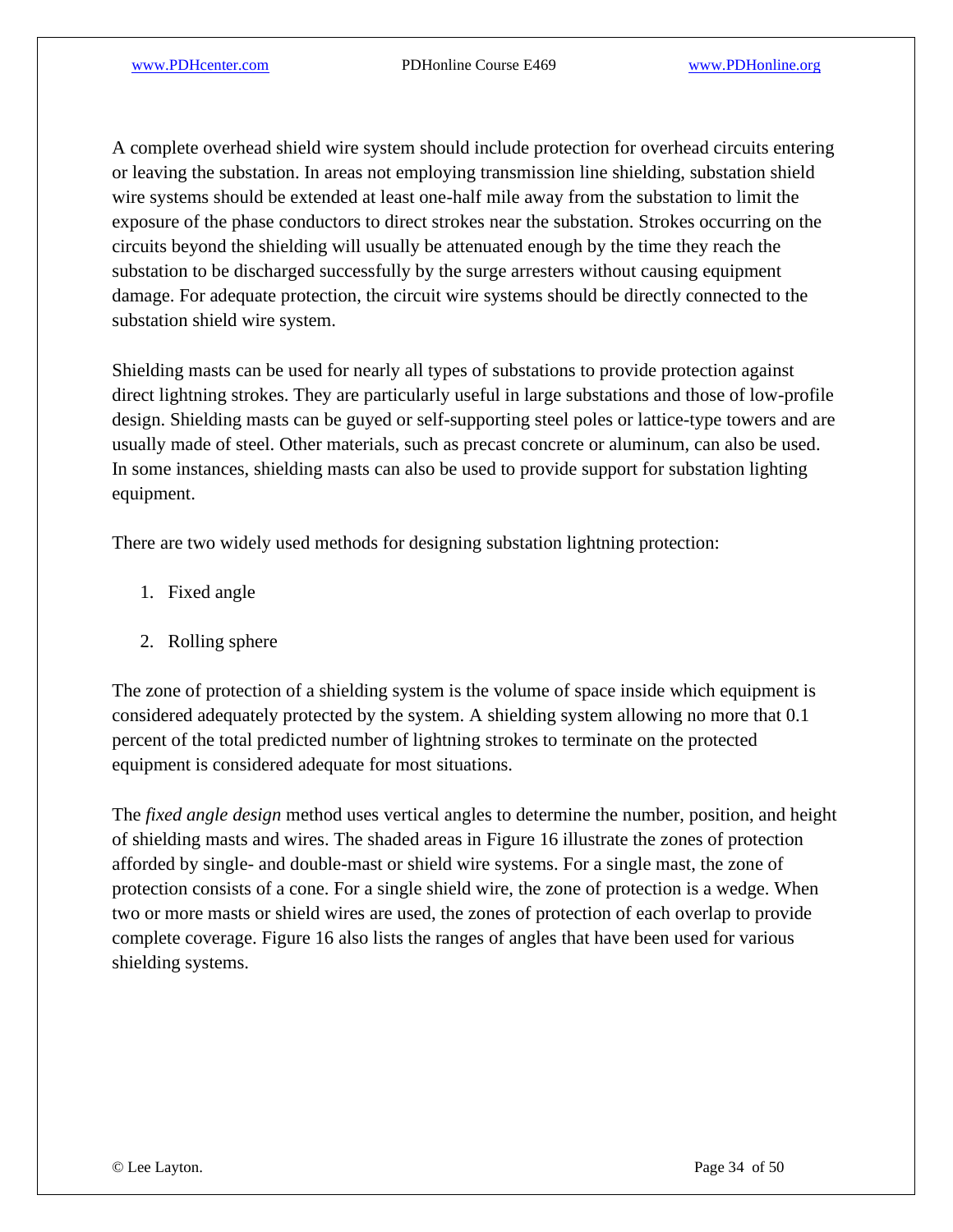



The *rolling sphere method* involves rolling an imaginary sphere of a prescribed radius over the substation. The sphere rolls up and over lightning masts, shield wires, and other grounded metal objects intended for lightning shielding. A piece of equipment is protected from a direct stroke if it remains below the curved surface of the sphere by virtue of the sphere's being elevated by shield wires or other devices. Equipment that touches the sphere or penetrates its surface is not protected. The basic concept is shown in Figure 17.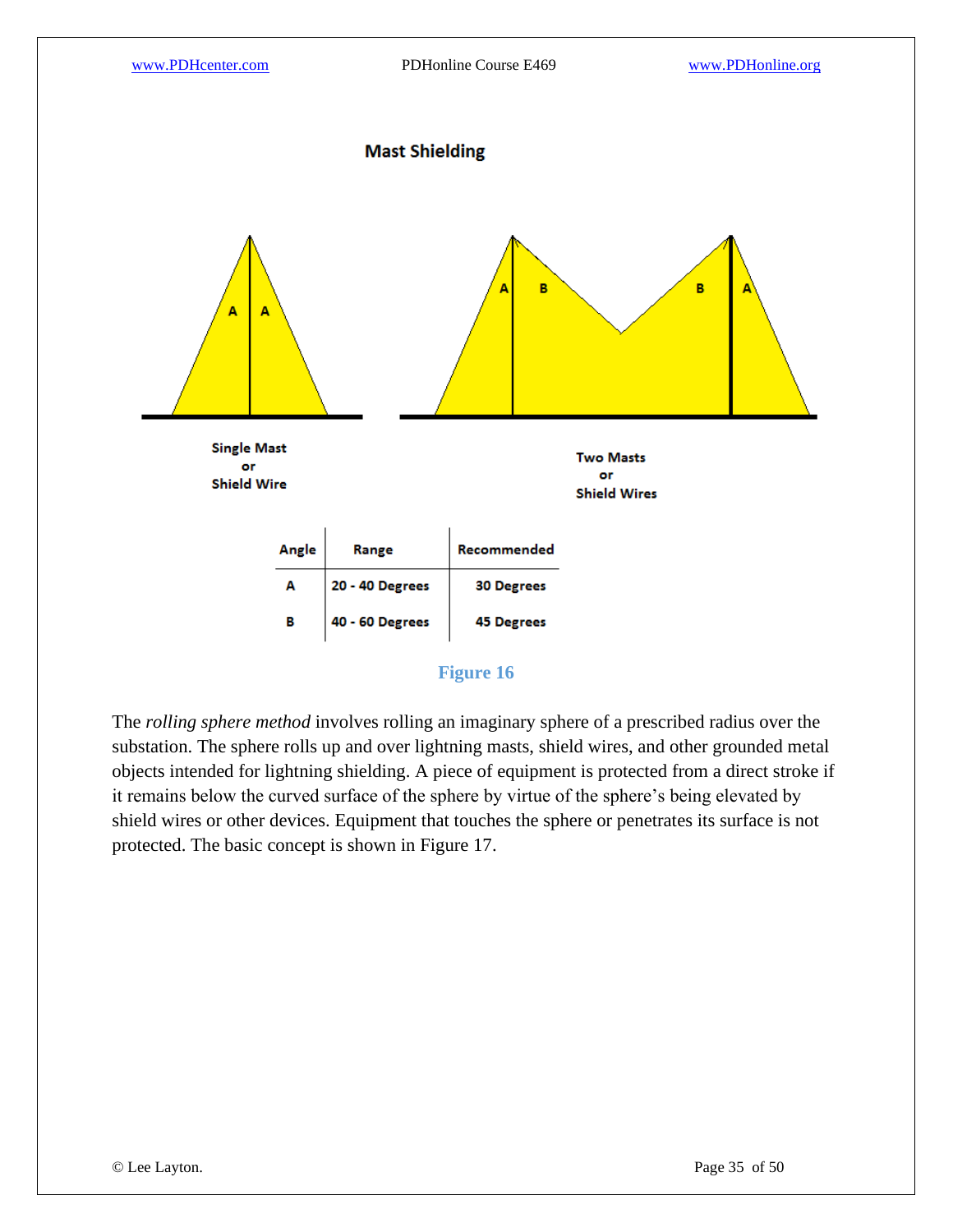



The radius of the sphere is determined by calculating the strike distance. The strike distance is the length of the final jump of the stepped leader as its potential exceeds the breakdown resistance of the last gap of air to ground. A stepped leader is the static discharge that propagates from a cloud into the air.

The allowable stroke current that may be received by a substation bus without exceeding the withstand value, or BIL, of the substation is defined by,

$$
I_S = \frac{2.2 * BIL}{Z_S}
$$

Where:

 $Is = Allowable stroke current in kiloamperes$  $BIL = Basic$  lightning impulse level in kilovolts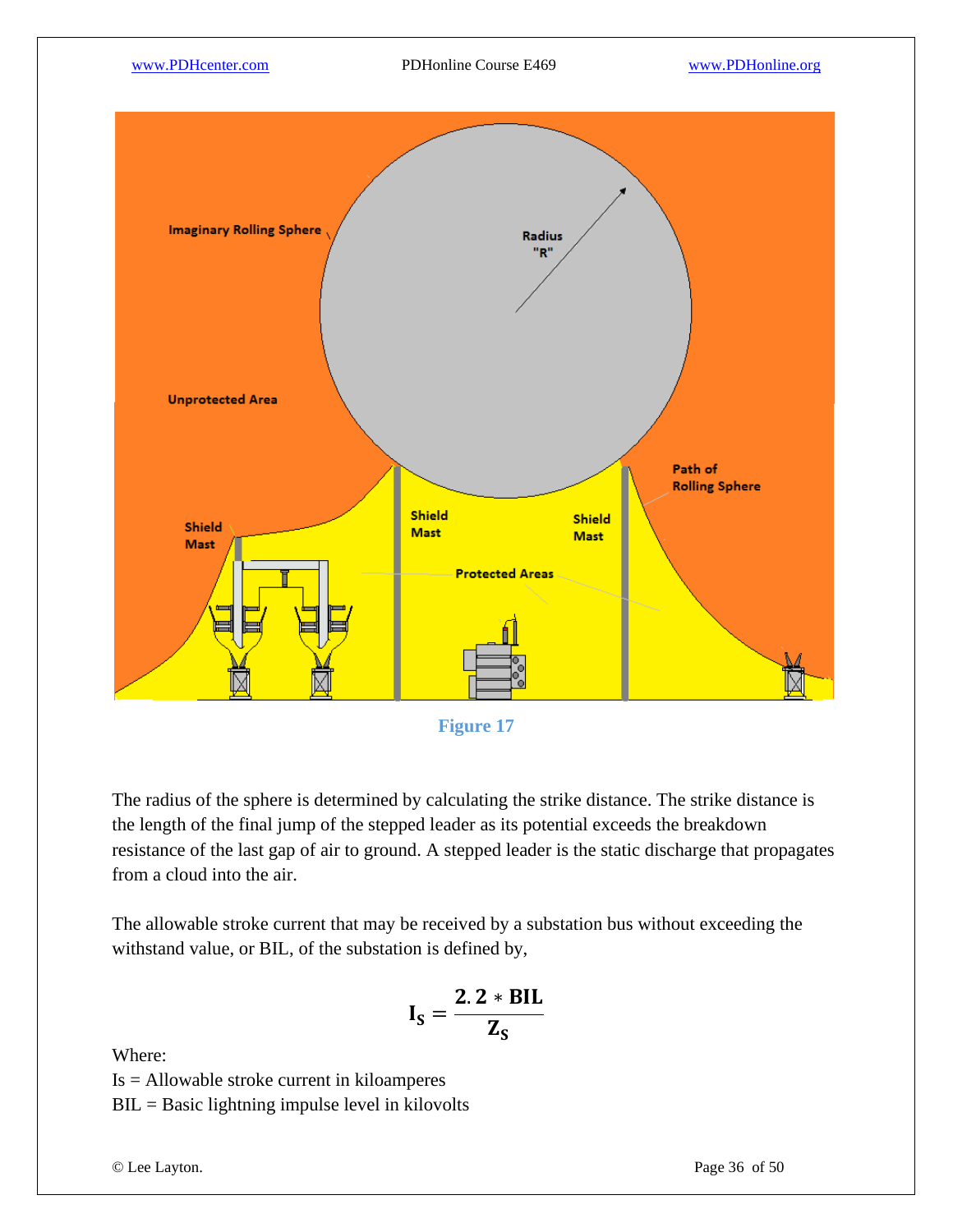$Z_s$  = Surge impedance of the conductor through which the surge is passing in ohms

The striking distance, indicated in Figure 17 by "R," may be calculated using,

$$
R_f = 26.25 * K * I_s^{0.65}
$$

Where:

 $Rf = Strike$  distance in feet

 $Is = Return$  strike in kiloamperes

 $K = A$  coefficient to account for different striking distances to a mast, shield wire, or the ground plane.  $K = 1$  for strokes to wires or the ground plane, and  $K = 1.2$  for strokes to a lightning mast.

These equations provide a very basic evaluation of the lightning protection provided by the rolling sphere method.

The engineer designing the shielding system needs to also take into account the isokeraunic level of the area where the substation will be built. The isokeraunic level is the average annual number of thunderstorm days for a given locality. The U.S. Weather Bureau publishes a chart that shows the isokeraunic levels across the United States. See Figure 18 on the following page.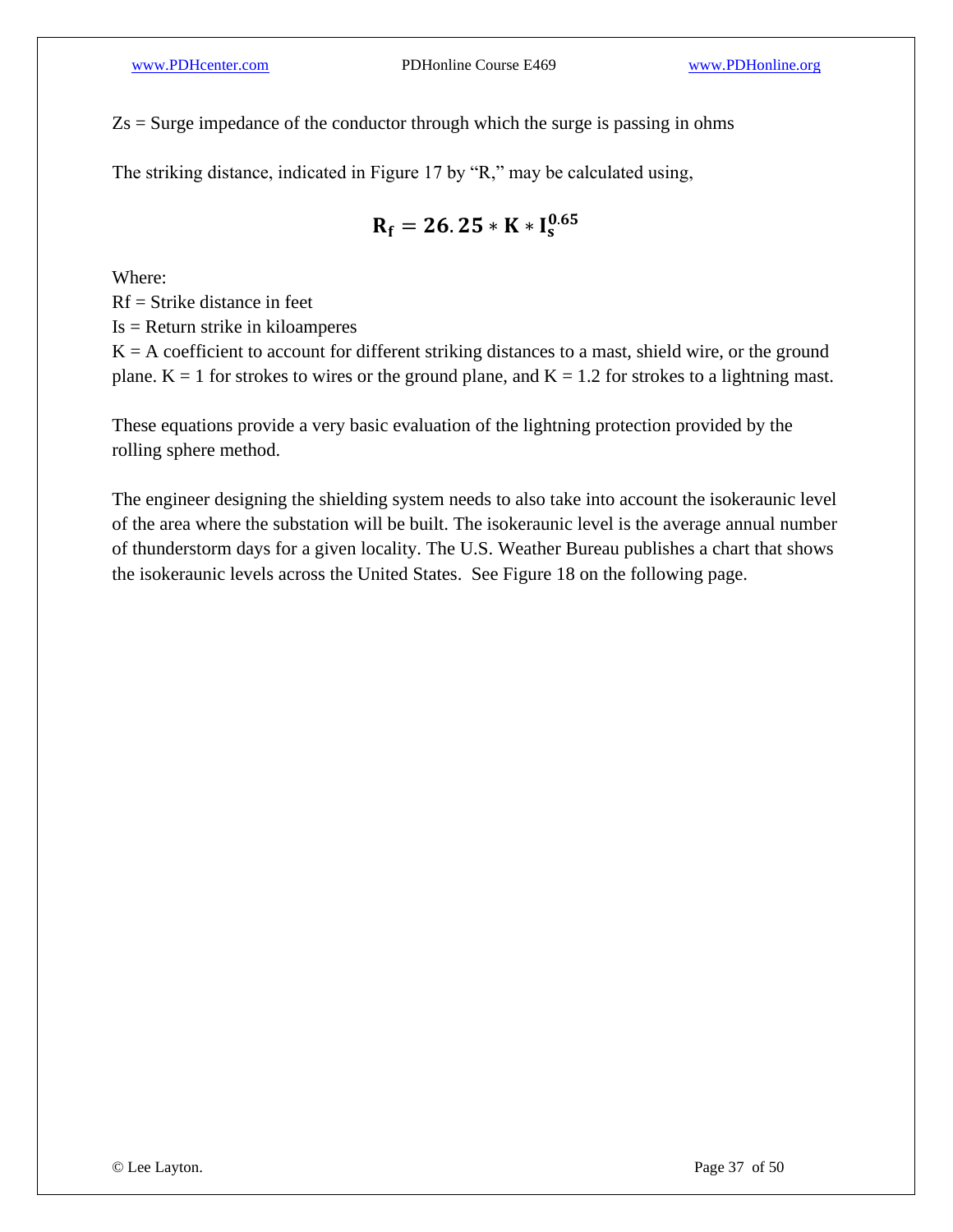

#### ISOKERAUNIC LEVELS FOR THE UNITED STATES

A shielding system cannot effectively protect substation equipment unless adequately grounded. Multiple low impedance connections from the shielding system to the substation ground grid are essential. It is beneficial to use at least two separate connections to ensure continuity and reliability. Whenever non-conducting masts or supports are used, install separate ground cables to establish a direct connection from the shield system to the substation ground system.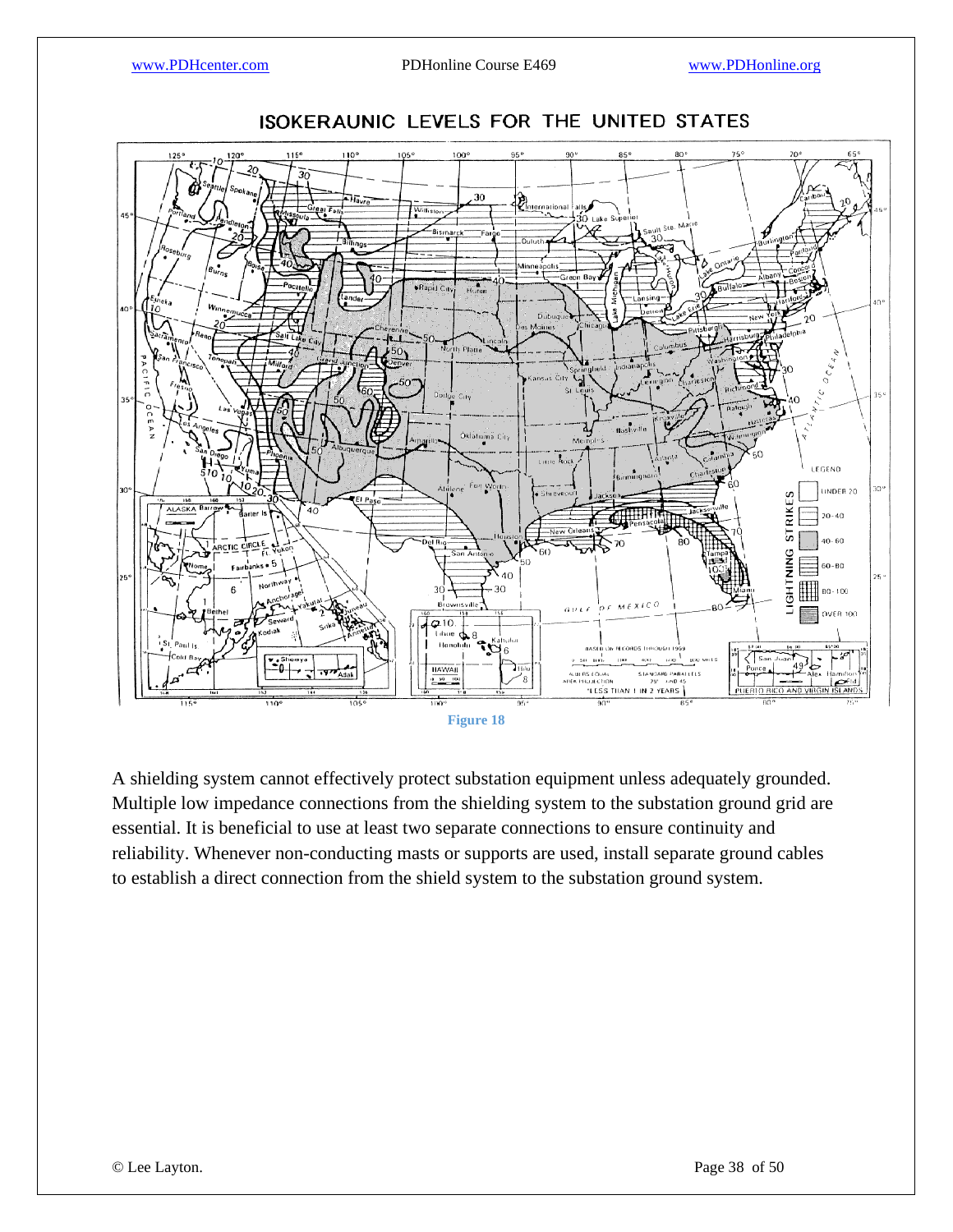## **Chapter 4 Substation Insulators**

This chapter covers both outdoor apparatus insulators (e.g., pin and post type insulators) and suspension insulators.

#### **Outdoor Apparatus Insulators**

*Outdoor apparatus insulators* are used primarily to support rigid buswork and other electrical equipment operated above ground potential. Apparatus insulators are normally manufactured from electrical-grade wetprocess porcelain and are available in two major types: cap and pin-type and post-type. Other types are also available from some insulator manufacturers.



For apparatus insulators, impulse withstand voltages are commonly referred to as BILs. Apparatus insulators are available with BIL ratings as shown in Table 2. Use of the BILs for the nominal system voltages listed will normally ensure adequate coordination with protective devices and insulation systems of other equipment for most operating conditions. In areas of extremely high contamination, it may be desirable to increase the insulator BIL to levels higher than listed.

| <b>Table 2</b><br><b>BIL Ratings for</b><br><b>Equipment</b> |     |  |  |  |
|--------------------------------------------------------------|-----|--|--|--|
| <b>Nominal</b><br><b>Voltage</b>                             | BIL |  |  |  |
| 14.4                                                         | 110 |  |  |  |
| 23                                                           | 150 |  |  |  |
| 34.5                                                         | 200 |  |  |  |
| 46                                                           | 250 |  |  |  |
| 69                                                           | 350 |  |  |  |
| 115                                                          | 550 |  |  |  |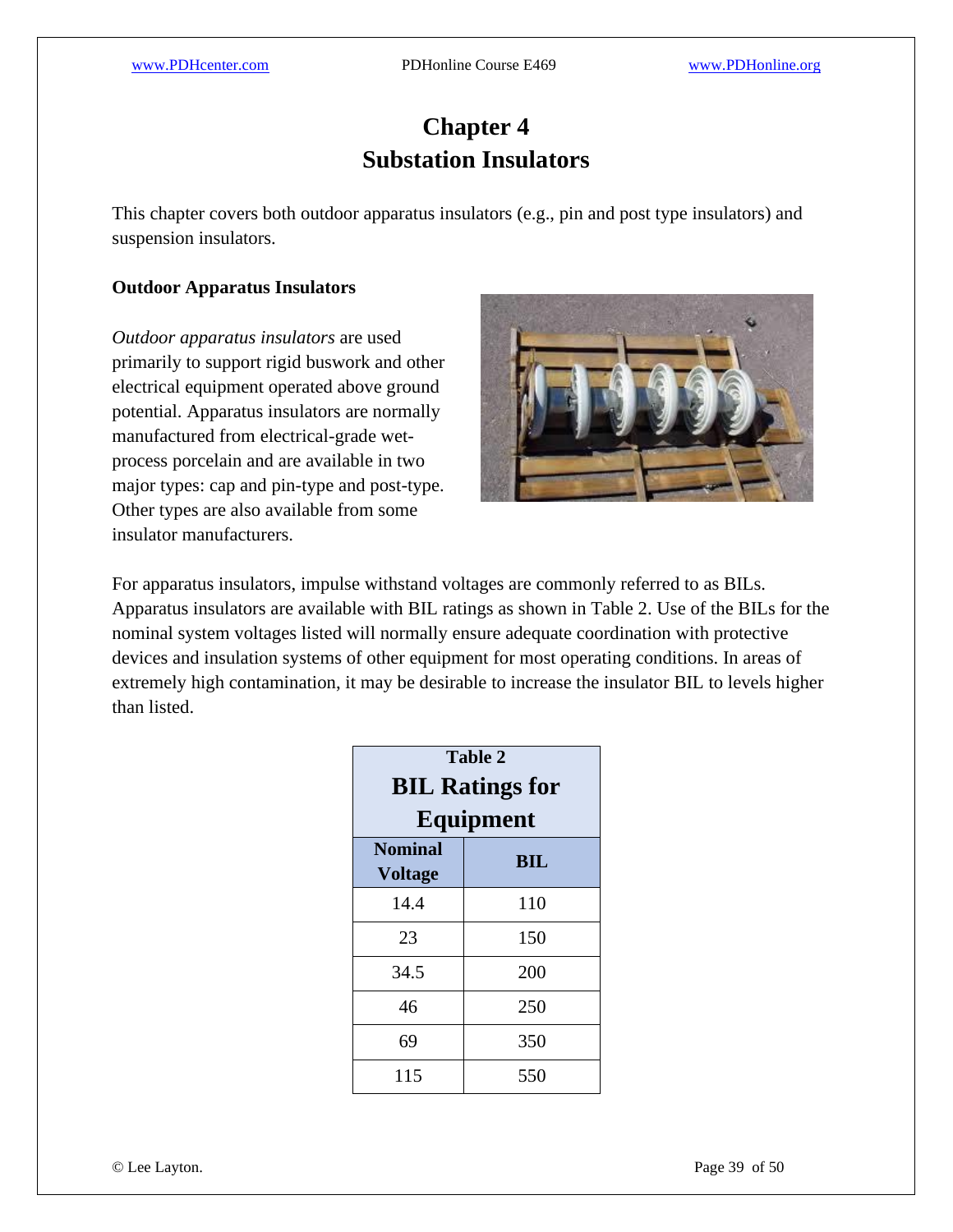

Equipment that depends on air for its insulating medium will have a lower dielectric strength when operated at higher altitudes than when operating at lower altitudes. For altitudes above 3300 feet, the correction factors shown in Table 3 should be applied to reduce the insulator BILs.

*Cap and pin-type* apparatus insulators are the original insulator type used in substation construction. While cap and pin insulators are still in use, post-type insulators are more commonly used today in substation design and are recommended for any new construction or rebuilding of existing facilities.

*Post-type apparatus insulators* are the type most often used today for new substation construction. The uniform profile and smaller diameter enhance insulator appearance. Post insulator types in general use are made of porcelain and polymer. The polymer type is less rigid than porcelain or composite and is not recommended for switch supports.

| Table 3                        |                   |  |  |  |
|--------------------------------|-------------------|--|--|--|
| <b>BIL Altitude Correction</b> |                   |  |  |  |
| <b>Factors</b>                 |                   |  |  |  |
| <b>Altitude</b>                | <b>Correction</b> |  |  |  |
| (Feet)                         | <b>Factor</b>     |  |  |  |
| 3,300                          | 1.00              |  |  |  |
| 4,000                          | 0.98              |  |  |  |
| 5,000                          | 0.95              |  |  |  |
| 6,000                          | 0.92              |  |  |  |
| 7,000                          | 0.89              |  |  |  |
| 8,000                          | 0.86              |  |  |  |
| 9,000                          | 0.83              |  |  |  |
| 10,000                         | 0.80              |  |  |  |
| 12,000                         | 0.75              |  |  |  |
| 14,000                         | 0.70              |  |  |  |
| 16,000                         | 0.65              |  |  |  |
| 18,000                         | 0.61              |  |  |  |
| 20,000                         | 0.56              |  |  |  |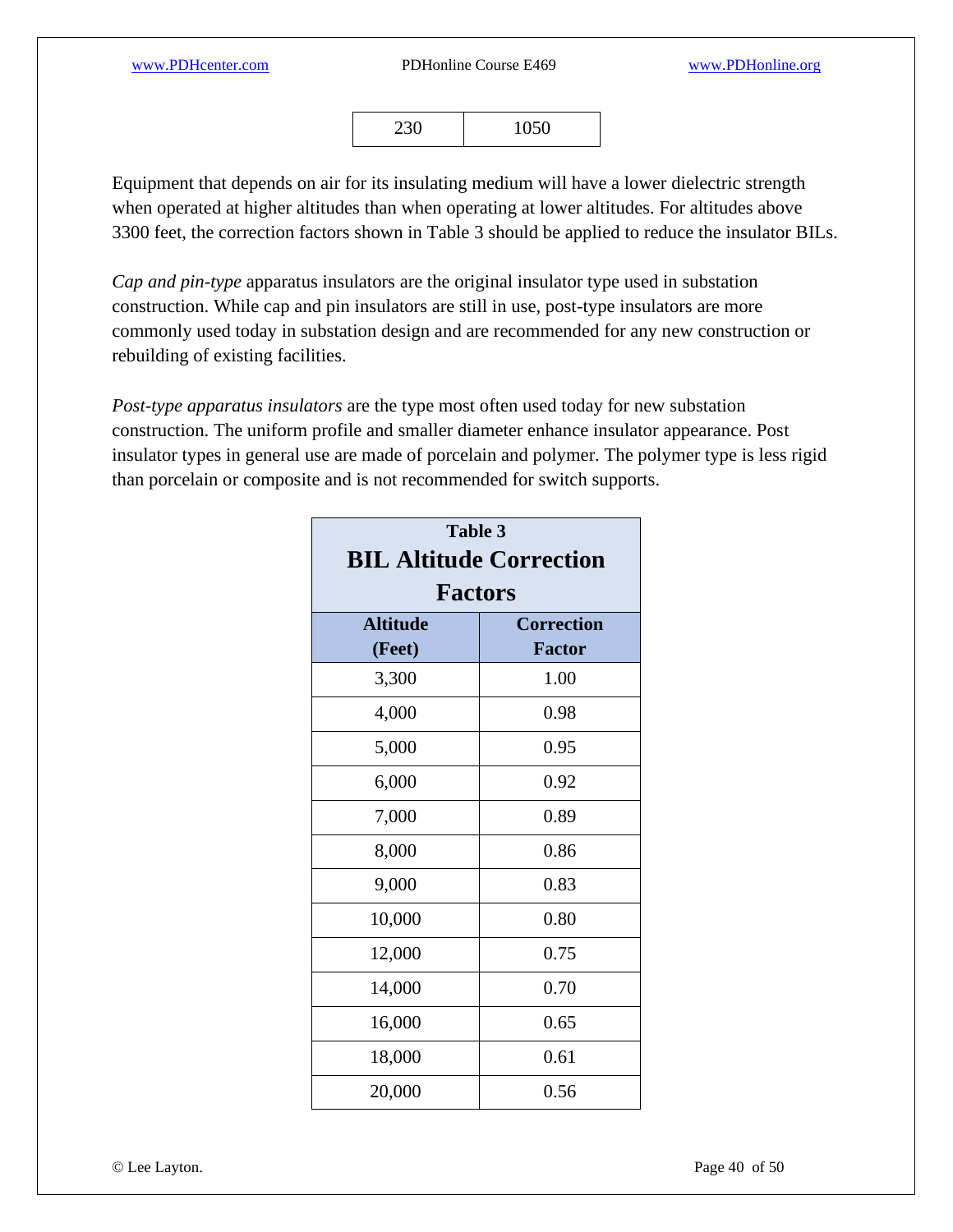Porcelain insulators are generally manufactured from one piece of electrical-grade wet-process porcelain formed with a number of vertical skirts to achieve the required electrical characteristics. End caps for mounting the insulators are cemented to the porcelain. The insulators are manufactured with a minimum number of joints, which inherently reduces deflections.

The short skirts of post insulators make them less susceptible to damage from flashovers. Even if some of the skirts are damaged, insulation integrity is usually maintained since the dry arcing distances are not greatly affected.

Post-type insulators are available in two types: *stacking* and *nonstacking*. Single non-stacking insulators are normally used through nominal voltages of 69 kV (350 kV BIL). At nominal voltages of 115 kV (550 kV BIL) and above, stacking insulators are used.



Post-type apparatus insulators are manufactured and tested in accordance with the following standards:

- ANSI C29.1 "Test Methods for Electrical Power Insulators"
- ANSI C29.9 "American National Standard for Wet-Process Porcelain Insulators (Apparatus, Post Type)"

Post-type apparatus insulators depend on the insulating material contours to achieve the required leakage distances. Skirt breakage on a post type usually will not cause insulator flashover since a much smaller percentage of the total leakage distance is destroyed compared to the cap and pin type. Post-type apparatus insulators generally have longer leakage distances than their counterparts, particularly at the lower BILs. In areas of high contamination it is usually desirable to utilize insulators with either longer than standard leakage distances or higher BILs to prevent electrical breakdown from surface contamination.

Application of insulators in unusual situations such as high contamination can sometimes best be accomplished by referring the problem to the insulator manufacturers for recommendations.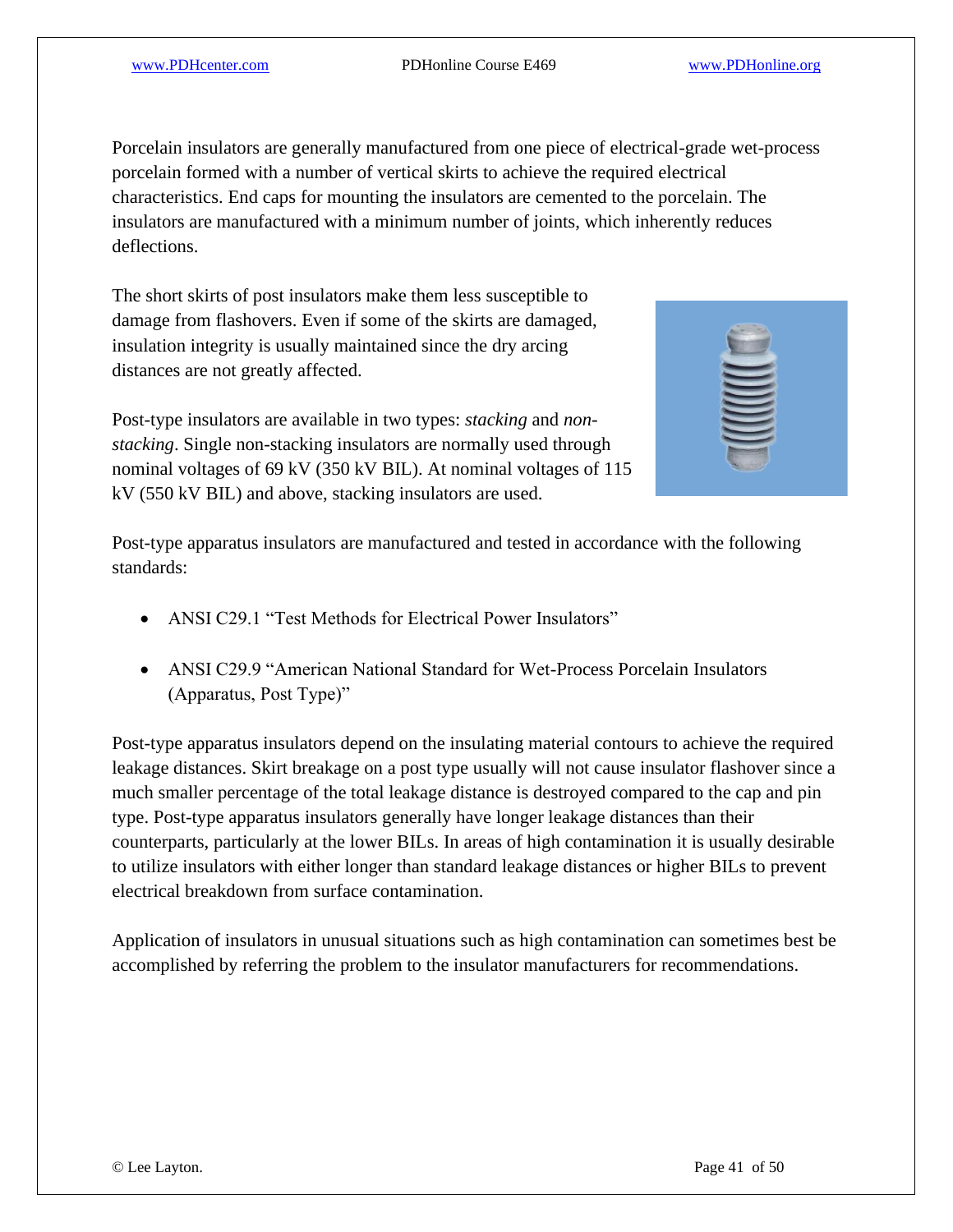Most apparatus insulators are available in several mechanical strength ratings, based primarily on the cantilever strength of the insulators. The various ratings available can be found in ANSI and NEMA standards and in manufacturers' literature.

For most applications, cantilever strength is the most important mechanical characteristic. However, depending on the actual insulator application, some of the other characteristics can become important and should be considered. These insulator characteristics include tensile strength, compressive strength, and torsional strength. The design and manufacture of post-type apparatus insulators allow equal cantilever strength ratings in both upright and under-hung mounting positions.

Typical characteristics of cap and pin-type and post-type apparatus insulators can be found in Tables 4 and 5, respectively. Post insulators are recommended.

| Table 4<br>Cap & Pin Insulator Characteristics |                    |                           |                                                           |                            |                |                                    |  |
|------------------------------------------------|--------------------|---------------------------|-----------------------------------------------------------|----------------------------|----------------|------------------------------------|--|
| <b>BIL</b><br>(kV)                             | <b>Tech</b><br>Ref | <b>Upright</b><br>$(lbs)$ | <b>Cantilever Strength</b><br><b>Underhung</b><br>$(lbs)$ | <b>Bolt Circle</b><br>(in) | Height<br>(in) | Leakage<br><b>Distance</b><br>(in) |  |
| 95                                             | $TR-1$             | 2,000                     | 1,000                                                     | 3                          | 7.5            | 7.5                                |  |
| 110                                            | $TR-4$             | 2,000                     | 1,000                                                     | 3                          | 10             | 12                                 |  |
| 150                                            | $TR-7$             | 2,000                     | 1,000                                                     | 3                          | 12             | 20                                 |  |
| 200                                            | $TR-10$            | 2,000                     | 1,000                                                     | 3                          | 15             | 28                                 |  |
| 250                                            | TR-13              | 2,000                     | 1,000                                                     | 3                          | 18             | 36                                 |  |
| 350                                            | TR-16              | 1,500                     | 1,000                                                     | 3                          | 29             | 52                                 |  |
| 550                                            | TR-19              | 1,700                     | 1,470                                                     | 5                          | 43.5           | 99                                 |  |
| 1050                                           | TR-128             | 750                       | 700                                                       | 5                          | 87             | 198                                |  |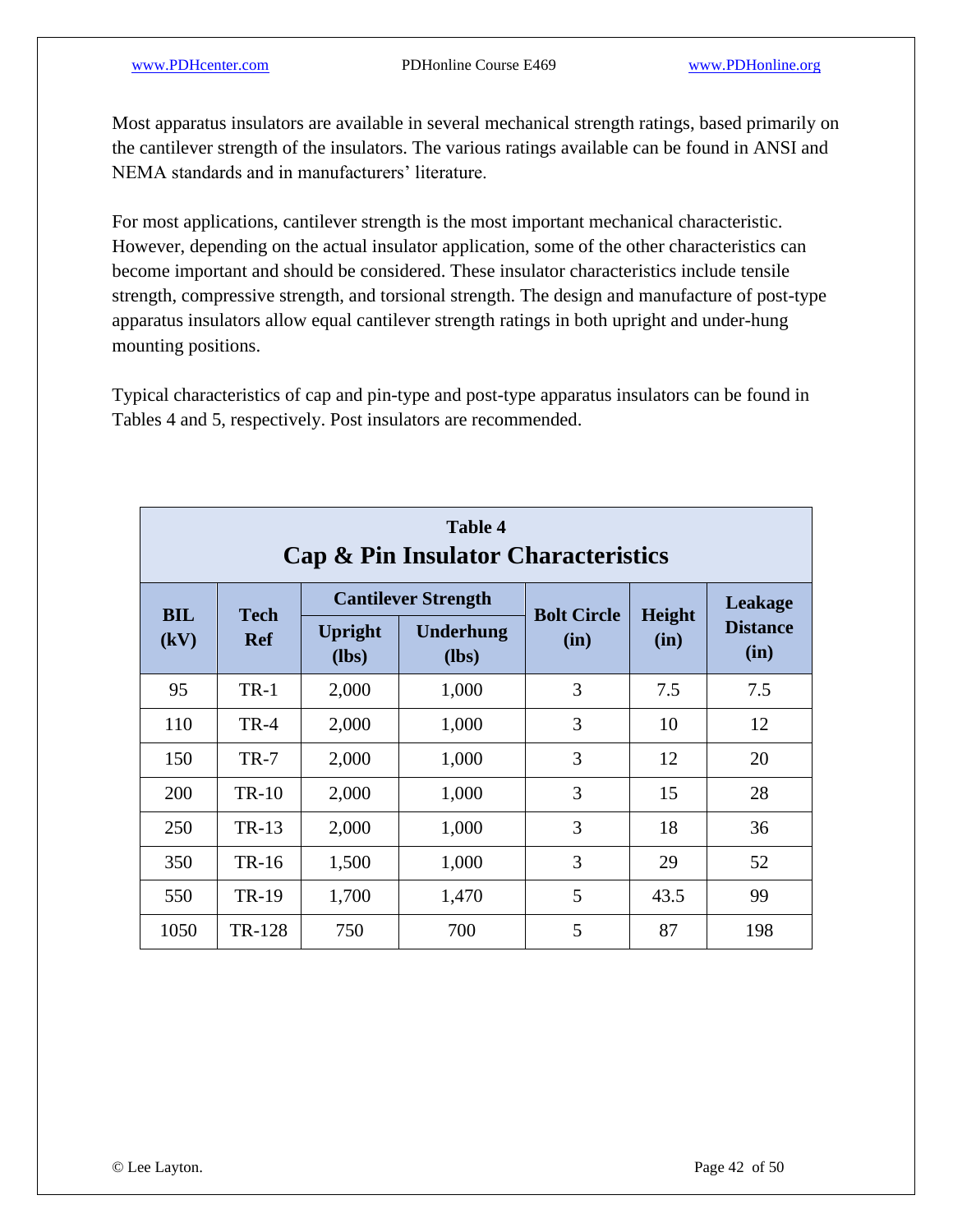|            | Table 5<br><b>Post-Type Insulator Characteristics</b> |                           |                             |            |                            |        |                         |  |
|------------|-------------------------------------------------------|---------------------------|-----------------------------|------------|----------------------------|--------|-------------------------|--|
| <b>BIL</b> | <b>Tech</b>                                           |                           | <b>Cantilever Strength</b>  |            | <b>Bolt Circle</b><br>(in) | Height | <b>Leakage</b>          |  |
| (kV)       | <b>Ref</b>                                            | <b>Upright</b><br>$(lbs)$ | <b>Underhung</b><br>$(lbs)$ | <b>Top</b> | <b>Bottom</b>              | (in)   | <b>Distance</b><br>(in) |  |
| 95         | TR-202                                                | 2,000                     | 2,000                       | 3          | 3                          | 7.5    | 10.5                    |  |
| 110        | TR-205                                                | 2,000                     | 2,000                       | 3          | 3                          | 10     | 15.5                    |  |
| 150        | <b>TR-208</b>                                         | 2,000                     | 2,000                       | 3          | 3                          | 14     | 24                      |  |
| 200        | TR-210                                                | 2,000                     | 2,000                       | 3          | 3                          | 18     | 37                      |  |
| 250        | TR-214                                                | 2,000                     | 2,000                       | 3          | 3                          | 22     | 43                      |  |
| 350        | TR-216                                                | 1,500                     | 1,500                       | 3          | 3                          | 30     | 72                      |  |
| 550        | TR-286                                                | 1,700                     | 1,700                       | 5          | 5                          | 45     | 99                      |  |
| 1050       | TR-312                                                | 800                       | 800                         | 5          | 5                          | 92     | 198                     |  |

Most apparatus insulators are furnished with end caps with four mounting holes arranged in either 3-inch, 5-inch, or 7-inch bolt circles, or 12-inch or 14-inch bolt circles, depending on the insulator strength and voltage rating. The mounting holes are usually tapped for bolts of 1/2" with 13 threads per inch,  $5/8$ " with 11 threads per inch, or  $3/4$ " with 10 threads per inch, respectively. Adapters are available to go from one bolt circle size to another.

Upright or under-hung mounting usually does not present major problems, provided the insulators are utilized within their mechanical and electrical capabilities. When the insulators are installed horizontally, the weight of the insulators, fittings, buses, and any other supported equipment has to be considered to determine the permissible loads. Some manufacturers recommend reducing the allowable loads from the tabulated values for horizontally mounted insulators. Unusual applications can be

referred to the manufacturers for recommendations.

#### **Suspension Insulators**

*Suspension insulators* are used as insulation and support for strain buses in substations. Suspension insulators are available in several forms to suit individual requirements.

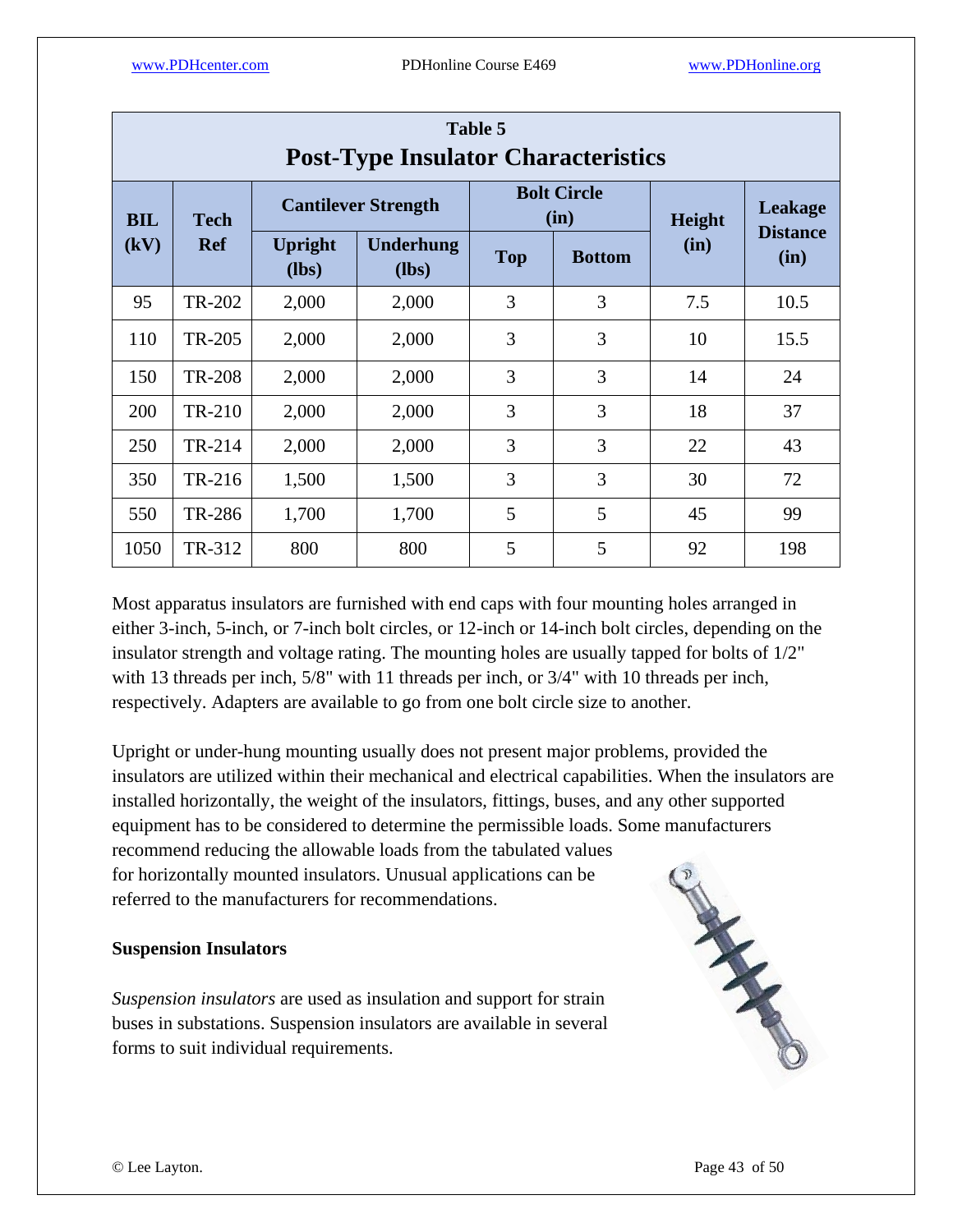Distribution deadend-type suspension insulators can be used at distribution voltages for substation strain buses. Distribution deadend suspension insulators normally have clevis-type connections. Conventional suspension insulators are normally used for strain bus insulation at higher voltages and can be furnished with either clevis or ball and socket connections. The conventional suspension insulators most commonly used are 10 inches in diameter and 5 ¾ inches in length. Suspension insulators are manufactured out of porcelain, polymer, and glass.

To achieve the necessary electrical characteristics, a number of suspension insulators are strung together in series. It is important to coordinate the insulation characteristics of suspension insulator strings with the insulation systems of other substation equipment and the characteristics of various insulation protective devices. The quantity of suspension insulators chosen for a particular application should be large enough to prevent unnecessary flashovers. Over-insulation, however, can result in flashovers occurring from phase to phase rather than from phase to ground. Consequently, the quantity of insulators should be small enough that all flashovers occur to ground.

Table 6 lists the recommended minimum quantities of standard 5  $\frac{3}{4}$  x 10 in. suspension insulators for particular nominal system voltages and BILs.

| Table 6<br><b>Minimum Quantity of</b><br><b>Suspension Insulators</b>  |      |                |  |  |  |
|------------------------------------------------------------------------|------|----------------|--|--|--|
| <b>BIL</b><br><b>NominalVoltage</b><br>Qty<br>(Phase-to-Phase)<br>(kV) |      |                |  |  |  |
| 7.5                                                                    | 95   | 1              |  |  |  |
| 14.4                                                                   | 110  | 2              |  |  |  |
| 23                                                                     | 150  | $\overline{2}$ |  |  |  |
| 34.5                                                                   | 200  | 3              |  |  |  |
| 46                                                                     | 250  | 4              |  |  |  |
| 69                                                                     | 350  | 5              |  |  |  |
| 115                                                                    | 550  | 8              |  |  |  |
| 230                                                                    | 1050 | 12             |  |  |  |

© Lee Layton. Page 44 of 50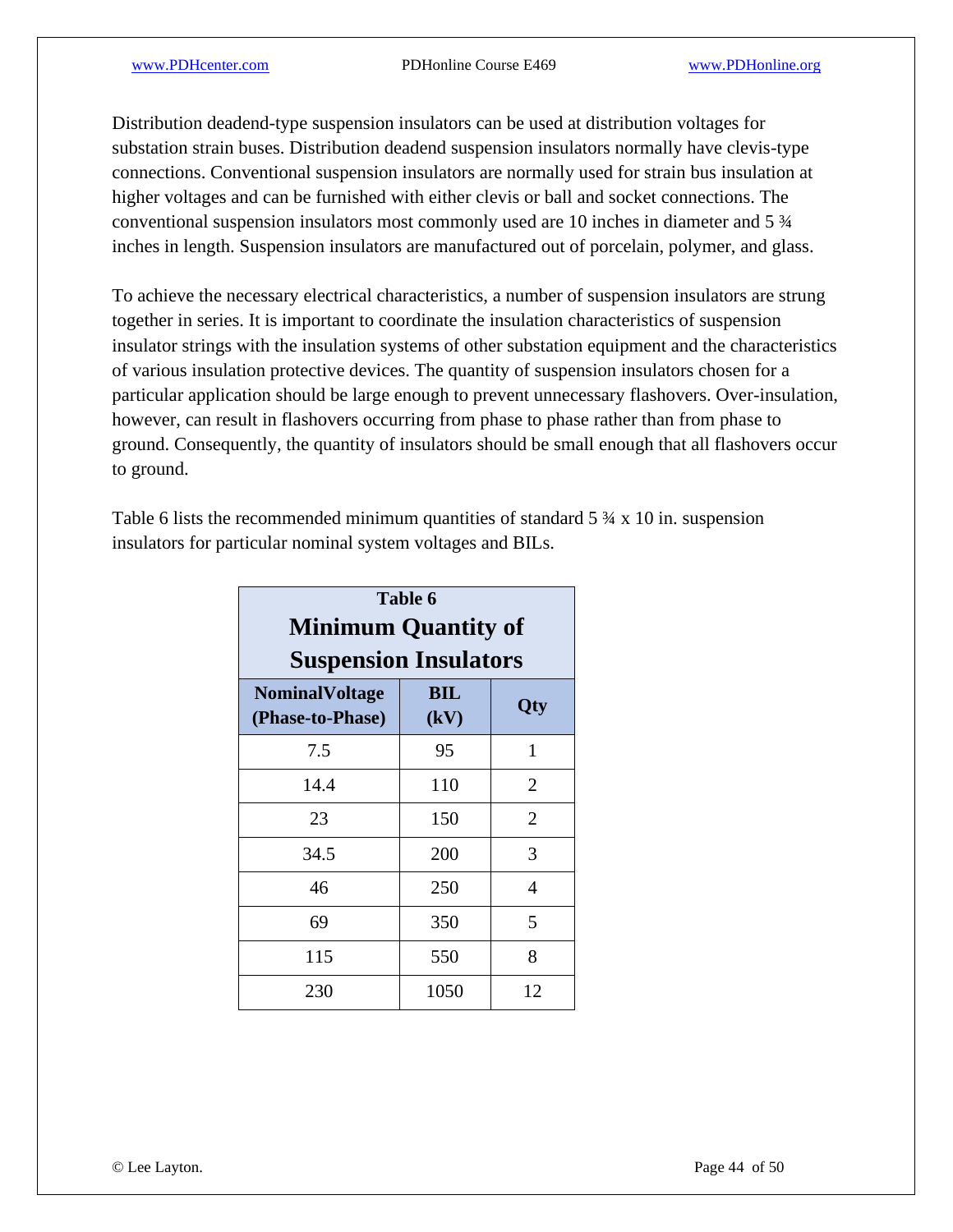Additional insulators should be considered under the following conditions:

- 1. Above 3,300 feet, the correction factors listed in Table 3 should be applied to the BILs and the insulator quantities correspondingly increased.
- 2. In areas of high contamination, it may be necessary to increase the insulator quantities or consider the use of specially designed equipment.
- 3. When dead-ending on steel structures, an additional insulator is typically added.
- 4. When installed at an angle other than vertical, one or two insulators should be added when the angle from vertical approaches 45 degrees and 90 degrees, respectively.

These strength ratings are not the actual loads the insulators are designed to operate under, but represent ultimate strengths. The insulators also have proof test ratings specified in ANSI Std. C29.2 as one half the mechanical–electrical ratings. These ratings are the actual loads that the insulators have withstood during testing. The maximum suspension insulator loading should not exceed 40 percent of the mechanical– electrical strength ratings.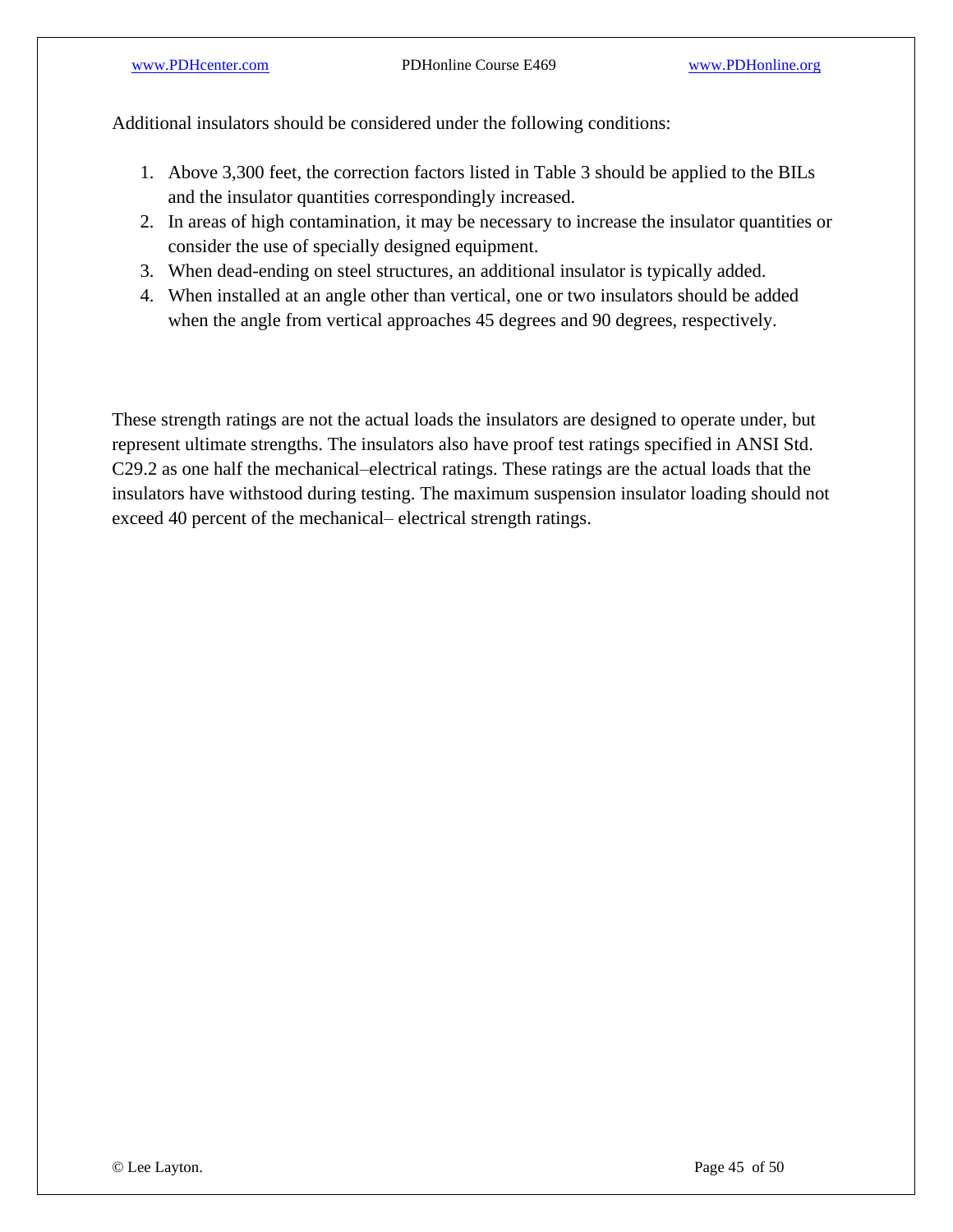## **Chapter 5 Electrical Clearances**

This chapter covers some of the electric clearances associated with electric substations. Table 7 lists the electrical clearances for outdoor substation construction. The values identified as minimums should be maintained or exceeded at all times. Phase-to-ground and phase-to-phase clearances should be coordinated to ensure that possible flashovers occur from phase to ground rather than from phase to phase.

| <b>Table 7</b><br><b>Substation Clearances</b>                  |                                               |                    |                                           |                                                                     |                                                        |                                                                        |                                                                                 |
|-----------------------------------------------------------------|-----------------------------------------------|--------------------|-------------------------------------------|---------------------------------------------------------------------|--------------------------------------------------------|------------------------------------------------------------------------|---------------------------------------------------------------------------------|
| <b>Nominal</b><br><b>Voltage</b><br>(Phase-<br>$to$ -<br>Phase) | <b>Max</b><br><b>Voltage</b><br>$P-P$<br>(kV) | <b>BIL</b><br>(kV) | <b>Rigid</b><br><b>Conductors</b><br>(in) | <b>Phase</b><br><b>Spacing</b><br><b>Rigid Bus</b><br>$P-P$<br>(in) | <b>Rigid</b><br><b>Conductors</b><br>to Ground<br>(in) | Overhead<br>conductors<br>to Ground<br>(personnel<br>safety)<br>(feet) | <b>Overhead</b><br><b>Conductors</b><br>to<br>Roadway<br>inside fence<br>(feet) |
| 7.5                                                             | 8.3                                           | 95                 | 7                                         | 18                                                                  | 6                                                      | 8                                                                      | 20                                                                              |
| 14.4                                                            | 15.5                                          | 110                | 15                                        | 24                                                                  | $\overline{7}$                                         | 9                                                                      | 21                                                                              |
| 23                                                              | 25.8                                          | 150                | 15                                        | 30                                                                  | 10                                                     | 10                                                                     | 22                                                                              |
| 34.5                                                            | 38                                            | 200                | 18                                        | 36                                                                  | 13                                                     | 10                                                                     | 22                                                                              |
| 46                                                              | 48.3                                          | 250                | 21                                        | 48                                                                  | 17                                                     | 10                                                                     | 22                                                                              |
| 69                                                              | 72.5                                          | 350                | 31                                        | 60                                                                  | 25                                                     | 11                                                                     | 23                                                                              |
| 115                                                             | 121                                           | 550                | 53                                        | 84                                                                  | 42                                                     | 12                                                                     | 25                                                                              |
| 230                                                             | 242                                           | 1050               | 89                                        | 132                                                                 | 71                                                     | 15                                                                     | 27                                                                              |

Table 8 lists the phase spacing of various types of outdoor air switches. The minimum metal-tometal clearances should be maintained at all times with the switches in the open position, closed position, or anywhere between the open and closed positions.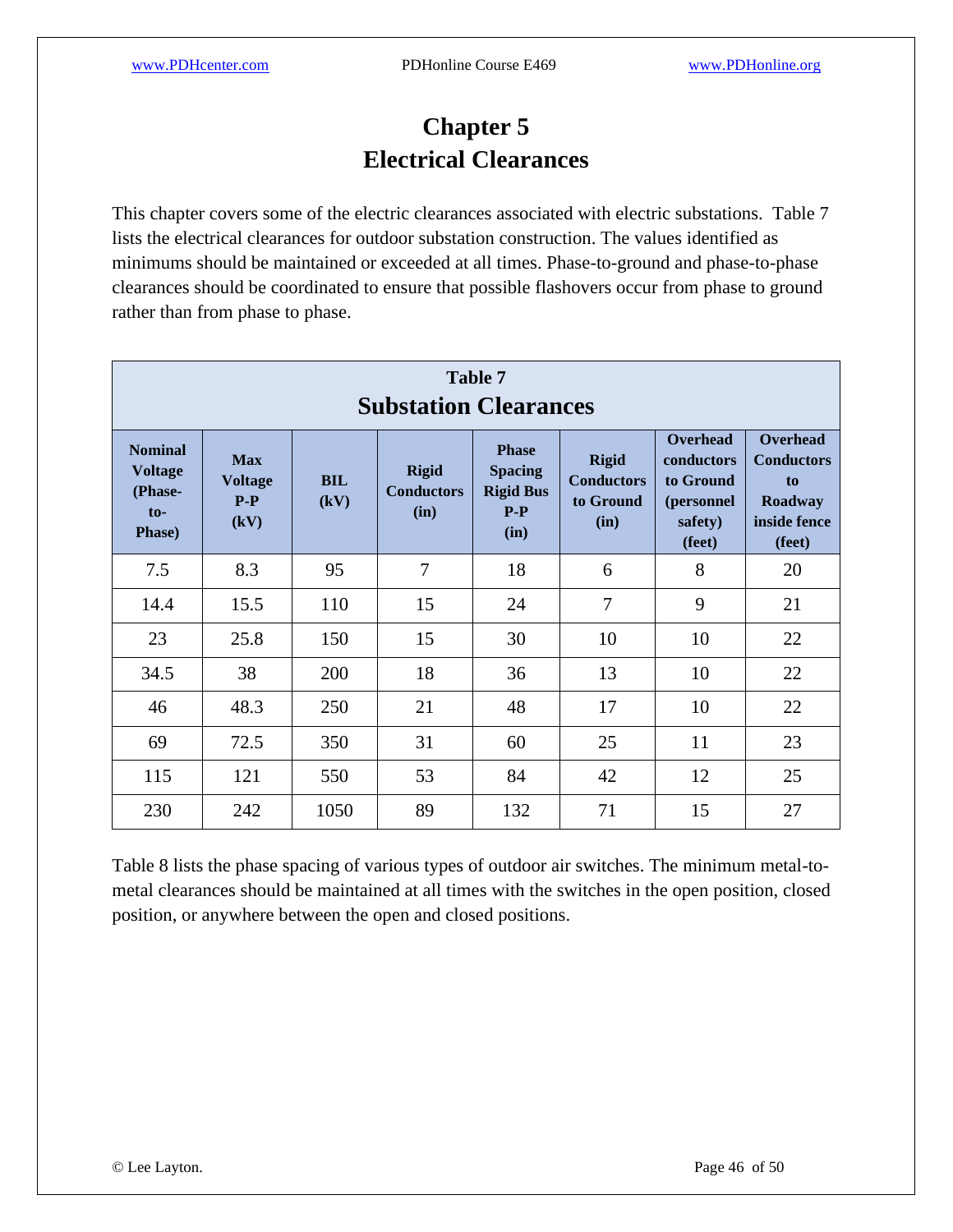| <b>Table 8</b>                              |                              |            |                                             |                                 |                                                         |                        |
|---------------------------------------------|------------------------------|------------|---------------------------------------------|---------------------------------|---------------------------------------------------------|------------------------|
| <b>Outdoor Air Switch</b>                   |                              |            |                                             |                                 |                                                         |                        |
|                                             |                              |            | <b>Phase Spacing</b>                        |                                 |                                                         |                        |
| <b>Nominal</b><br><b>Voltage</b><br>(Phase- | <b>Max</b><br><b>Voltage</b> | <b>BIL</b> | Metal-to-<br><b>Metal</b><br><b>Minimum</b> |                                 | <b>Centerline-to-Centerline</b><br><b>Phase Spacing</b> |                        |
| to-<br>Phase)                               | $P-P$<br>(kV)                | (kV)       | <b>Separation</b><br>(inches)               | <b>Vertical</b><br><b>Break</b> | <b>Side</b><br><b>Break</b>                             | <b>All Horn</b><br>Gap |
| 7.5                                         | 8.3                          | 95         | $\overline{7}$                              | 18                              | 30                                                      | 36                     |
| 14.4                                        | 15.5                         | 110        | 12                                          | 24                              | 30                                                      | 36                     |
| 23                                          | 25.8                         | 150        | 15                                          | 30                              | 36                                                      | 48                     |
| 34.5                                        | 38                           | 200        | 18                                          | 36                              | 48                                                      | 60                     |
| 46                                          | 48.3                         | 250        | 21                                          | 48                              | 60                                                      | 72                     |
| 69                                          | 72.5                         | 350        | 31                                          | 60                              | 72                                                      | 84                     |
| 115                                         | 121                          | 550        | 53                                          | 84                              | 108                                                     | 120                    |
| 138                                         | 145                          | 650        | 63                                          | 96                              | 132                                                     | 144                    |
| 161                                         | 169                          | 750        | 72                                          | 108                             | 156                                                     | 168                    |
| 230                                         | 242                          | 900        | 89                                          | 132                             | 192                                                     | 192                    |
| 230                                         | 242                          | 1050       | 105                                         | 156                             | 216                                                     | 216                    |
| 345                                         | 362                          | 1050       | 105                                         | 156                             | 216                                                     | 216                    |
| 345                                         | 362                          | 1300       | 119                                         | 174                             |                                                         |                        |

When non-rigid conductors are used for outdoor overhead substation buses, the movement of the conductors caused by temperature changes and wind and ice loads has to be considered. The usual practice is to increase the centerline-to-centerline bus spacing and the phase-to-ground clearances to compensate for these conditions. Increase the minimum metal-to-metal, bus centerline-to-centerline, and minimum ground clearances listed in Table 7 by at least 50 percent for non-rigid conductors. Check to ensure that the minimum metal-to-metal clearances listed in Tables 7 and 8 are maintained or exceeded at all times for all expected temperature and loading conditions. The movement of non-rigid conductors can also be calculated using the NESC conductor movement envelopes for line conductors.

In some locations, contamination from airborne particles necessitates increasing the minimum electrical clearances. Satisfactory operation can usually be obtained by using clearances one step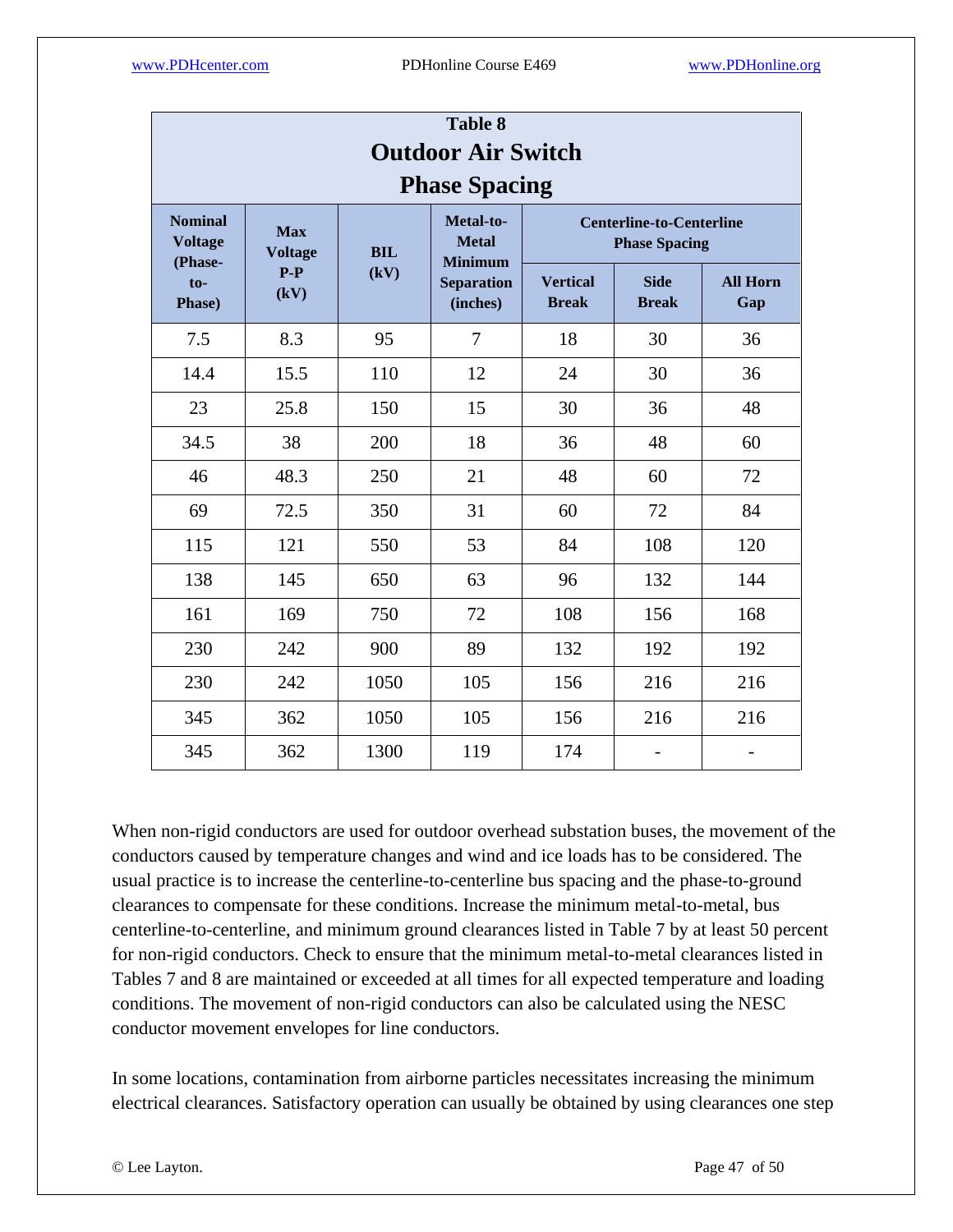above those normally used. In extremely contaminated locations, additional clearance may be required.

Since the dielectric strength of air-insulated equipment decreases with increasing altitude, the clearances listed in Table 7 have to be modified for use at altitudes above 3,300 feet. To determine appropriate clearances for use above 3,300 feet, first de-rate the standard BILs by applying the factors listed in Table 3. Then choose the clearances from Table 7 corresponding to the de-rated BILs selected. For example, at an altitude of 8,000 feet, a maximum voltage of 121 kV is to be used. From Table 3, the standard BIL of 550 kV has to be de-rated by applying a multiplying factor of 0.86. Table 9 shows the effects of de-rating for 8,000 feet:

| Table 9<br><b>Derating Effects</b> |                              |  |  |  |
|------------------------------------|------------------------------|--|--|--|
| <b>Standard BIL's</b><br>(kV)      | <b>Derated BIL's</b><br>(kV) |  |  |  |
| 550                                | 473                          |  |  |  |
| 650                                | 559                          |  |  |  |
| 750                                | 645                          |  |  |  |

A 650 kV BIL should be selected for use at 8000 feet to provide a BIL equivalent to 550 kV at altitudes of 3,300 feet and below. The clearances to be used are those associated with the 650 kV standard BIL, as listed in Tables 7 and Table 8.

As an option to the above equipment selection, the engineer may evaluate the de-rated BIL in terms of the capability of surge arresters applied to the equipment to provide protection to the equipment. With applicable protective margins, surge arresters available today may be able to protect voltage-de-rated equipment without increasing the equipment BIL for compensation.

In addition to the electrical clearances previously described, it is necessary to provide adequate space for equipment maintenance. In arrangements where equipment such as power circuit breakers, reclosers, disconnect switches, power transformers, or other equipment has to be maintained while portions of adjacent equipment remain energized, provide sufficient space around the equipment to prevent accidental contact by maintenance personnel.

In arrangements with buses or equipment crossing over other buses and equipment, maintain adequate clearance between the adjacent buses and equipment for all operational conditions. Power transformers and power circuit breakers should be positioned to permit removal of any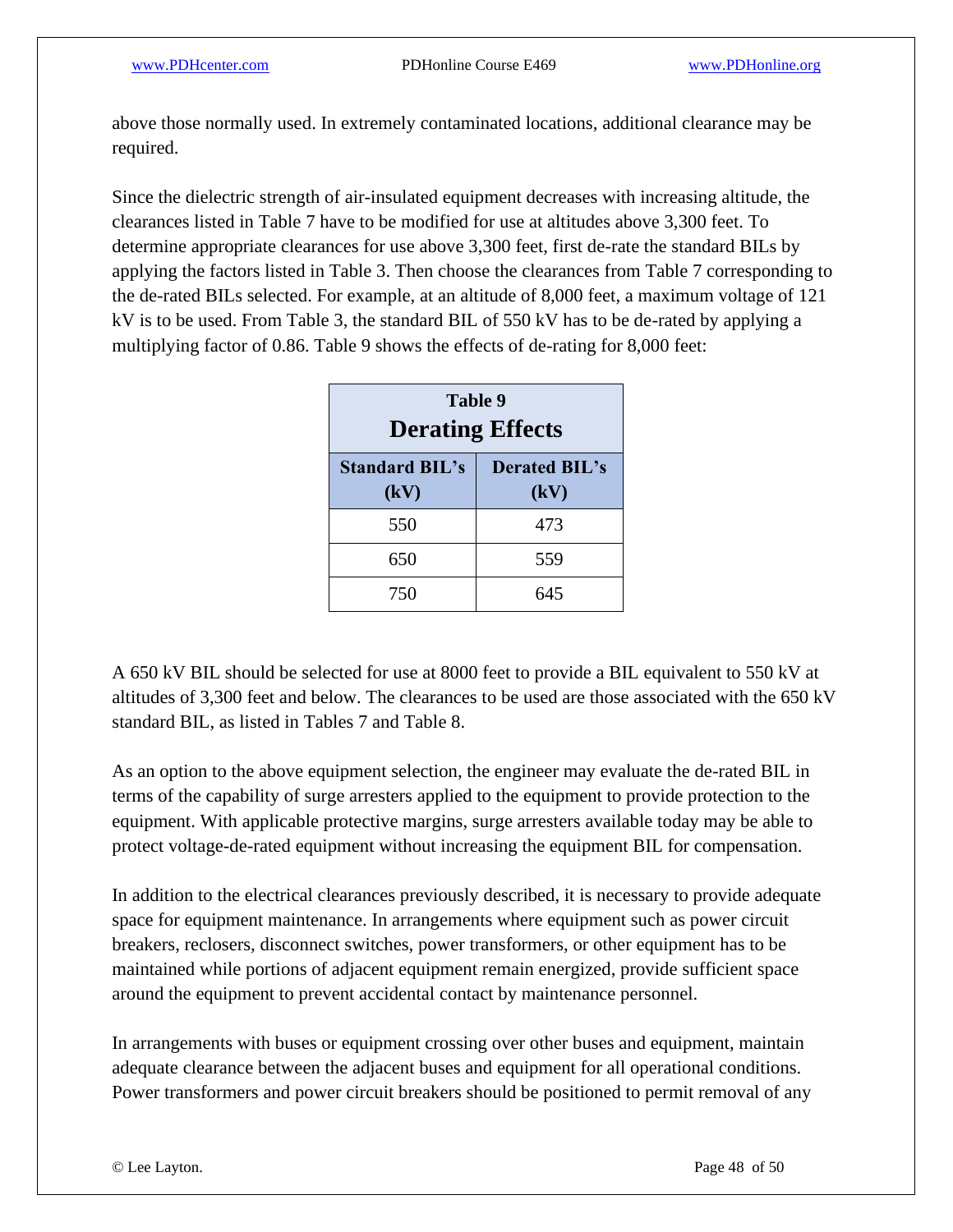bushing. Locate switches and other equipment with externally moving parts to prevent infringement on the minimum clearances listed in Tables 7 and 8 during operation or when in any position. Also consider conductor, equipment, or support structure movement during heavily loaded or deformed conditions.

The clearances listed in Tables 7 and 8 are adequate for most situations and exceed the requirements of the National Electrical Safety Code. The clearances listed in the NESC have to be maintained or exceeded at all times.

Another clearance requirement is the location of the substation perimeter fence with respect to live parts within the substation. A safety clearance zone is required to keep someone outside the substation from sticking an object through the fence and coming in contact with live parts or getting close enough to cause a



flashover to occur. Use Figure 19 and Table 10 to locate exposed live parts outside the safety clearance zone.

| <b>Table 10</b><br><b>Dimensions for Fence Safety Clearance</b>                                          |                              |                              |  |  |  |
|----------------------------------------------------------------------------------------------------------|------------------------------|------------------------------|--|--|--|
| <b>Nominal Voltage</b><br>(Phase-to-Phase)                                                               | <b>Dimension A</b><br>(Feet) | <b>Dimension B</b><br>(Feet) |  |  |  |
| $<$ 46,000                                                                                               | 15.0                         | 10.0                         |  |  |  |
| $46,000 - 69,000$                                                                                        | 16.0                         | 12.0                         |  |  |  |
| 115.000                                                                                                  | 16.7                         | 13.0                         |  |  |  |
| 138,000                                                                                                  | 17.1                         | 14.0                         |  |  |  |
| 161,000                                                                                                  | 17.6                         | 14.0                         |  |  |  |
| 230,000                                                                                                  | 19.0                         | 16.0                         |  |  |  |
| 345,000                                                                                                  | 21.3                         | 18.0                         |  |  |  |
| 500,000                                                                                                  | 24.9                         | 21.0                         |  |  |  |
| 765,000                                                                                                  | 29.7                         | 23.0                         |  |  |  |
| Notes: Assumes sea level atmospheric conditions.<br>Increase values 3% for each 1,000 ft above 3,300 ft. |                              |                              |  |  |  |